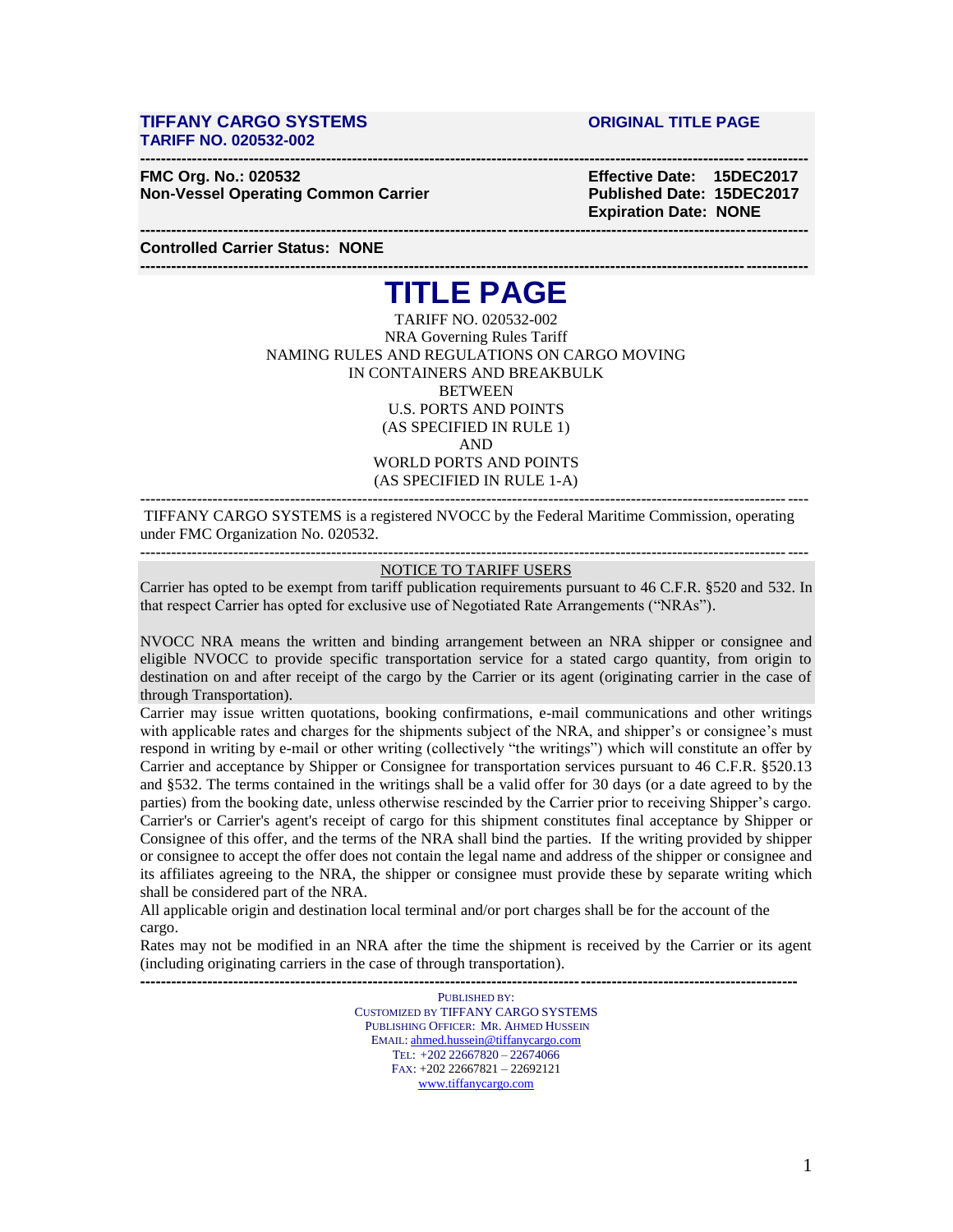| <b>TARIFF DETAILS</b>  |                                                                                                          |
|------------------------|----------------------------------------------------------------------------------------------------------|
| Tariff Number:         | 020532-002                                                                                               |
| TARIFF TITLE:          | <b>NRA GOVERNING RULES TARIFF</b>                                                                        |
| EFFECTIVE:             | 15DEC2017                                                                                                |
| Thru:                  | None                                                                                                     |
| EXPIRES:               | None                                                                                                     |
| PUBLISH:               | 15DEC2017                                                                                                |
| <b>AMENDMENT TYPE:</b> | Ω                                                                                                        |
| <b>ORIGINAL ISSUE:</b> | 28MAR2017                                                                                                |
| WEIGHT RATING:         | 000KGS                                                                                                   |
| <b>VOLUME RATING:</b>  | 1CBM                                                                                                     |
| TARIFF TYPE:           | <b>GOVERNING NRA RULES TARIFF</b>                                                                        |
| CERTIFICATION:         | ALL INFORMATION CONTAINED IN THIS TARIFF IS TRUE, ACCURATE AND NO UNLAWFUL<br>ALTERATIONS ARE PERMITTED. |

| <b>ORGANIZATION INFORMATION</b> |                                     |  |
|---------------------------------|-------------------------------------|--|
| NUMBER:                         | 020532                              |  |
| NAME:                           | TIFFANY CARGO SYSTEMS               |  |
| TRADE NAME:                     | <b>TIFFANY CARGO SYSTEMS</b>        |  |
| TYPE:                           | NON-VESSEL OPERATING COMMON CARRIER |  |
| HDO. COUNTRY:                   | Sheraton Heliopolis, Cairo          |  |
| <b>HOME OFFICE:</b>             | EGYPT                               |  |
| PHONE:                          | $+201003443404$                     |  |
| FAX:                            | $+20222667821$                      |  |
| EMAIL:                          | AHMED.HUSSEIN@TIFFANYCARGO.COM      |  |
|                                 |                                     |  |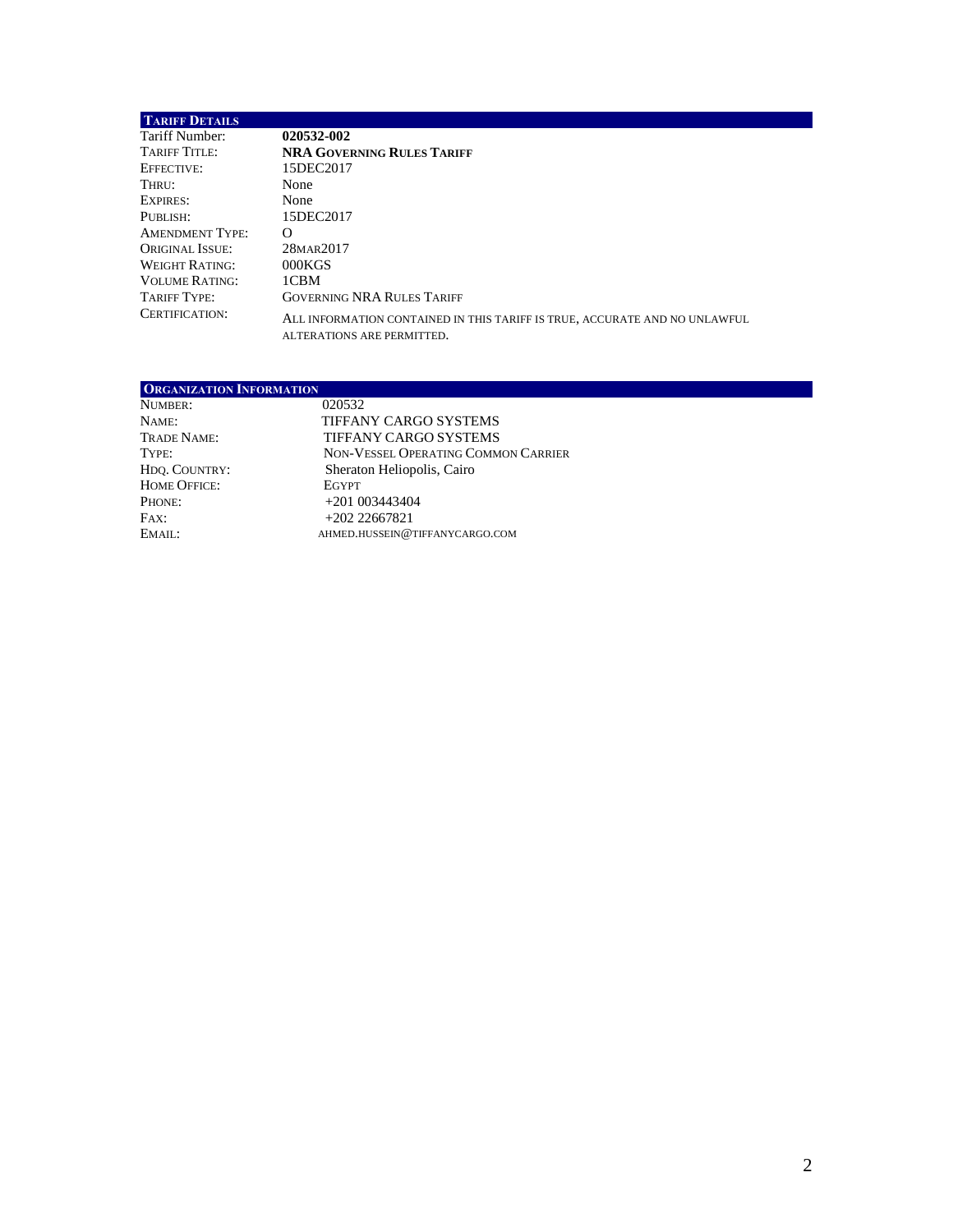<span id="page-2-0"></span>

| <b>Tariff Rule Information</b>                          |                                                   |
|---------------------------------------------------------|---------------------------------------------------|
| <b>TIFFANY CARGO SYSTEMS</b><br>FMC ORG. NO. 020532:    |                                                   |
| NRA RULES TARIFF NO. 020532-002- Between (US and World) |                                                   |
| <b>AMENDMENT NO.: 0</b><br><b>Table of Contents</b>     |                                                   |
| Effective: 15DEC2017<br><b>Expire Date: NONE</b>        | Published: 15DEC2017                              |
| <b>Trade Names utilized by Carrier</b>                  |                                                   |
| Rule $1 -$ Scope                                        | Rule $6 -$ Minimum Bill of Lading                 |
| Rule $1-A - \text{Scope}$                               | <u>Rule 7 – Payment of Freight Charges</u>        |
| Rule 1-B - Intermodal Service                           | Rule $8 - Bill$ of Lading                         |
| Rule 2 – Notice to Tariff Users                         | Rule 9 – Freight Forwarder Compensation           |
| Rule 2A – Application of NRAs and Charges               | Rule $10$ – Surcharges & Arbitraries              |
| Rule 2-010 – Packing Requirements                       | Rule 11 - Minimum Quantity Rate                   |
| Rule 2-020 – Diversion by Carrier                       | Rule 12 – Ad Valorem                              |
| Rule 2-030 – Mixed Commodities                          | Rule 13 – Transshipment                           |
| Rule 2-040 – Container Capacity                         | Rule $14 - Co$ -Loading                           |
| Rule 2-050 – Shipper Furnished Container                | Rule 15 - Open Rates                              |
| Rule 2-060 – Measurement and Weight                     | Rule 16 - Hazardous Cargo                         |
| Rule 2-070 – Overweight Containers                      | Rule 17 – Free Time & Demurrage                   |
| Rule $2-080$ – Shipper's Load & Count                   | Rule 18 - Returned Cargo                          |
| Rule 2-090 – Diversion by Shipper or Consignee          | Rule 19 – Shippers Request or Complaints          |
| Rule 2-100 - Security Fees                              | Rule 20 – Overcharge Claims                       |
| Rule 2-110 - Restricted Articles                        | Rule 21 – Use of Carrier Equipment                |
| Rule 2-120 - Freight All Kinds                          | Rule 22 - Automobiles                             |
| Rule 2-130 - Alternate Rate Service Levels; Economy,    | Rule 23 - Carrier Terminal Rules and Charges      |
| Regular, Premium                                        | Rule 23-01 - Destination Terminal Handling Charge |
| Rule 2-140 – AES USA Export Shipments                   | Rule 24 – NVOCC Bond and Process Agent            |
| Rule 2-150 – Documentation Fee                          | Rule 25 – Certification of Shippers Status        |
| Rule $2-160 - AMS$ Charges                              | Rule 26 – Container Weight Regulations (SOLAS)    |
| Rule 2-170 – Submission Cargo Declaration Data          | Rule 27 – Loyalty Contracts                       |
| Rule 2-180 – U.S. Customs Related Charges               | Rule 28 – Definitions                             |
| Rule 2-190 - Lien Notice                                | Rule 29 – Abbreviations, Codes & Symbols          |
| Rule 2-200 – Cargo Roll-Over                            | Rule 30 – Access to Tariff Information            |
| Rule 2-210 – Free Time Detention/Demurrage/Storage      | Rules 31-200 – Reserved for Future Use            |
| Rule $3$ – Rate applicability                           | Rule 201 – NVOCC Service Arrangements (NSA)       |
| Rule 4 – Heavy Lift                                     | <b>Essential Terms</b>                            |

Rule 5 – [Extra Length](#page-16-2)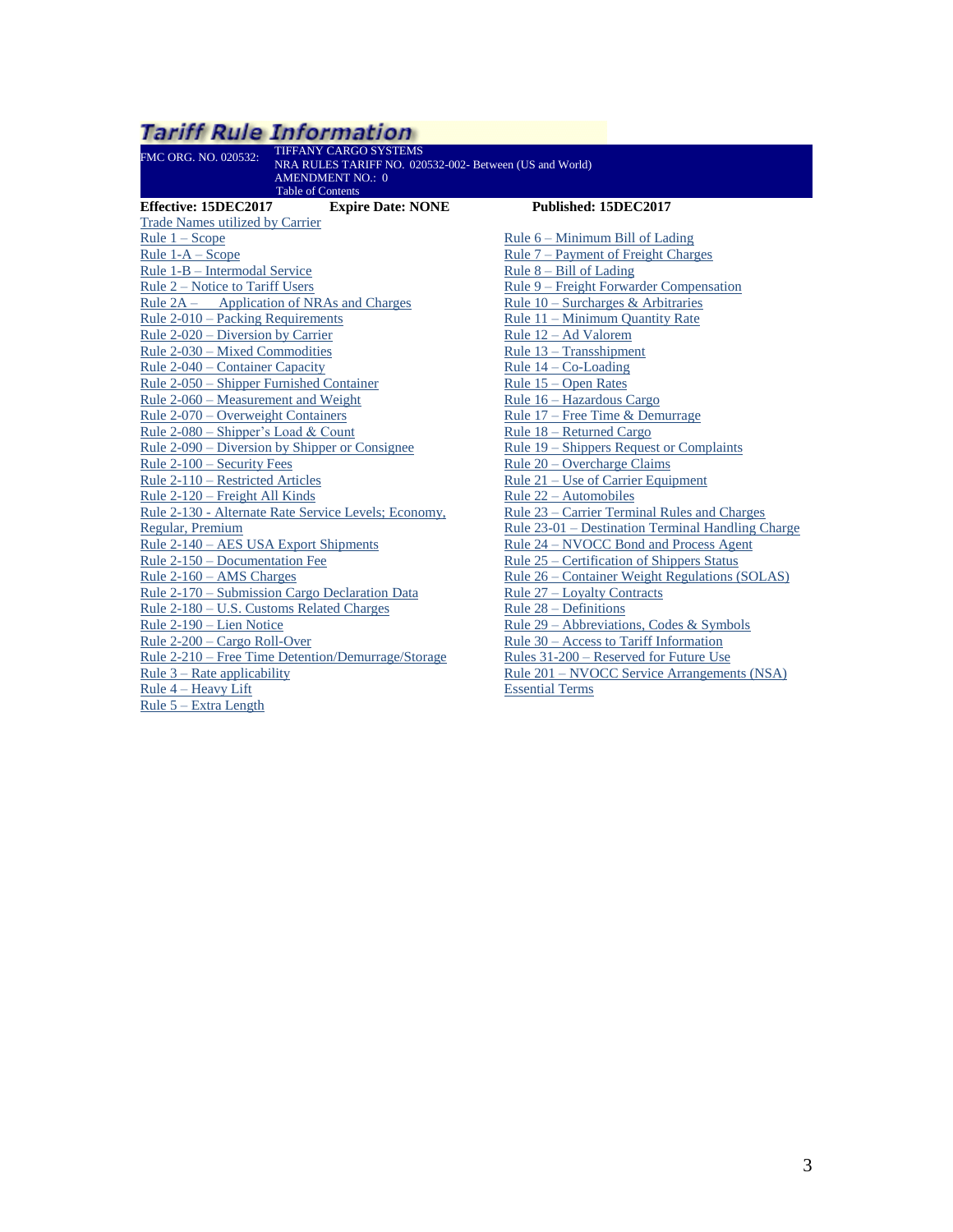#### <span id="page-3-0"></span>**Tariff Rule Information** FMC ORG. NO. 020532 TIFFANY CARGO SYSTEMS NRA RULES TARIFF NO. 020532-002 - Between (US and World) AMENDMENT NO. 0 Rule 1: Scope **Effective: 15DEC2017 Expire Date: NONE Published: 15DEC2017** Rules and regulations published herein apply between United States Atlantic, Gulf, Pacific and Great Lakes Ports, U.S. Territories and Possessions, U.S. Inland Points and Worldwide Ports and Points as specified in Rule 1.A of this tariff:

U.S. ATLANTIC BASE PORTS (ACBP) Baltimore, MD Boston, MA Chester, PA Charleston, SC Jacksonville, FL Miami, FL New York, NY Newark, NJ Norfolk VA Philadelphia, PA Savannah, GA Wilmington, NC U.S. GULF COAST BASE PORTS: (GCBP) Houston, TX Galveston, TX New Orleans, LA Tampa, FL Mobile, AL U.S. PACIFIC COAST BASE PORTS: (PCBP) Port Hueneme, CA Los Angeles, CA Long Beach, CA Oakland, CA San Francisco, CA Portland, OR Seattle, WA Tacoma, WA GREAT LAKES BASE PORTS Includes Chicago, IL SUBSTITUTED SERVICE AND INTERMODAL SERVICE A. SUBSTITUTED SERVICE

This provision shall govern the transfer of cargo by trucking or other means of transportation at the expense of the Ocean Carrier. In no event shall any such transfer arrangements be such as to result directly or indirectly in any lessening or increasing of the cost or expense which the shipper would have borne had the shipment cleared through the port originally intended.

B. INTERMODAL SERVICE

Carrier will provide through intermodal service via all combinations of air, barge, motor and rail service. Intermodal Rates will be shown as single-factor through rates as specified in individual NRAs. Carrier's liability will be determined in accordance with the provisions indicated in their Bill of Lading (Rule 8 herein). Intermodal rates will apply via US Atlantic, Gulf or Pacific Coast Base Ports as specified in the individual NRA of this tariff. Intermodal rates will apply from locations specified in rule 1-B.

[RETURN TO TABLE OF CONTENT](#page-2-0)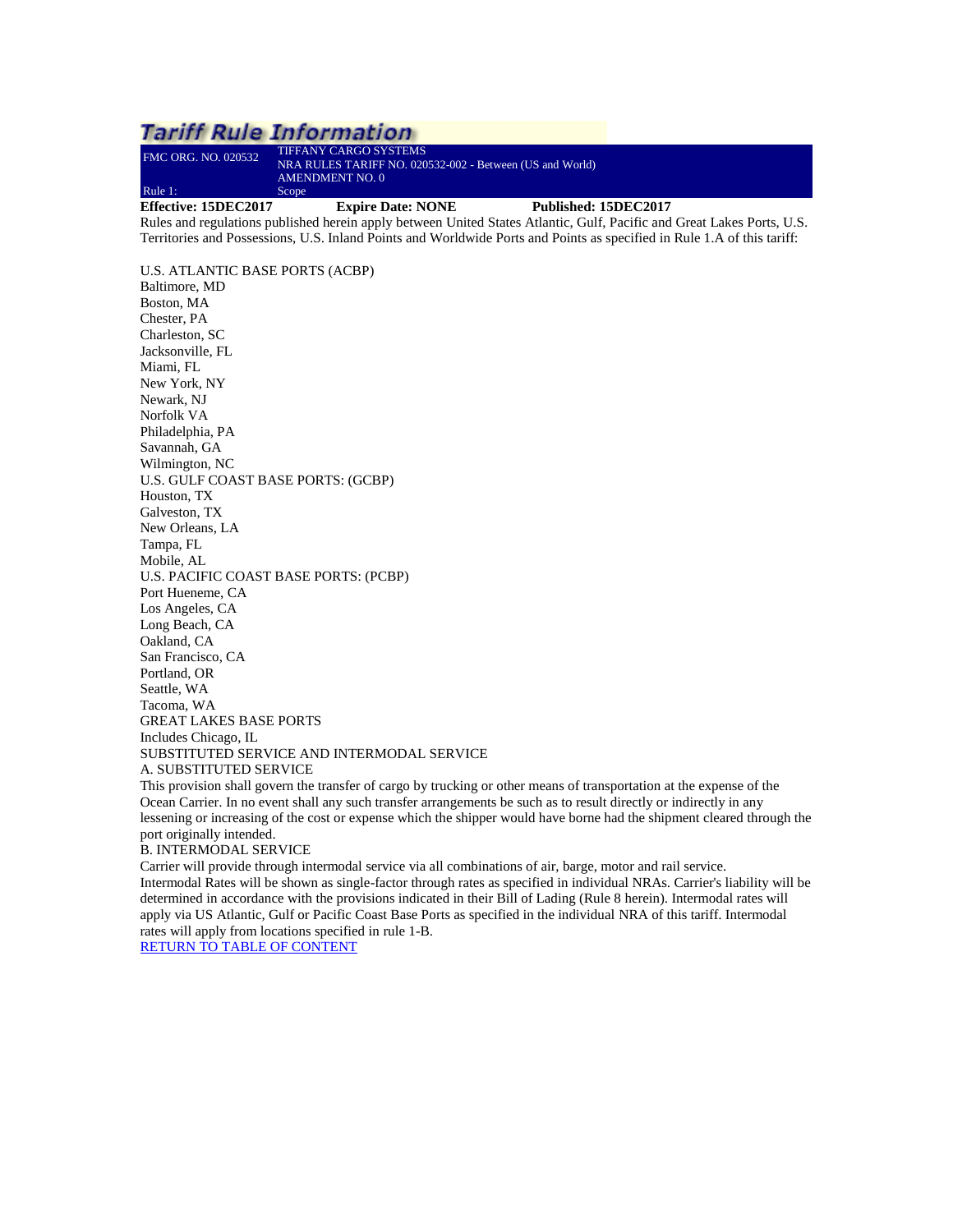| FMC ORG. NO. 020532    | TIFFANY CARGO SYSTEMS<br>NRA RULES TARIFF NO. 020532-002 - Between (US and World)<br><b>AMENDMENT NO. 0</b>         |                       |                       |
|------------------------|---------------------------------------------------------------------------------------------------------------------|-----------------------|-----------------------|
| Rule 1-A:              | <b>Worldwide Ports and Points</b>                                                                                   |                       |                       |
| Effective: 15DEC2017   | <b>Expire Date: NONE</b>                                                                                            | Published: 15DEC2017  |                       |
|                        | Except as otherwise provided this tariff provides rules and regulations between USA Ports and Points, and Worldwide |                       |                       |
| Ports and Points       |                                                                                                                     |                       |                       |
| AFGHANISTAN            | <b>CLIPPERTON</b>                                                                                                   | GRENADA               | LUXEMBOURG            |
| <b>ALBANIA</b>         | <b>ISLAND</b>                                                                                                       | <b>GUADELOUPE</b>     | MACAU                 |
| <b>ALGERIA</b>         | COCOS (KEELING)                                                                                                     | GUAM                  | MADAGASCAR            |
|                        | <b>ISLANDS</b>                                                                                                      | <b>GUATEMALA</b>      | <b>MALAWI</b>         |
| <b>AMERICAN</b>        |                                                                                                                     |                       |                       |
| SAMOA                  | COLOMBIA                                                                                                            | GUERNSEY              | MALAYSIA              |
| ANDORRA                | <b>COMOROS</b>                                                                                                      | <b>GUINEA</b>         | <b>MALDIVES</b>       |
| ANGOLA                 | <b>CONGO</b>                                                                                                        | <b>GUINEA BISSAU</b>  | MALI                  |
| ANGUILLA               | <b>COOK ISLANDS</b>                                                                                                 | <b>GUYANA</b>         | MALTA                 |
| ANTARCTICA             | CORAL SEA                                                                                                           | HAITI                 | MAN ISLE OF           |
| <b>ANTIGUA AND</b>     | <b>ISLANDS</b>                                                                                                      | <b>HEARD ISLAND</b>   | <b>MARSHALL</b>       |
| <b>BARBUDA</b>         | COSTA RICA                                                                                                          | AND MCDONALD          | <b>ISLANDS</b>        |
| ARGENTINA              | <b>CUBA</b>                                                                                                         | ISLA                  | <b>MARTINIQUE</b>     |
| ARUBA                  | <b>CYPRUS</b>                                                                                                       | <b>HONDURAS</b>       | MAURITANIA            |
| <b>ASHMORE AND</b>     | <b>CZECHOSLOVAKI</b>                                                                                                | <b>HONG KONG</b>      | <b>MAURITIUS</b>      |
| <b>CARTIER ISLANDS</b> | A                                                                                                                   | <b>HOWLAND</b>        | <b>MAYOTTE</b>        |
| AUSTRALIA              | <b>DENMARK</b>                                                                                                      | <b>ISLAND</b>         | <b>MEXICO</b>         |
| <b>AUSTRIA</b>         | <b>DJIBOUTI</b>                                                                                                     | <b>HUNGARY</b>        | <b>MIDWAY ISLANDS</b> |
| <b>BAHAMAS THE</b>     | <b>DOMINICA</b>                                                                                                     | <b>ICELAND</b>        | <b>MONACO</b>         |
| <b>BAHRAIN</b>         | <b>DOMINICAN</b>                                                                                                    | <b>INDIA</b>          | MONGOLIA              |
| <b>BAKER ISLAND</b>    | <b>REPUBLIC</b>                                                                                                     | <b>INDONESIA</b>      | <b>MONTSERRAT</b>     |
| <b>BANGLADESH</b>      | <b>ECUADOR</b>                                                                                                      | <b>IRAN</b>           | <b>MOROCCO</b>        |
| <b>BARBADOS</b>        | <b>EGYPT</b>                                                                                                        | <b>IRAO</b>           | <b>MOZAMBIQUE</b>     |
| <b>BASSAS DA INDIA</b> | <b>EL SALVADOR</b>                                                                                                  | <b>IRAQ SAUDI</b>     | NAMIBIA               |
| <b>BELGIUM</b>         | <b>EQUATORIAL</b>                                                                                                   | ARABIA NEUTRAL        | NAURU                 |
| <b>BELIZE</b>          | <b>GUINEA</b>                                                                                                       | ZONE                  | NAVASSA ISLAND        |
| <b>BENIN</b>           | <b>ETHIOPIA</b>                                                                                                     | <b>IRELAND</b>        | <b>NEPAL</b>          |
| <b>BERMUDA</b>         | EUROPA ISLAND                                                                                                       | <b>ISRAEL</b>         | <b>NETHERLANDS</b>    |
| <b>BHUTAN</b>          | <b>FALKLAND</b>                                                                                                     | <b>ITALY</b>          | <b>NETHERLANDS</b>    |
| <b>BOLIVIA</b>         | <b>ISLANDS (ISLAS</b>                                                                                               | <b>IVORY COAST</b>    | <b>ANTILLES</b>       |
| <b>BOTSWANA</b>        | <b>MALVIN</b>                                                                                                       | <b>JAMAICA</b>        | NEW CALEDONIA         |
| <b>BOUVET ISLAND</b>   | <b>FAROE ISLANDS</b>                                                                                                | <b>JAN MAYEN</b>      | <b>NEW ZEALAND</b>    |
| <b>BRAZIL</b>          | <b>FEDERATED</b>                                                                                                    | <b>JAPAN</b>          | <b>NICARAGUA</b>      |
| <b>BRITISH VIRGIN</b>  | STATES OF                                                                                                           | <b>JARVIS ISLAND</b>  | <b>NIGER</b>          |
| <b>ISLANDS</b>         | <b>MICRONESIA</b>                                                                                                   | JERSEY                | <b>NIGERIA</b>        |
| <b>BRUNEI</b>          | FIJI                                                                                                                | <b>JOHNSTON ATOLL</b> | <b>NIUE</b>           |
| <b>BULGARIA</b>        | <b>FINLAND</b>                                                                                                      | JORDAN                | <b>NORFOLK ISLAND</b> |
| <b>BURKINA</b>         | <b>FRANCE</b>                                                                                                       | <b>JUAN DE NOVA</b>   | <b>NORTHERN</b>       |
| <b>BURMA</b>           | <b>FRENCH GUIANA</b>                                                                                                | <b>ISLAND</b>         | MARIANA               |
| <b>BURUNDI</b>         | <b>FRENCH</b>                                                                                                       | <b>KENYA</b>          | <b>ISLANDS</b>        |
| CAMBODIA               | <b>POLYNESIA</b>                                                                                                    | <b>KINGMAN REEF</b>   | <b>NORWAY</b>         |
| <b>CAMEROON</b>        | <b>FRENCH</b>                                                                                                       | <b>KIRIBATI</b>       | OMAN                  |
| <b>CANADA</b>          | <b>SOUTHERN AND</b>                                                                                                 | <b>KOREA</b>          | <b>PAKISTAN</b>       |
| <b>CAPE VERDE</b>      | ANTARCTIC                                                                                                           | <b>DEMOCRATIC</b>     | PALMYRA ATOLL         |
| <b>CAYMAN ISLANDS</b>  | <b>GABON</b>                                                                                                        | PEOPLES REP           | PANAMA                |
| <b>CENTRAL</b>         | <b>GAMBIA THE</b>                                                                                                   | KOREA REPUBLIC        | <b>PAPUA NEW</b>      |
| <b>AFRICAN</b>         | <b>GAZA STRIP</b>                                                                                                   | OF                    | <b>GUINEA</b>         |
| REPUBLIC               | <b>GERMANY</b>                                                                                                      | <b>KUWAIT</b>         | PARACEL               |
| <b>CHAD</b>            | <b>GHANA</b>                                                                                                        | <b>LAOS</b>           | <b>ISLANDS</b>        |
| <b>CHILE</b>           | <b>GIBRALTAR</b>                                                                                                    | LEBANON               | PARAGUAY              |
| <b>CHINA</b>           | <b>GLORIOSO</b>                                                                                                     | <b>LESOTHO</b>        | <b>PERU</b>           |
| <b>CHRISTMAS</b>       |                                                                                                                     |                       | <b>PHILIPPINES</b>    |
|                        | <b>ISLANDS</b>                                                                                                      | LIBERIA               |                       |
| <b>ISLAND</b>          | <b>GREECE</b>                                                                                                       | LIBYA                 | <b>PITCAIRN</b>       |
|                        | <b>GREENLAND</b>                                                                                                    | LIECHTENSTEIN         | <b>ISLANDS</b>        |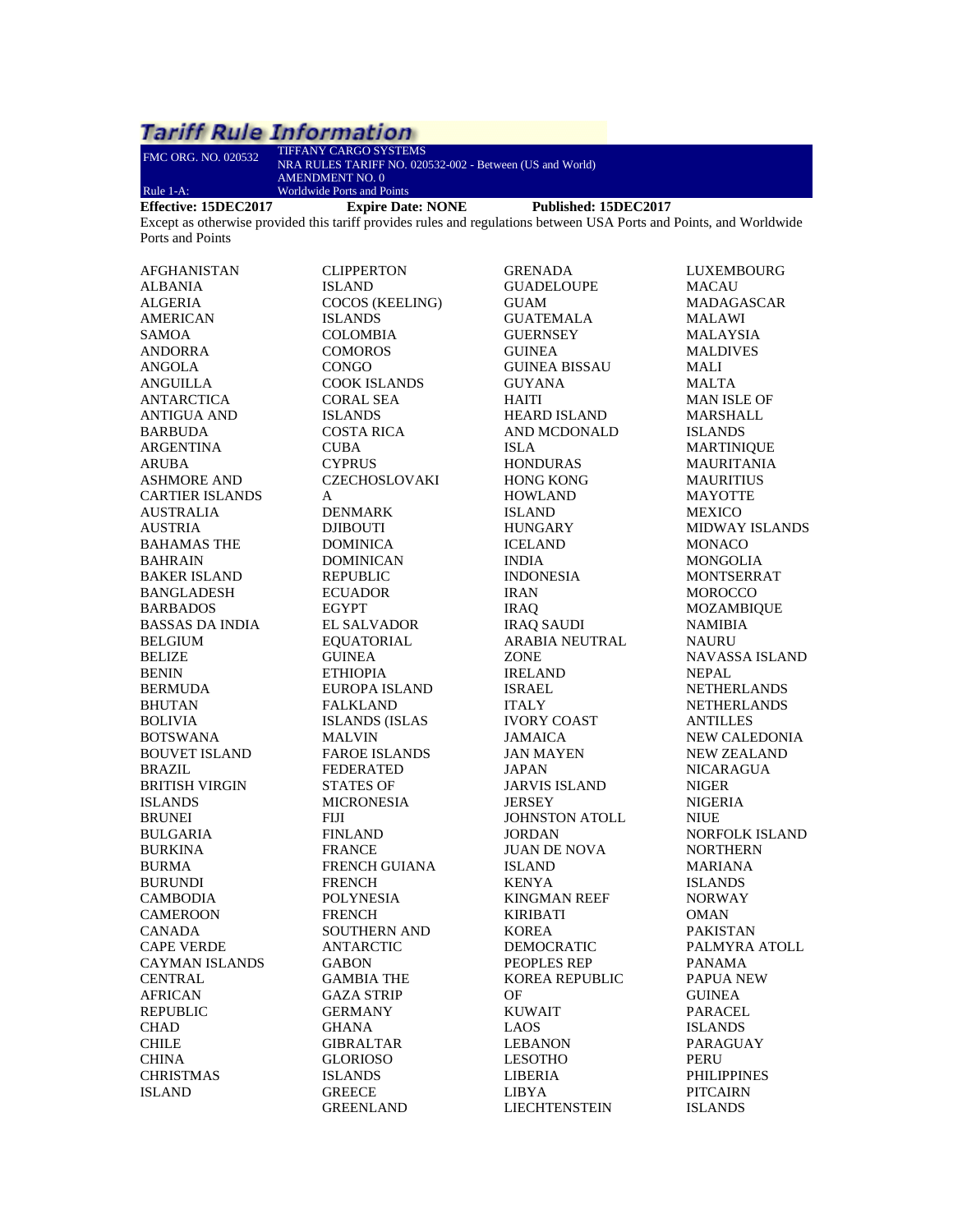POLAND PORTUGAL PUERTO RICO **OATAR** REUNION ROMANIA RWANDA SAN MARINO SAO TOME AND PRINCIPE SAUDI ARABIA SENEGAL **SEYCHELLES** SIERRA LEONE SINGAPORE **SOLOMON** ISLANDS SOMALIA SOUTH AFRICA SOUTH GEORGIA AND THE SOUTH SA SPAIN SPRATLY ISLANDS SRI LANKA ST HELENA ST KITTS AND NEVIS ST LUCIA ST PIERRE AND MIQUELON ST VINCENT AND THE GRENADINES **SUDAN** SURINAME SVALBARD SWAZILAND **SWEDEN** SWITZERLAND SYRIA TAIWAN TANZANIA UNITED REPUBLIC OF [RETURN TO TABLE OF CONTENT](#page-2-0)

THAILAND TOGO **TOKELAU TONGA** TRINIDAD AND TOBAGO TROMELIN ISLAND TRUST TERRITORY OF THE PACIFIC TUNISIA **TURKEY** TURKS AND CAICOS ISLANDS TUVALU UGANDA UNION OF SOVIET SOCIALIST REPU UNITED ARAB EMIRATES UNITED KINGDOM

#### URUGUAY USA VANUATU VATICAN CITY VENEZUELA VIETNAM VIRGIN ISLANDS WAKE ISLAND WALLIS AND FUTUNA WEST BANK WESTERN SAHARA WESTERN SAMOA YEMEN YUGOSLAVIA ZAIRE ZAMBIA ZIMBABWE

### **Tariff Rule Information**

<span id="page-5-0"></span>FMC ORG. NO. 020532 TIFFANY CARGO SYSTEMS NRA RULES TARIFF NO. 020532-002 - Between (US and World) AMENDMENT NO. 0 Rule 1-B: Intermodal Service<br> **Effective: 15DEC2017** Expi **Expire Date: NONE** Published: 15DEC2017 Intermodal through rates applies between points in the U.S. and worldwide destinations. [RETURN TO TABLE OF CONTENT](#page-2-0)

# **Tariff Rule Information**

| Effective: 15DEC2017       | <b>Expire Date: NONE</b>                                 | Published: 15DEC2017 |  |
|----------------------------|----------------------------------------------------------|----------------------|--|
| Rule 2:                    | Notice to Tariff Users                                   |                      |  |
|                            | AMENDMENT NO. 0                                          |                      |  |
|                            | NRA RULES TARIFF NO. 020532-002 - Between (US and World) |                      |  |
| <b>FMC ORG. NO. 020532</b> | <b>TIFFANY CARGO SYSTEMS</b>                             |                      |  |

<span id="page-5-1"></span>a. Carrier has opted to be exempt from tariff publication requirements pursuant to 46 C.F.R. §520 and 532. In that respect Carrier has opted for exclusive use of Negotiated Rate Arrangements ("NRAs").

b. NVOCC NRA means the written and binding arrangement between an NRA shipper or consignee and eligible NVOCC to provide specific transportation service for a stated cargo quantity, from origin to destination on and after receipt of the cargo by the Carrier or its agent (originating carrier in the case of through Transportation).

c. Carrier's Rules are provided free of charge to Shipper and Consignee at<http://www.tiffanycargo.com/>

containing the terms and conditions governing the charges, classifications, rules, regulations and practices of Carrier. d. Carrier may issue written quotations, booking confirmations, e-mail communications and other writings with applicable rates and charges for the shipments subject of the NRA, and shipper's or consignee's must respond in writing by e-mail or other writing (collectively "the writings") which will constitute an offer by Carrier and acceptance by Shipper or Consignee for transportation services pursuant to 46 C.F.R. §520.13 and §532. The terms contained in the writings shall be a valid offer for 30 days (or a date agreed to by the parties) from the booking date, unless otherwise rescinded by the Carrier prior to receiving Shipper's cargo. Carrier's or Carrier's agent's receipt of cargo for this shipment constitutes final acceptance by Shipper or Consignee of this offer, and the terms of the NRA shall bind the parties. If the writing provided by shipper or consignee to accept the offer does not contain the legal name and address of the shipper or consignee and its affiliates agreeing to the NRA, the shipper or consignee must provide these by separate writing which shall be considered part of the NRA.

e. Rates may not be modified in an NRA after the time the shipment is received by the Carrier or its agent (including originating carriers in the case of through transportation.)

f. All applicable origin and destination local terminal and/or port charges shall be for the account of the cargo. [RETURN TO TABLE OF CONTENT](#page-2-0)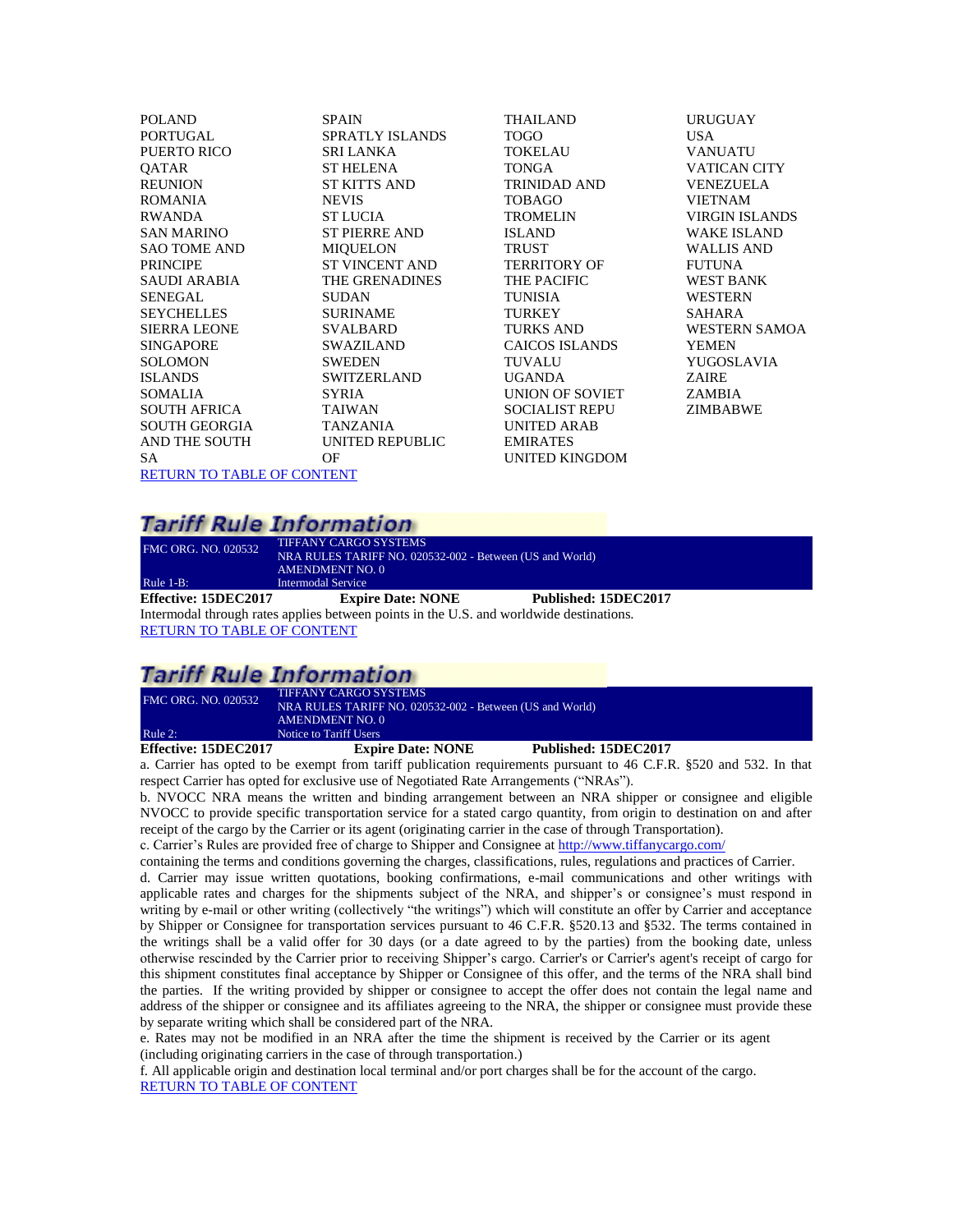# **Tariff Rule Information**

| <b>Effective: 15DEC2017</b> | <b>Expire Date: NONE</b>                                 | Published: 15DEC2017 |
|-----------------------------|----------------------------------------------------------|----------------------|
| Rule $2A$ :                 | Application of NRAs and Charges                          |                      |
|                             | AMENDMENT NO. 0                                          |                      |
|                             | NRA RULES TARIFF NO. 020532-002 - Between (US and World) |                      |
| <b>FMC ORG. NO. 020532</b>  | <b>TIFFANY CARGO SYSTEMS</b>                             |                      |

<span id="page-6-0"></span>1. NRAs are stated in terms of U.S. Currency and or local currencies, as applicable, and apply per 1 Cubic Meter (M) or 1,000 Kilos (W), as indicated, whichever basis yields the greater revenue, except as otherwise specified. Where the word "Weight" or the letter "W" appears next to an article or commodity, weight rates are applicable without regard to measurement. Where the word "Measurement" or the letter "M" appears next to an article or commodity, measurement rates are applicable without regard to weight.

NRAs and other charges shall be based on the actual gross weight and/or overall measurement of each piece or package, except as otherwise provided and agreed.

NRAs indicated by W/M or WM are optional weight or measurement rates and the rate yielding the greater revenue will be charged.

2. Except as otherwise provided, all "Port" (i.e., Port-to-Port) rules published herein apply from/to places where the common carrier originates or terminates its actual ocean carriage of cargo. Tolls, Wharfage, Cost of Landing, and all other expenses beyond the port terminal area are for account of Owner, Shipper or Consignee of the cargo and all such expenses levied in the first instance against the Carrier will be billed in an equal amount to the Owner, Shipper or Consignee of the Cargo.

NRAs are applicable from Inland Points which lie beyond port terminal areas. Such NRAs will be shown as singlefactor through NRAs.

Unless otherwise agreed to, such NRAs shall be inclusive of all charges pertinent to the transportation of cargo and not including Customs clearance assessments or Forwarding Charges, except as provided.

Alternatively, at shipper's or consignee's request, carrier will arrange for inland transportation as shipper's or consignee's agent. All associated costs will be for the account of the cargo. Overland carriers will be utilized on an availability of service basis and not restricted to any preferred Carriers, except as Ocean Carrier deems necessary to guarantee safe and efficient movement of said cargo. (See item 16, re: Advanced Charges.)

Carrier shall not be obligated to transport the goods in any particular type of container or by any particular Vessel, Train, Motor, Barge or Air Carrier, or in time for any particular market or otherwise than with reasonable dispatch. Selection of Water Carriers, Railways, Motor, Barge or Air Carrier used for all or any portion of the transportation of the goods shall be within the sole discretion of the Ocean Carrier.

3. Packages containing articles of more than one description shall be rated on the basis of the NRA provided for the highest rated articles contained therein.

4. NRAs do not include Marine Insurance or Consular fees.

5. Description of commodities shall be uniform on all copies of the Bill of Lading and MUST be in conformity with the validated United States Export Declaration covering the shipment. Carrier must verify the Bill of Lading description with the validated United States Export Declaration. Shipper amendments in the description of the goods will only be accepted if validated by United States Customs. Trade names are not acceptable commodity descriptions and shippers are required to declare their commodity by its generally accepted generic or common name.

6. Unless otherwise specified, when the NRAs are based on the value of the commodity, such commodity value will be the F.O.B. or F.A.S. value at the port of loading as indicated on the Commercial Invoice, the Custom Entry, the Import/Export Declaration or the Shipper's Certificate of Origin. The F.O.B. value and the F.A.S. value include all expenses up to delivery at the Loading Port.

7. The NRA shown except where predicated on specifically lower values or on an ad valorem basis, are subject to Bill of Lading limit of value.

8. Except as otherwise provided, NRAs apply only to the specific commodity named and cannot be applied to analogous articles.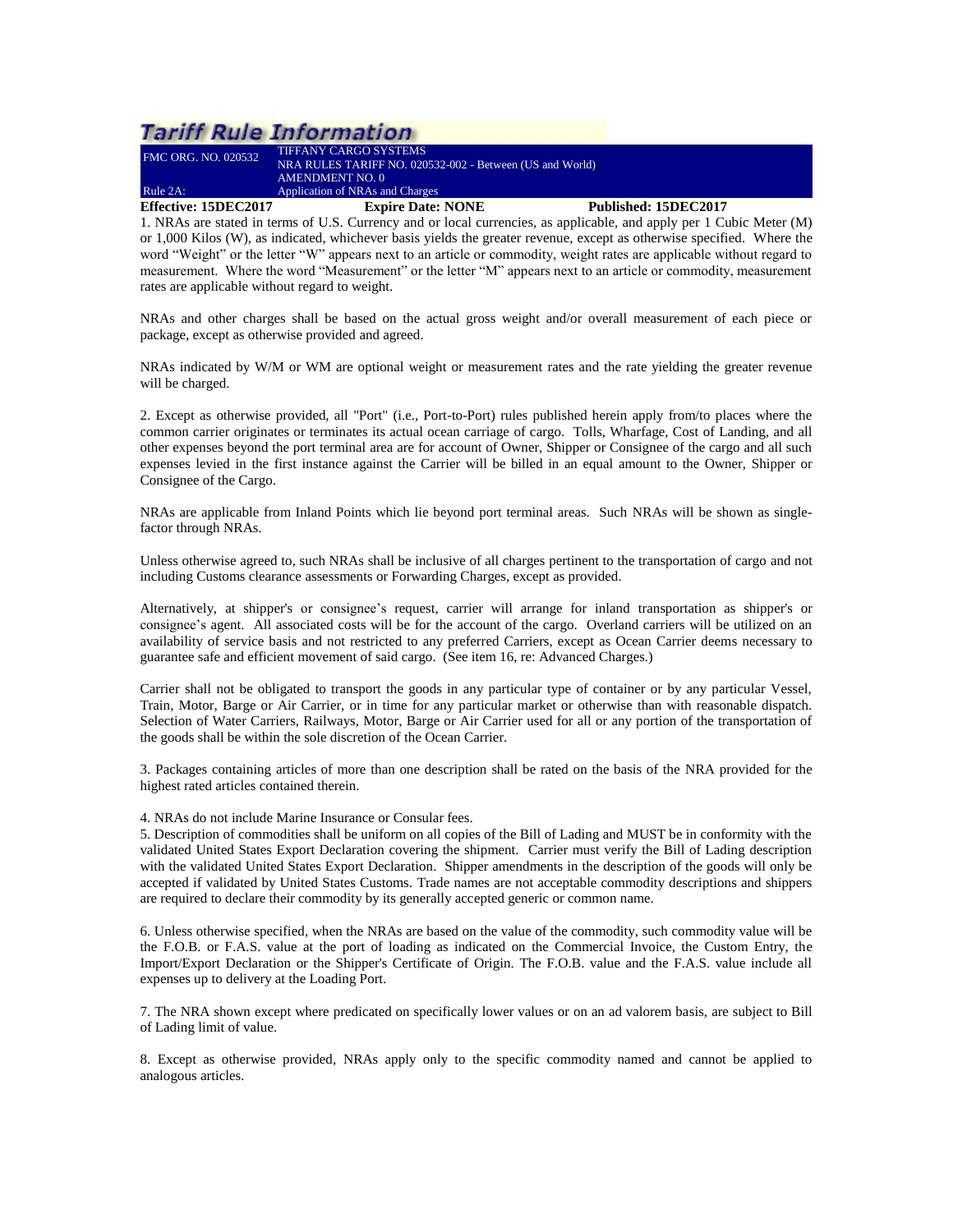9. FORCE MAJEURE CLAUSE: "Without prejudice to any rights or privileges of the Carrier's under covering Bills of Lading, dock receipts, or booking contracts or under applicable provisions of law, in the event of war, hostilities, warlike operations, natural disasters, embargoes, blockades, port congestion, strikes or labor disturbances, regulations of any governmental authority pertaining thereto or any other official interferences with commercial intercourse arising from the above conditions and affecting the Carrier's operations, the Carrier reserves the right to cancel any outstanding booking or contract in conformity with Federal Maritime Commission Regulations."

10. Any Tollage, Wharfage, Handling and/or other charges assessed against the cargo at Ports of Loading/Discharge will be for the account of the cargo. Any Tollage, Wharfage, Handling and/or Charges at Port of Loading in connection with storage, handling and receipt of cargo before loading on the vessel shall be for the account of the cargo.

Any Additional Charges which may be imposed upon the cargo by Governmental Authorities will be for the account of the cargo.

#### 11. TYPES OF SERVICE PROVIDED

CY/CY (Y/Y)- The term CY/CY means containers packed by Shippers off Carrier's premises, delivered to Carrier's CY, accepted by Consignee at Carrier's CY and unpacked off Carrier's premises, all at the risk and expense of the cargo.

CY/CFS (Y/S) - The term CY/CFS means containers packed by Shippers off Carrier's premises and delivered to Carrier's CY and unpacked by the Carrier at the destination port CFS, all at the risk and expense of the cargo.

CFS/CFS (S/S) - The term CFS/CFS means cargo delivered to Carrier's CFS to be packed by Carrier into containers and to be unpacked by the Carrier from the containers at Carrier's destination port CFS, all at the risk and expense of the cargo.

CFS/CY (S/Y) - The term CFS/CY means cargo delivered to Carrier's CFS to be packed by Carrier into containers and accepted by Consignee at Carrier's CY and unpacked by the Consignee off Carrier's premises, all at the risk and expense of the cargo.

DOOR (D) - Door Service pertains to the carrier providing inland transportation from/to the shipper's/consignee's designated facilities.

#### 12. SERVICE OPTIONS:

a. The following service types are available in this tariff.

Container Yard (Y)

The term Container Yard refers to the specific location designated by the carrier where the carrier assembles, holds or stores containers and where containers loaded with goods are received or delivered.

Container Freight Station (S)

The term Container Freight Station means the location designated by the carrier or his authorized agent for the receiving of goods to be stuffed into containers or for the delivery of goods stripped from the containers by the carrier or his agent.

Door (D)

Door Service pertains to the carrier providing inland transportation from/to the shipper's/consignee's designated facilities. Door Service is applicable only where specifically provided in the individual NRA or where specified in an Inland Rate Table.

Ocean Port (O)

If applicable, Ocean Port rates may apply from/to places where the common carrier originates or terminates its actual ocean carriage of cargo at the origin and destination ports. Tolls, Wharfage, Cost of Landing, and all other expenses beyond the port terminal area are for account of the cargo.

b. Any combination of the above services may be offered, i.e.: O/O, O/D, D/D, Y/S, Y/Y, etc.

c. Carrier may also utilize the following terminology to describe its services:

IPI Service, from Asia to USA

The term IPI service means shipments from Ports and Points in Asia discharged by Carrier at US Pacific Coast Base Ports (PCBP) and moved via rail and/or truck to destination inland CFS, CY or Door points in the USA.

MLB Service (Mini Land Bridge), from Asia to USA

The term MLB service means shipments from Ports and Points in Asia discharged by Carrier at US Pacific Coast Base Ports (PCBP) and moved via rail and/or truck to destination CFS or CY at US Atlantic & Gulf Ports. RIPI Service, from Asia to USA

The term RIPI service means shipments from Ports and Points in Asia discharged by Carrier at US Atlantic Coast Base Ports (ACBP) and moved via rail and/or truck to destination inland CFS, CY or Door points in the USA.

#### 13. ADVANCED CHARGES

Advanced charges on bills of lading for collection from shipper/consignee will be accepted provided such charges do not exceed the amount of freight on the bill of lading, and provided they do not relate in any part to cargo cost and/or ocean freight thereon, but cover only carrying and other legitimate expenses from/to carrier's terminal at bill of lading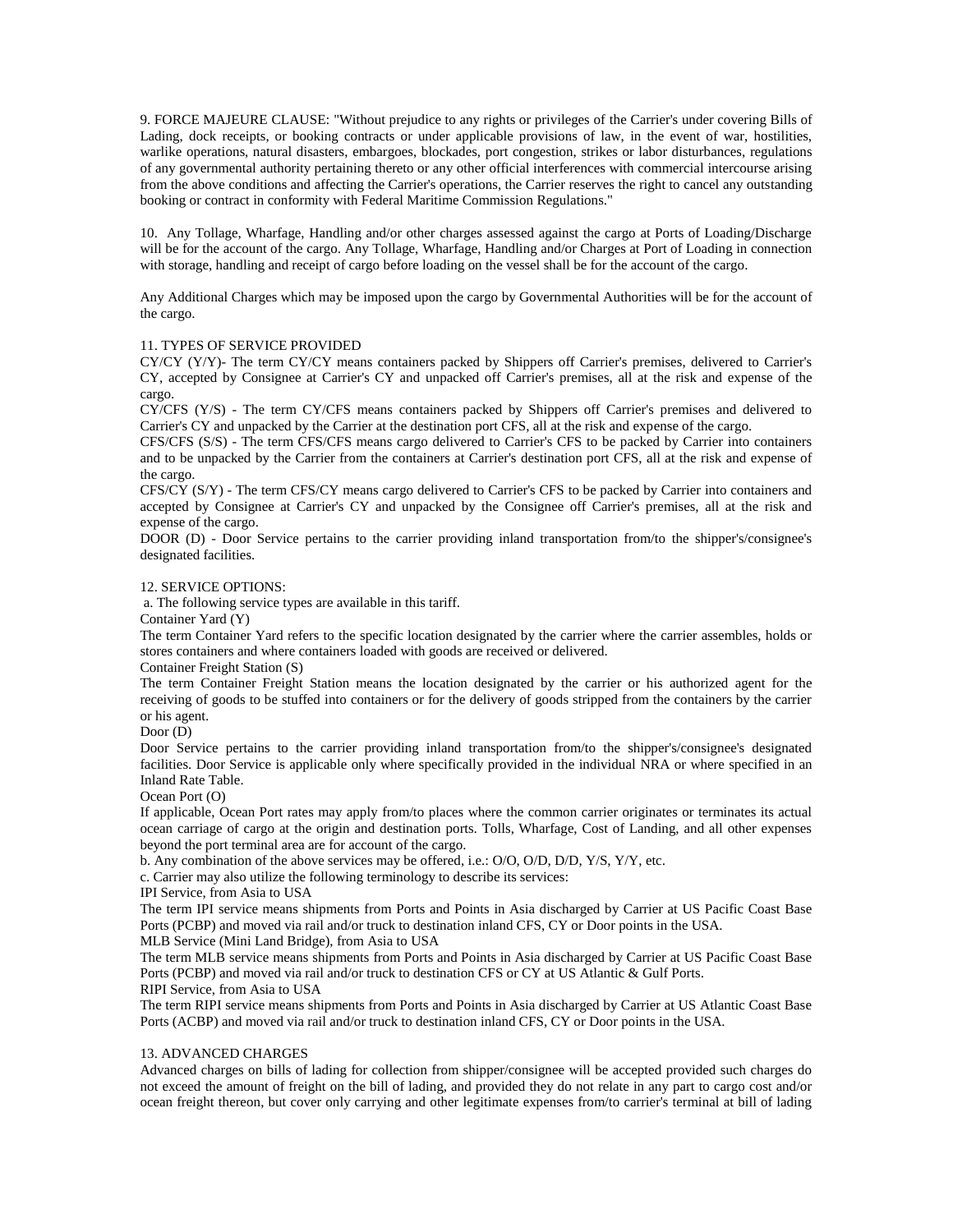origin/destination. Such charges accepted without carrier's responsibility and full risk is for the party requesting such advance.

[RETURN TO TABLE OF CONTENT](#page-2-0)

### **Tariff Rule Information**

| <b>FMC ORG. NO. 020532</b> | TIFFANY CARGO SYSTEMS                         |
|----------------------------|-----------------------------------------------|
|                            | NRA RULES TARIFF NO. 020532-002 - Between (US |
|                            | AMENDMENT NO. 0                               |
| Rule 2-010:                | <b>Packing Requirements</b>                   |

<span id="page-8-0"></span>**Effective: 15DEC2017 Expire Date: NONE Published: 15DEC2017**

1. Except as otherwise provided herein, articles tendered for transportation will be refused for shipment unless it is packed in such condition and so prepared for shipment as to render transportation reasonably safe and practicable. Provisions for the shipment of articles not enclosed in containers does not obligate the Carrier to accept an article so offered for transportation when enclosure in a container is reasonable necessary for protection and safe transportation. 2. Packages must be marked durably and legibly and must show the port of destination. All packages must be numbered, which number together with marks and destination must appear on the shipping receipts and Bill of Lading.

3. Gross weight in pounds, and/or Kos, and initials of port must be clearly and legibly shown on packages, and on original and copies of dock receipts tendered at time of delivery.

4. Each package, bundle or piece of freight must be plainly marked with the full or initials of consignee, and the destination must be shown in full to insure proper delivery. If necessary, corrections must be made by the shipper or his representative.

[RETURN TO TABLE OF CONTENT](#page-2-0)

## **Tariff Rule Information**

FMC ORG. NO. 020532<br>
ND A BULES TABLE NO. 030 NRA RULES TARIFF NO. 020532-002 - Between (US and World) AMENDMENT NO. 0

<span id="page-8-1"></span>Rule 2-020: Diversion By Carrier<br> **Effective: 15DEC2017** Expir

**Expire Date: NONE** Published: 15DEC2017

and World)

When the Ocean Carrier discharges cargo at a terminal port other than the port named in the ocean bill of lading, the ocean carrier may arrange, at its option, for movement via rail, truck or water, of the shipment from the port of actual discharge only as indicated hereunder:

1. To ocean carrier's terminal (motor, rail or water), at port of destination declared on the bill of lading at the expense of the ocean carrier. Carrier may, at their convenience, deliver cargo to ports in route between Carrier discharging terminal and carrier's delivery terminal provided the NRAs are already provided for such destinations in individual commodity items.

2. The ocean carrier may forward cargo direct to a point designated by the consignee, provided the consignee pays the cost which he would normally have incurred either by rail, truck or water, to such point if the cargo has been discharged at the terminal port named in the ocean bill of lading within any commercial zone, such payment by the consignee shall be the cost he would normally have incurred to such point of delivery.

NOTE: In the event of cargo being discharged at carrier's convenience at a port other than the port of destination named in the bill of lading, the NRA applicable to the port of destination named in the bill of lading shall be assessed. In no event shall any such transfer or arrangements under which it is performed by such as to result directly or indirectly in any lessening or would have borne had the shipment cleared through the port originally intended. [RETURN TO TABLE OF CONTENT](#page-2-0)

### **Tariff Rule Information**

| Effective: 15DEC2017       | <b>Expire Date: NONE</b>                                 | Published: 15DEC2017 |  |
|----------------------------|----------------------------------------------------------|----------------------|--|
| Rule 2-030:                | <b>Mixed Commodity Rates</b>                             |                      |  |
|                            | AMENDMENT NO. 0                                          |                      |  |
|                            | NRA RULES TARIFF NO. 020532-002 - Between (US and World) |                      |  |
| <b>FMC ORG. NO. 020532</b> | TIFFANY CARGO SYSTEMS                                    |                      |  |

<span id="page-8-2"></span>When mixed shipments contain commodities subject to different rates named in an NRA governed by this Tariff, the separate rate applicable for each commodity will be assessed, subject to the highest minimum quantity provided for any commodity in the shipment.

[RETURN TO TABLE OF CONTENT](#page-2-0)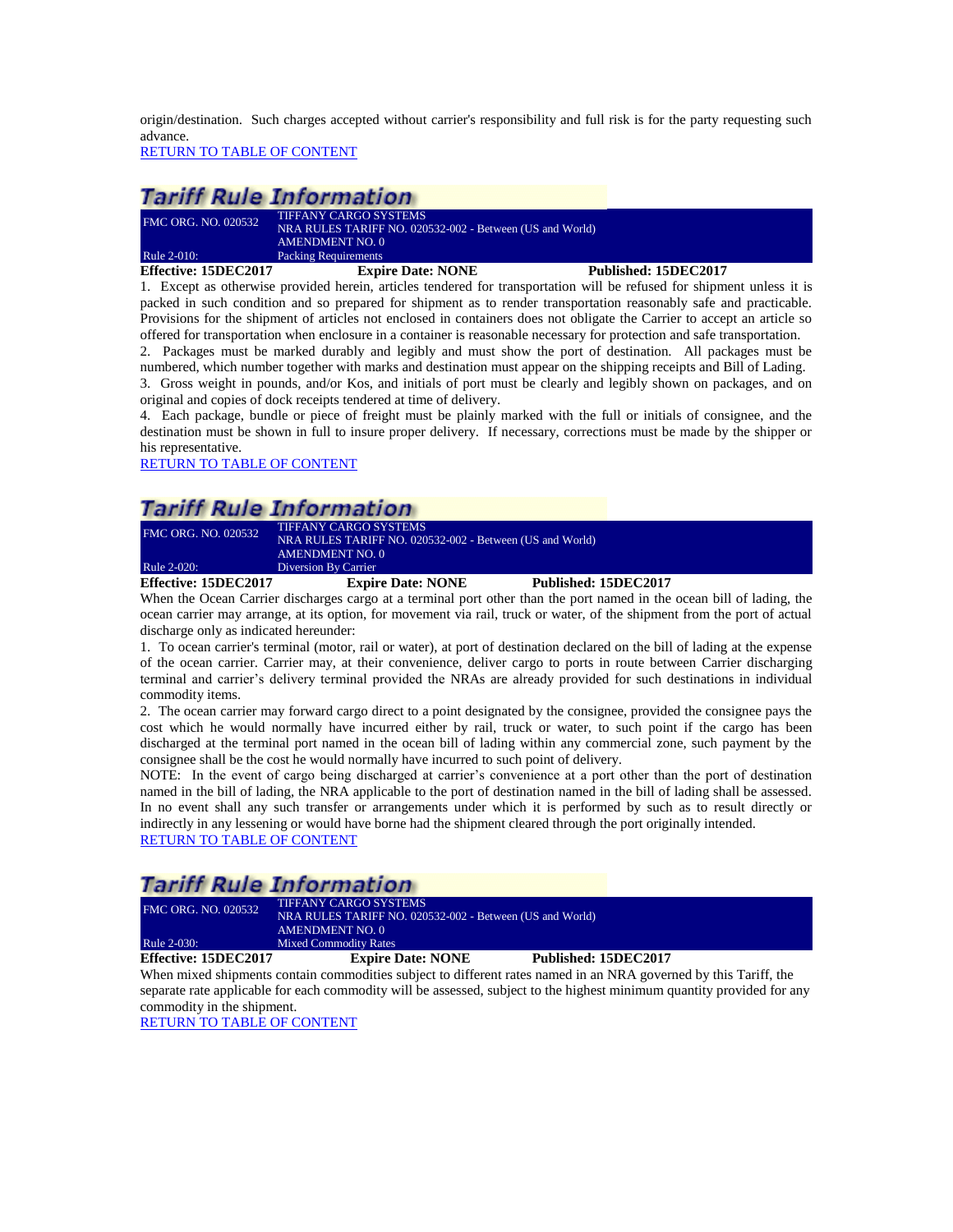# **Tariff Rule Information**

| Effective: 15DEC2017       | <b>Expire Date: NONE</b>  | Published: 15DEC2017                                     |
|----------------------------|---------------------------|----------------------------------------------------------|
| Rule 2-040:                | <b>Container Capacity</b> |                                                          |
|                            | <b>AMENDMENT NO. 0</b>    |                                                          |
| <b>FMC ORG. NO. 020532</b> |                           | NRA RULES TARIFF NO. 020532-002 - Between (US and World) |
|                            | TIFFANY CARGO SYSTEMS     |                                                          |

<span id="page-9-0"></span>Where rules or NRAs make reference to capacity of containers, the standard capacity for purpose of freight rating shall be as indicated in each individual NRA.

NOTE 1: The combined weight of shipper-loaded cargo and containers with chassis and tractor shall not exceed the over-the-road weight limitation in various States of the U.S.A.

[RETURN TO TABLE OF CONTENT](#page-2-0)

### **Tariff Rule Information**

| <b>Effective: 15DEC2017</b> | <b>Expire Date: NONE</b>                                 | Published: 15DEC2017 |
|-----------------------------|----------------------------------------------------------|----------------------|
| Rule 2-050:                 | <b>Shipper Furnished Containers</b>                      |                      |
|                             | <b>AMENDMENT NO. 0</b>                                   |                      |
| 02053217                    | NRA RULES TARIFF NO. 020532-002 - Between (US and World) |                      |
| FMC ORG. NO.                | TIFFANY CARGO SYSTEMS                                    |                      |

<span id="page-9-1"></span>In lieu of the carrier furnished containers, shippers may offer cargo for ocean transportation in shipper furnished containers subject to the following provisions:

A. The container must be of body and frame construction acceptable to the carrier and must be manufactured and equipped in accordance with all applicable United States, other local National and International Laws, Regulations and Safety requirements.

B. Shipper furnished containers will be subject to inspection, approval and acceptance for carriage on the carrier's vessel prior to loading by the carrier's authorized personnel. Any containers found to be unsuitable will not be accepted for carriage.

C. Each such container and its cargo will be subject to all rates, rules and regulations of this tariff.

D. Shipper will be required by the carrier to submit documentary evidence of ownership or lease holder of the container offered for shipment.

[RETURN TO TABLE OF CONTENT](#page-2-0)

### **Tariff Rule Information**

| <b>FMC ORG. NO. 020532</b> | <b>TIFFANY CARGO SYSTEMS</b><br>NRA RULES TARIFF NO. 020532-002 - Between (US and World) |                      |  |
|----------------------------|------------------------------------------------------------------------------------------|----------------------|--|
|                            | <b>AMENDMENT NO. 0</b>                                                                   |                      |  |
| <b>Rule 2-060:</b>         | Measurement And Weight                                                                   |                      |  |
| Effective: 15DEC2017       | <b>Expire Date: NONE</b>                                                                 | Published: 15DEC2017 |  |

<span id="page-9-2"></span>Tariff reference to "W" and "M" signify 1,000 kilos and 1 cubic meter respectively. Whenever freight charges are assessed on a W/M "weight or measurement" basis or where rates are provided on both a "W" and "M" basis, the freight charges will be computed on the gross weight or the overall measurement of the pieces or packages, whichever computation produces the greater revenue to the Carrier.

1. All packages will be measured in CENTIMETRES and weight in KILOGRAMMES.

2. Rounding off- Dimensions

Where parts of centimeter occur in dimensions, such parts below 0.5 cm. are to be ignored, and those of 0.5 cm. And over are to be rounded off to the centimeter above.

3. Calculating Cubic Measurements

The three dimensions in centimeters (rounded off in accordance with (2)) are to be multiplied together to produce the cube of one package or piece in cubic meters to six decimals.

In case of a single package the decimals are to be rounded off at the second decimal, i.e., if the third decimal is below 5 the second decimal remains unaltered; if the third decimal is 5 or higher the second decimal is to be adjusted upwards. In the case of multiple packages of like dimensions, the cube on one package to six decimals is to be multiplied by the number of packages and the total cube is then to be rounded off to two decimals under the foregoing procedure. 4. OFFICIAL MEASURERS AND WEIGHERS

The straight loaded shipments of consolidator Cargo, stuffed at Carrier's nominated off dock CY locations, does not require measuring/weighing for purposes of confirming volume/weight of cargo. For such shipments, however, there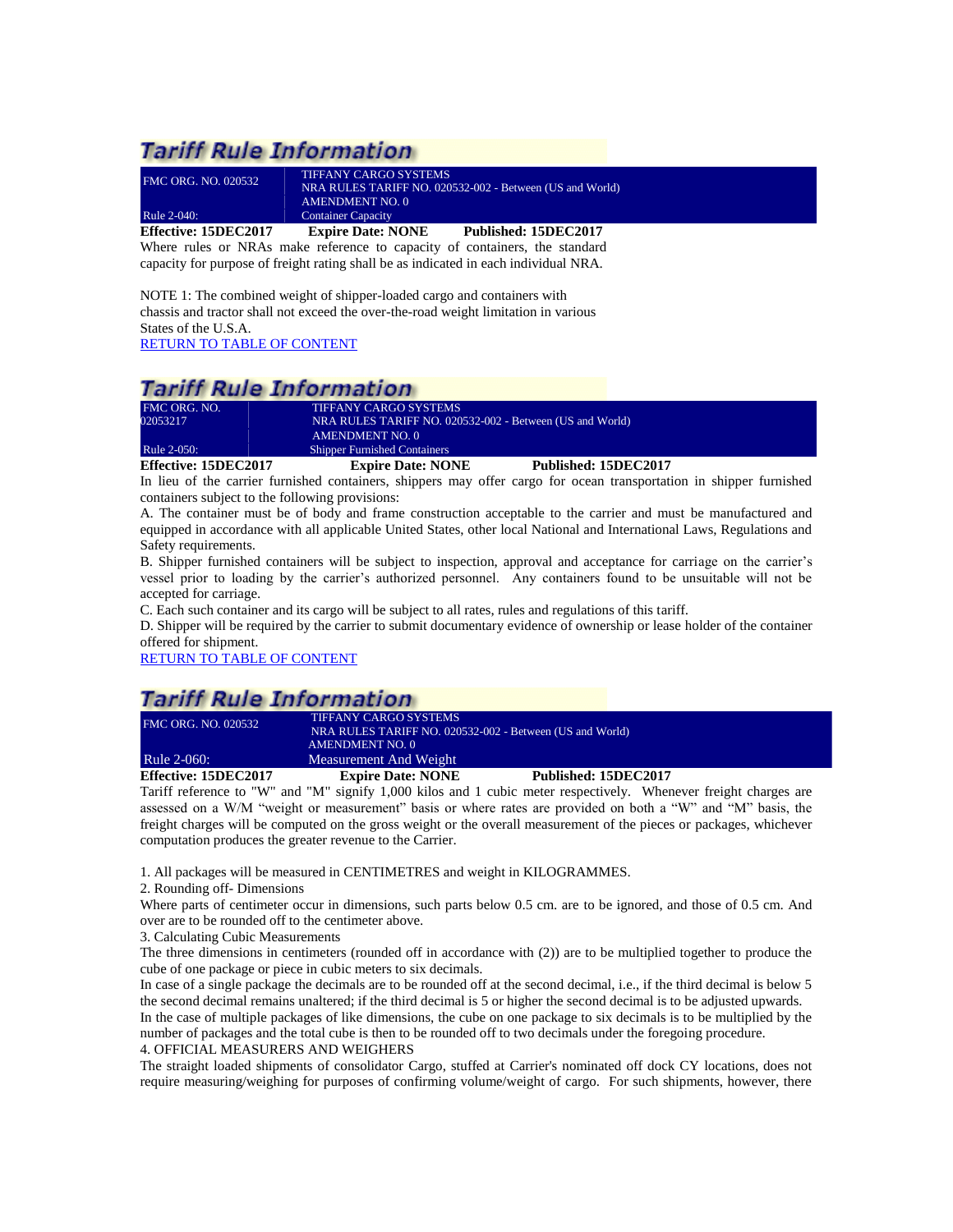must be a certificate from an officially appointed Sworn Measurer to confirm the exact location at which the shipment was stuffed into the container.

5. MISDESCRIPTION, UNDERWEIGHTS AND UNDERMEASUREMENT

A. The carrier at loading port will assess freight on the shipments on the basis of the gross weights and/or measurements declared or deemed to have been declared by Shippers. Such assessment is subject to the terms and conditions of the carrier's Bill of Lading. Notwithstanding the foregoing Carrier may arrange at the port/point of destination for the verification of the description, measurement or weights of all such shipments as they, at their sole discretion, may decide and in all such cases the description, measurements or weights so obtained shall be used for determining the correct amount of freight which has to be paid and expense incurred should be for account of cargo.

B. If the gross weights and/or measurements declared by the Shippers are less than those ascertained and if the Shippers, by notification to the Carrier, within seven (7) days of the vessels sailing from port of loading or the consignees, by notification to the Carrier prior to the shipment leaving the custody of the Carrier, maintain that the gross weights and/or measurements stated by them are correct, freight shall be assessed provisionally on the controllers' figures and subsequently adjusted, if necessary, after an outturn reweighing and/or re-measuring. If such outturn reweighting, re-measuring and/or resurveying shows that the gross weights, measurements and/or description were understated and/or misdeclared by the Shippers, re-measuring and/or resurveying shall be for the account of the cargo. [RETURN TO TABLE OF CONTENT](#page-2-0)

### *Tariff Rule Information*

| Effective: 15DEC2017       | <b>Expire Date: NONE</b>                                                          | Published: 15DEC2017 |  |
|----------------------------|-----------------------------------------------------------------------------------|----------------------|--|
| Rule 2-070:                | <b>AMENDMENT NO. 0</b><br><b>Overweight Containers</b>                            |                      |  |
| <b>FMC ORG. NO. 020532</b> | TIFFANY CARGO SYSTEMS<br>NRA RULES TARIFF NO. 020532-002 - Between (US and World) |                      |  |

<span id="page-10-0"></span>Shipper/Consignee for CY origin shipments shall be jointly severally and absolutely liable for any fine, penalty or other sanction imposed upon carrier, its agent motor/rail carrier by authority for exceeding lawful over-the-weight limitations in connection with any transportation services provided under this tariff and occasioned by any act of commission or omission of the shipper/consignee, its agent or contractors, and without regard to intent, negligence or any other factor. When carrier pays any such fine or penalty and assumes any other cost or burden, arising from such an event, it shall be on behalf of and for benefit of the cargo interest and carrier shall be entitled to full reimbursement therefore upon presentation of an appropriate invoice. Nothing in this rule shall require carrier, its agents or motor/rail carrier to resist, dispute or otherwise oppose the levy of such a fine, penalty or other sanction and carrier shall not have any liability to the cargo interest should it not do so. Any charges incurred in re-handling cargo to comply with maximum weight restrictions will be for the account of the cargo.

The party responsible (i.e., merchant, the shipper or the consignee) for the shipment exceeding any lawful weight limitation shall indemnify and hold the ocean carrier transporting the shipment, its agents and the motor/rail carrier(s), harmless from any and all damages or liability from claims by whomever brought arising in whole or in part from the shipment exceeding any lawful weight limitation. Such indemnification shall include attorneys' fees and all costs incurred in the defense of such claim(s).

[RETURN TO TABLE OF CONTENT](#page-2-0)

### **Tariff Rule Information**

| <b>FMC ORG. NO. 020532</b> | <b>TIFFANY CARGO SYSTEMS</b><br>NRA RULES TARIFF NO. 020532-002 - Between (US and World)<br>AMENDMENT NO. 0 |                      |
|----------------------------|-------------------------------------------------------------------------------------------------------------|----------------------|
| Rule 2-080:                | Shipper's Load And Count                                                                                    |                      |
| Effective: 15DEC2017       | <b>Expire Date: NONE</b>                                                                                    | Published: 15DEC2017 |

<span id="page-10-1"></span>When containers are loaded and sealed by shipper, carrier or its authorized agent will accept same as "Shipper's load and count" and the Bill of Lading shall be so noted, and:

No container will be accepted for shipment if the weight of the contents thereof exceeds the weight carrying capacity of the container.

Carrier will not be directly or indirectly responsible for:

1) Damage resulting from improper loading or mixing of articles in containers, or shipper's use of unsuitable or inadequate protective and securing materials when loading to open-side flat-rack type containers.

2) Any discrepancy in count or concealed damage to articles.

Except as otherwise noted, shipments destined to more than one port of discharge may not be loaded by the shipper into the same container.

Except as otherwise provided, materials, including special fittings, and labor required for securing and properly stowing cargo in containers moving in CY service, including but not limited to lashing, bulkheads, cross members, platforms, dunnage and the like must be supplied by shippers at their expense and the carrier shall not be responsible for such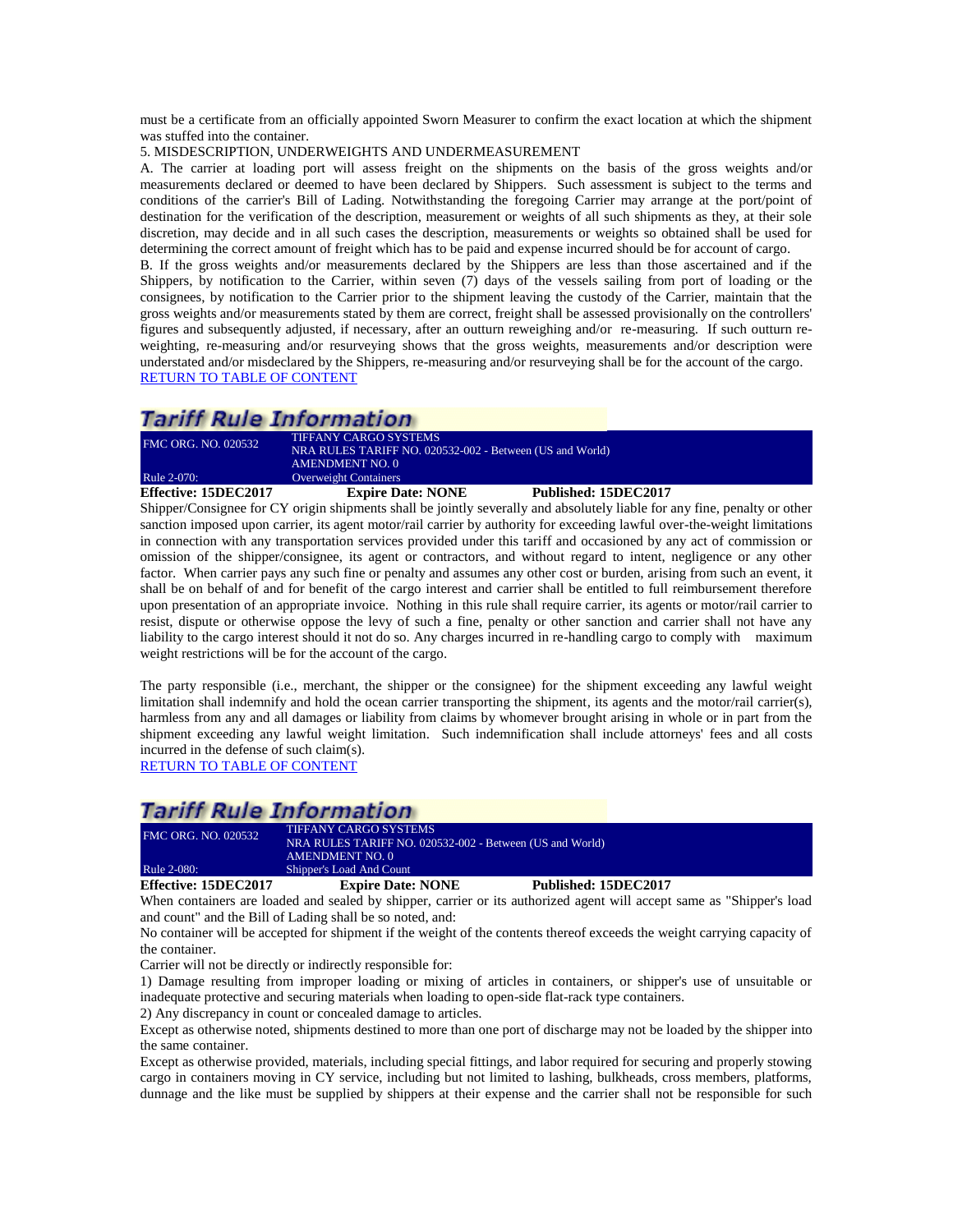materials nor their return after use. The carrier shall not be liable in any event for any claim for loss or damage to the cargo arising out of improper or inadequate mixing, stuffing, tallying or bracing of cargo within the container. [RETURN TO TABLE OF CONTENT](#page-2-0)

## **Tariff Rule Information**

| Effective: 15DEC2017       | <b>Expire Date: NONE</b>                                 | Published: 15DEC2017 |
|----------------------------|----------------------------------------------------------|----------------------|
| Rule 2-090:                | Diversion of Cargo (By Shipper or Consignee)             |                      |
|                            | <b>AMENDMENT NO. 0</b>                                   |                      |
|                            | NRA RULES TARIFF NO. 020532-002 - Between (US and World) |                      |
| <b>FMC ORG. NO. 020532</b> | <b>TIFFANY CARGO SYSTEMS</b>                             |                      |

<span id="page-11-0"></span>A request for diversion of a shipment will be considered as an amendment to the contract of carriage and will be subject to the following definitions, conditions and charges:

### **A. Definition of Diversion:**

Any change in the original billed destination (which may also include a change in Consignee, order party, or both). A change in Consignee, order party or both will not be considered as diversion of cargo.

### **B. Conditions:**

1. Requests must be received in writing by the carrier prior to the arrival of the vessel at Discharge Port. Carrier will make diligent effort to execute the request but will not be responsible if such service is operationally impractical or cannot be provided.

2. Cargo moving under a non-negotiable Bill of Lading may be diverted at the request of shipper or consignee. Cargo moving under a negotiable Bill of Lading may be diverted by any party surrendering the properly endorsed original Bill of Lading. Cargo moving under a negotiable Bill of Lading may also be diverted by the shipper or consignee at the carrier's sole discretion without receipt by the carrier of the original negotiable Bill of Lading so long as a new negotiable Bill of Lading is not requested or issued by the carrier. If a new negotiable Bill of Lading is requested by the shipper or consignee, the original negotiable Bill of Lading must be surrendered to the carrier prior to issuance of the new negotiable Bill of Lading.

3. This rule will apply to full Bill of Lading quantities or full container loads only.

4. A shipment may only be diverted once. Shipper may request cancellation of the original diversion request, resulting in delivery of the cargo to the original billed destination, provided that such request is received prior to arrival of vessel at Discharge Port, and provided that all diversion charges as set out in C. below, applicable to the original diversion request, are paid in full prior to the cancellation request being accepted by the carrier. In no instance will any refund of the diversion charges be made in the event of a cancellation. Any additional expenses incurred by the carrier will be for the account of the cargo.

5. Cargo, which, upon request of Merchant (stowage permitting), is diverted to a Port of Discharge within the Scope of this Tariff other than that shown in the Bill of Lading, shall be assessed the actual amount of expense incurred by Carrier, or as per carrier tariff at time of shipment, whichever is higher, plus, at the sole discretion of the Carrier, depending on the relevant administrative burdens resulting from the diversion, an administrative fee of up to \$50/BL for cargo received and diversion requested prior to vessel departure, or up to \$300/BL for cargo received and diversion requested post vessel departure, from origin port.

6. Diversion charges or administrative charge are payable by the party requesting the diversion. [RETURN TO TABLE OF CONTENT](#page-2-0)

# **Tariff Rule Information**

<span id="page-11-1"></span>

| <b>FMC ORG. NO. 020532</b>                                                          | <b>TIFFANY CARGO SYSTEMS</b><br>NRA RULES TARIFF NO. 020532-002 - Between (US and World)<br>AMENDMENT NO. 0 |                      |  |
|-------------------------------------------------------------------------------------|-------------------------------------------------------------------------------------------------------------|----------------------|--|
| Rule 2-100:                                                                         | <b>Security Fees</b>                                                                                        |                      |  |
| Effective: 15DEC2017                                                                | <b>Expire Date: NONE</b>                                                                                    | Published: 15DEC2017 |  |
| Security Fees may be applicable on shipments and identified in each individual NRA. |                                                                                                             |                      |  |
| <b>RETURN TO TABLE OF CONTENT</b>                                                   |                                                                                                             |                      |  |

# **Tariff Rule Information**

| Effective: 15DEC2017       | <b>Expire Date: NONE</b>                                 | Published: 15DEC2017 |  |
|----------------------------|----------------------------------------------------------|----------------------|--|
| <b>Rule 2-110:</b>         | <b>Restricted Articles</b>                               |                      |  |
|                            | AMENDMENT NO. 0                                          |                      |  |
| <b>FMC ORG. NO. 020532</b> | NRA RULES TARIFF NO. 020532-002 - Between (US and World) |                      |  |
|                            | <b>TIFFANY CARGO SYSTEMS</b>                             |                      |  |
|                            |                                                          |                      |  |

<span id="page-11-2"></span>Except as otherwise provided, the following articles will not be accepted for transportation:

1. Cargo, loose on platforms or pallets, except when prior arrangements have been concluded with Carrier.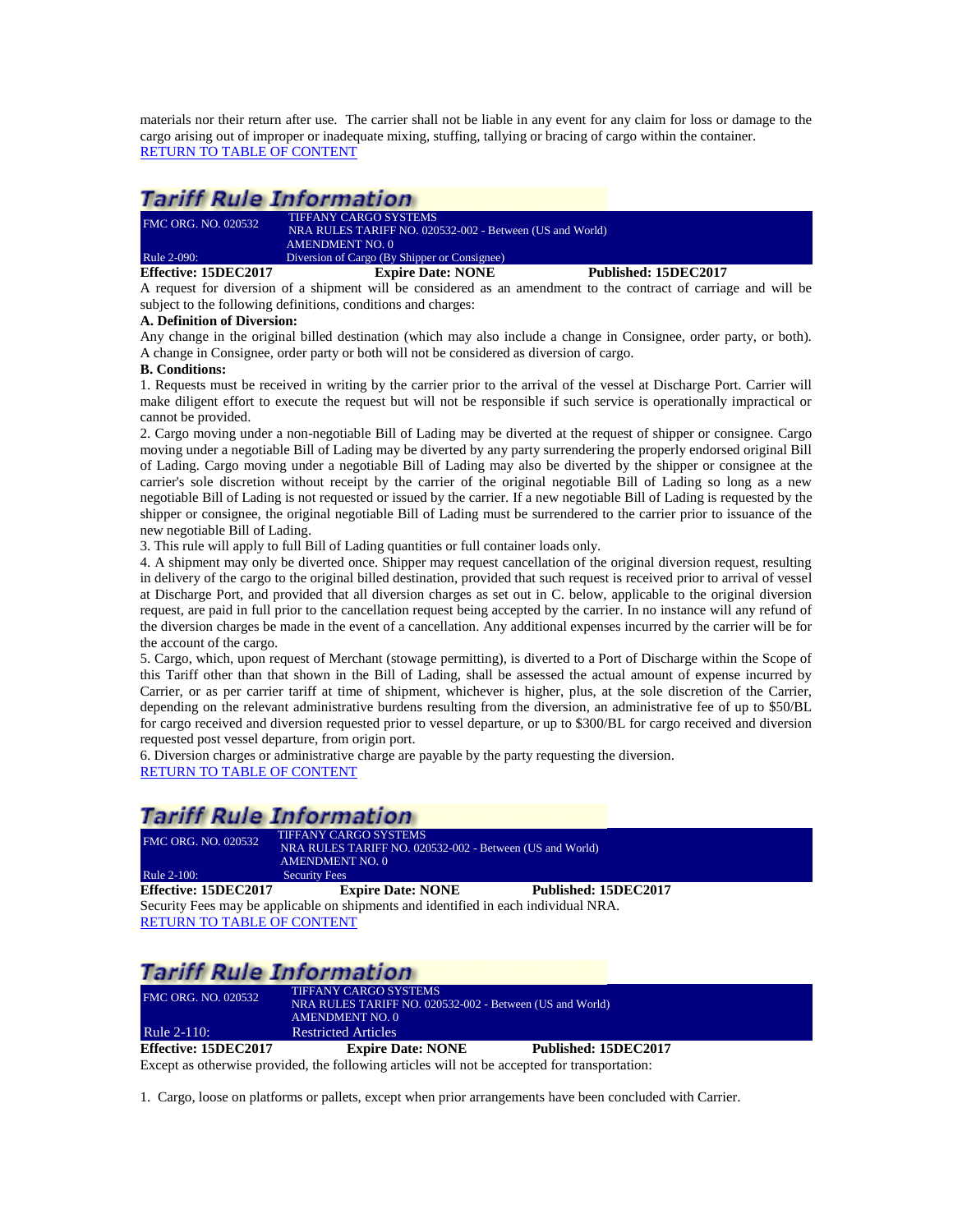- 2. Cargo which because of its inherent vice is likely to impregnate or otherwise damage Carrier's containers or cargo.
- 3. Bank bills, coin or currency; deeds, drafts, notes or valuable paper of any kind; jewelry including costume novelty jewelry, except where otherwise specifically provided, postage stamps or letters and packets of letters with or without postage stamps affixed; precious metals or articles manufactured therefrom; precious stones; revenue stamps; works of art; antiques or other related or unrelated old, rare or precious articles of extraordinary value except when prior arrangements have been concluded with carrier.
- 4. Corpses or cremated remains. 5. Animals, birds, fish, livestock.
- 6. Eggs, viz: Hatching.
- 7. Poultry or pigeons live (including birds, chickens, ducks, pheasants, turkeys, and any other fowl).
- 8. Silver articles or ware, sterling.

9. Except as otherwise provided herein or in tariffs making reference hereto, articles tendered for transportation will be refused for shipment unless in such condition and so prepared for shipment as to render transportation reasonably safe and practicable. Provisions for the shipment of articles not enclosed in containers does not obligate the carrier to accept an article so offered for transportation when enclosure in a container is reasonably necessary for protection and safe transportation.

10. Carrier, except as provided in tariffs making reference hereto, will not accept for transportation articles which, because of their length, weight or bulk cannot in carrier's judgment be safely stowed wholly within the trailer or containers dimensions.

11. Except as provided in tariffs making reference hereto, shipments requiring temperature control.

12. Shipments containing cargo likely to contaminate or injure other cargo, including green salted hides.

[RETURN TO TABLE OF CONTENT](#page-2-0)

# **Tariff Rule Information**

| <b>FMC ORG. NO. 020532</b><br>Rule 2-120: | <b>TIFFANY CARGO SYSTEMS</b><br>NRA RULES TARIFF NO. 020532-002 - Between (US and World)<br>AMENDMENT NO. 0<br>Freight All Kinds (FAK) |                                                                                                             |
|-------------------------------------------|----------------------------------------------------------------------------------------------------------------------------------------|-------------------------------------------------------------------------------------------------------------|
| Effective: 15DEC2017                      | <b>Expire Date: NONE</b>                                                                                                               | Published: 15DEC2017                                                                                        |
|                                           |                                                                                                                                        | Unlass otherwise provided began any item described as "Freight All Kinds" shall consist of a minimum of two |

<span id="page-12-0"></span>Unless otherwise provided herein, any item described as "Freight All Kinds" shall consist of a minimum of two different commodity items. Further restrictions to the item shall be contained in the NRA. [RETURN TO TABLE OF CONTENT](#page-2-0)

## **Tariff Rule Information**

| <b>FMC ORG. NO. 020532</b>                                                                                                                                                                                                                                                                                                                                                 | <b>TIFFANY CARGO SYSTEMS</b><br>NRA RULES TARIFF NO. 020532-002 - Between (US and World) |                                                                 |  |
|----------------------------------------------------------------------------------------------------------------------------------------------------------------------------------------------------------------------------------------------------------------------------------------------------------------------------------------------------------------------------|------------------------------------------------------------------------------------------|-----------------------------------------------------------------|--|
| Rule 2-130:                                                                                                                                                                                                                                                                                                                                                                | AMENDMENT NO. 0<br>Alternate Rate/Service Levels: Economy, Regular, Premium              |                                                                 |  |
| Effective: 15DEC2017                                                                                                                                                                                                                                                                                                                                                       | <b>Expire Date: NONE</b>                                                                 | Published: 15DEC2017                                            |  |
| $T^{\prime}$ $C^{\prime}$ $T^{\prime}$ $T^{\prime}$ $T^{\prime}$ $T^{\prime}$ $T^{\prime}$ $T^{\prime}$ $T^{\prime}$ $T^{\prime}$ $T^{\prime}$ $T^{\prime}$ $T^{\prime}$ $T^{\prime}$ $T^{\prime}$ $T^{\prime}$ $T^{\prime}$ $T^{\prime}$ $T^{\prime}$ $T^{\prime}$ $T^{\prime}$ $T^{\prime}$ $T^{\prime}$ $T^{\prime}$ $T^{\prime}$ $T^{\prime}$ $T^{\prime}$ $T^{\prime$ | $cc \rightarrow 11 \rightarrow C \rightarrow T1$                                         | $\mathbf{a}$ . The state $\mathbf{a}$ is the state $\mathbf{a}$ |  |

<span id="page-12-1"></span>Different levels of Service may be offered by the Carrier. Unless otherwise specified in the individual NRA, NRAs are applicable for Regular Service.

[RETURN TO TABLE OF CONTENT](#page-2-0)

### **Tariff Rule Information**

| Effective: 15DEC2017       | <b>Expire Date: NONE</b>                                 | Published: 15DEC2017 |  |
|----------------------------|----------------------------------------------------------|----------------------|--|
| Rule 2-140:                | <b>ACE USA Export Shipments</b>                          |                      |  |
|                            | <b>AMENDMENT NO. 0</b>                                   |                      |  |
| <b>FMC ORG. NO. 020532</b> | NRA RULES TARIFF NO. 020532-002 - Between (US and World) |                      |  |
|                            | <b>TIFFANY CARGO SYSTEMS</b>                             |                      |  |

<span id="page-12-2"></span>Carrier requires complete and accurate Automated Export System / Shippers Letter of Instructions no later than 48 hours prior to port cut-off date. U.S. Customs and Border Protection (CBP) may impose penalties for failure to comply with the U.S. Bureau of Census, Mandatory Automated Commercial Environment (ACE) regulations. Description of commodities shall be uniform on all copies of the B/L and MUST be in conformity with a validated U.S. Export Declaration, EEI (Electronic Export Information) filings to the U.S. Customs via ACE, and/or Consular Documents covering the shipment. The Carrier may verify the B/L description with any of the above shipping documents or information to insure accuracy. Amendments or corrections in the commodity description will be accepted ONLY if validated by U.S. Customs and in conformity with all other shipping documents. If shipments are NOT covered by a Shipper's Export Declaration, as permitted by Export Control Regulations, Shippers MUST insert the applicable commodity Schedule B number in the Line Copy of the B/L.

[RETURN TO TABLE OF CONTENT](#page-2-0)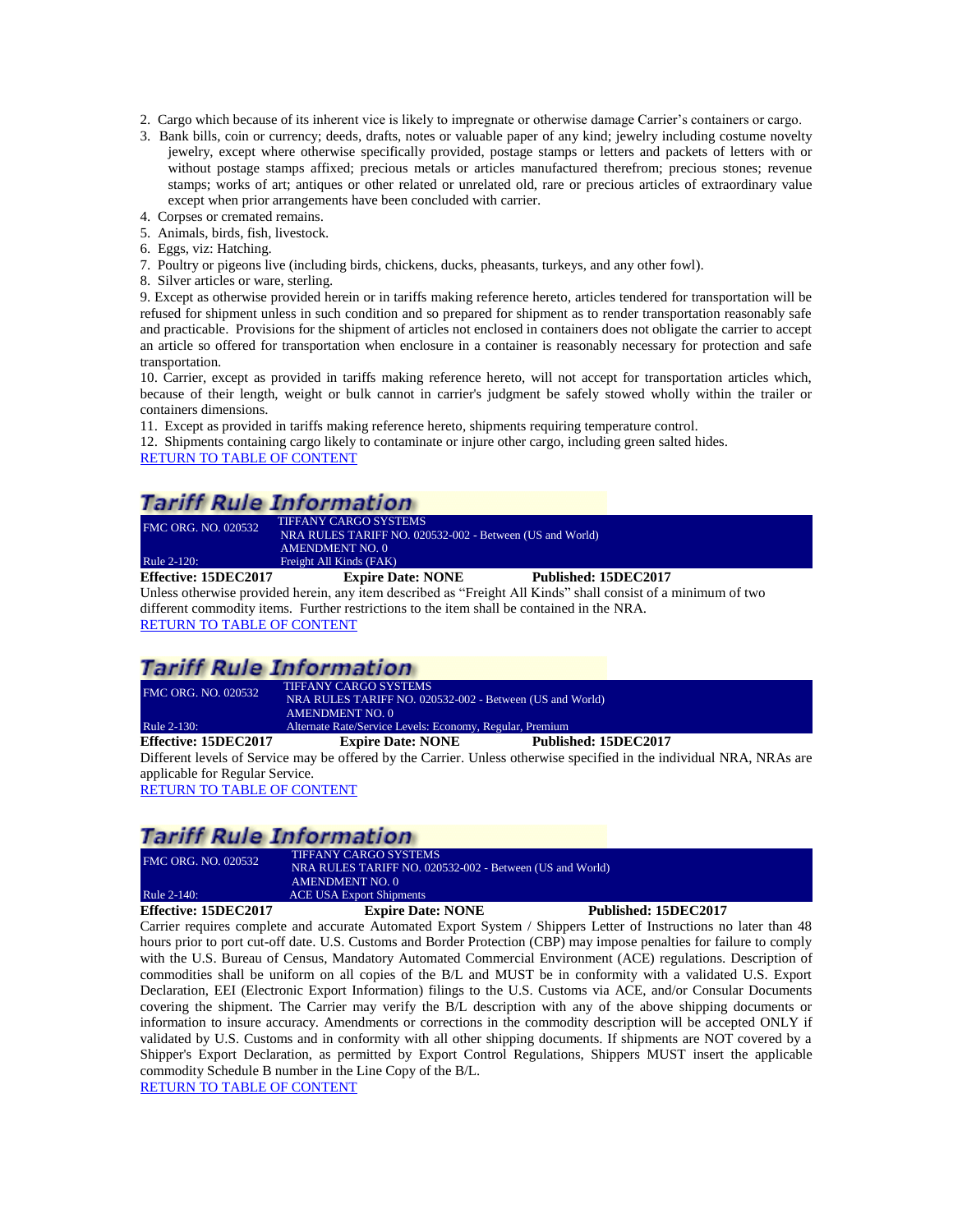## **Tariff Rule Information**

| Effective: 15DEC2017       | <b>Expire Date: NONE</b>                                 | Published: 15DEC2017 |  |
|----------------------------|----------------------------------------------------------|----------------------|--|
| Rule 2-150:                | Documentation Fee                                        |                      |  |
|                            | AMENDMENT NO. 0                                          |                      |  |
| <b>FMC ORG. NO. 020532</b> | NRA RULES TARIFF NO. 020532-002 - Between (US and World) |                      |  |
|                            | <b>TIFFANY CARGO SYSTEMS</b>                             |                      |  |

<span id="page-13-0"></span>Document fees are considered origin and destination local charges and shall be for the account of the cargo. [RETURN TO TABLE OF CONTENT](#page-2-0)

# **Tariff Rule Information**

| <b>FMC ORG. NO. 020532</b><br>Rule 2-160: | <b>TIFFANY CARGO SYSTEMS</b><br>NRA RULES TARIFF NO. 020532-002 - Between (US and World)<br>AMENDMENT NO. 0<br>AMS Processing Fee |                                                                                                                  |
|-------------------------------------------|-----------------------------------------------------------------------------------------------------------------------------------|------------------------------------------------------------------------------------------------------------------|
| Effective: 15DEC2017                      | <b>Expire Date: NONE</b>                                                                                                          | Published: 15DEC2017                                                                                             |
|                                           |                                                                                                                                   | If applicable all AMC filing face for chinmonts will be provided in individual Magatistad Data Arrangements NDA? |

<span id="page-13-1"></span>If applicable, all AMS filing fees for shipments will be provided in individual Negotiated Rate Arrangements NRA's. Except as otherwise specifically provided in individual NRAs, all Shipments are subject to the U.S. Manifest processing Fee specified below in addition to all other applicable charges named herein: \$ 40.00 per B/L

If a correction and/or amendment is made to data that has already been filed with the U.S. Customs thru the AMS system, an applicable correction/amendment charge (in addition to all other applicable charges) will be assessed by the vessel carrier and the NVOCC carrier named in this Rules tariff. [RETURN TO TABLE OF CONTENT](#page-2-0)

# **Tariff Rule Information**

| Rule 2-170:<br>Effective: 15DEC2017 | Submission of Cargo Declaration Data<br><b>Expire Date: NONE</b>                  | Published: 15DEC2017 |
|-------------------------------------|-----------------------------------------------------------------------------------|----------------------|
|                                     | <b>AMENDMENT NO. 0</b>                                                            |                      |
| <b>FMC ORG. NO. 020532</b>          | TIFFANY CARGO SYSTEMS<br>NRA RULES TARIFF NO. 020532-002 - Between (US and World) |                      |

<span id="page-13-2"></span>A. SUBMISSION OF CARGO DECLARATION DATA; DEADLINE FOR SAME.

Pursuant to Customs regulations effective December 2, 2002, Carrier is required to submit certain cargo declaration data for all cargo on board a vessel that will call in the United States (i.e., U.S. import cargo and foreign destination cargo remaining on board the vessel) to the U.S. Customs Service not later than 24 hours prior to the time the cargo is loaded on Carrier's vessel at each non-U.S. port of loading. In order to enable Carrier to comply with this requirement, except as provided in paragraph B of this rule, any person tendering cargo to Carrier that is to be transported to the United States or that will be on a vessel when that vessel calls in the United States must provide the following information regarding such cargo to Carrier in writing (including by electronic transmission) in sufficient time for Carrier to transmit the data to the Customs Service at least 24 hours prior to the loading of the cargo on Carrier's vessel. Failure to comply with these requirements will result in cargo not being loaded.

1. A precise description of the cargo (or the 6-digit HTS number under which cargo is classified) and weight of the cargo or, for a sealed container, the shipper's declared description and weight of the cargo. The quantity of cargo shall be expressed in the lowest external packaging unit (e.g., a container containing 10 pallets with 200 cases shall be described as 200 cases). Generic descriptions, including, but not limited to, 'FAK,' 'General Cargo,' 'Chemicals,' 'Foodstuffs,' and terms such as 'Said to Contain' are NOT acceptable descriptions.

2. Shipper's complete name and address, or the identification number issued to the shipper by the U.S. Customs Service upon implementation of the Automated Commercial Environment ('ACE').

3. Complete name and address of the consignee, owner or owner's representative, or its ACE identification number.

4. Internationally recognized hazardous material code when such materials are being shipped.

5. Seal numbers for all seals affixed to the container.

#### B. TIME FOR SUBMISSION OF DATA BY SHIPPERS TO CARRIER.

Except as otherwise provided below, the time for shipper to submit data to Carrier shall be as follows:

1. Shippers who submit their shipping instructions in paper format will be required to submit their shipping instructions to Carrier no later than seventy-two (72) hours prior to vessel arrival at the foreign port of load. This applies to all U.S. destined cargo as well as cargo intended to be transshipped at a U.S. port and cargo that will remain on the vessel for carriage to a non-U.S. port.

C. CERTAIN NON-VESSEL OPERATING COMMON CARRIERS.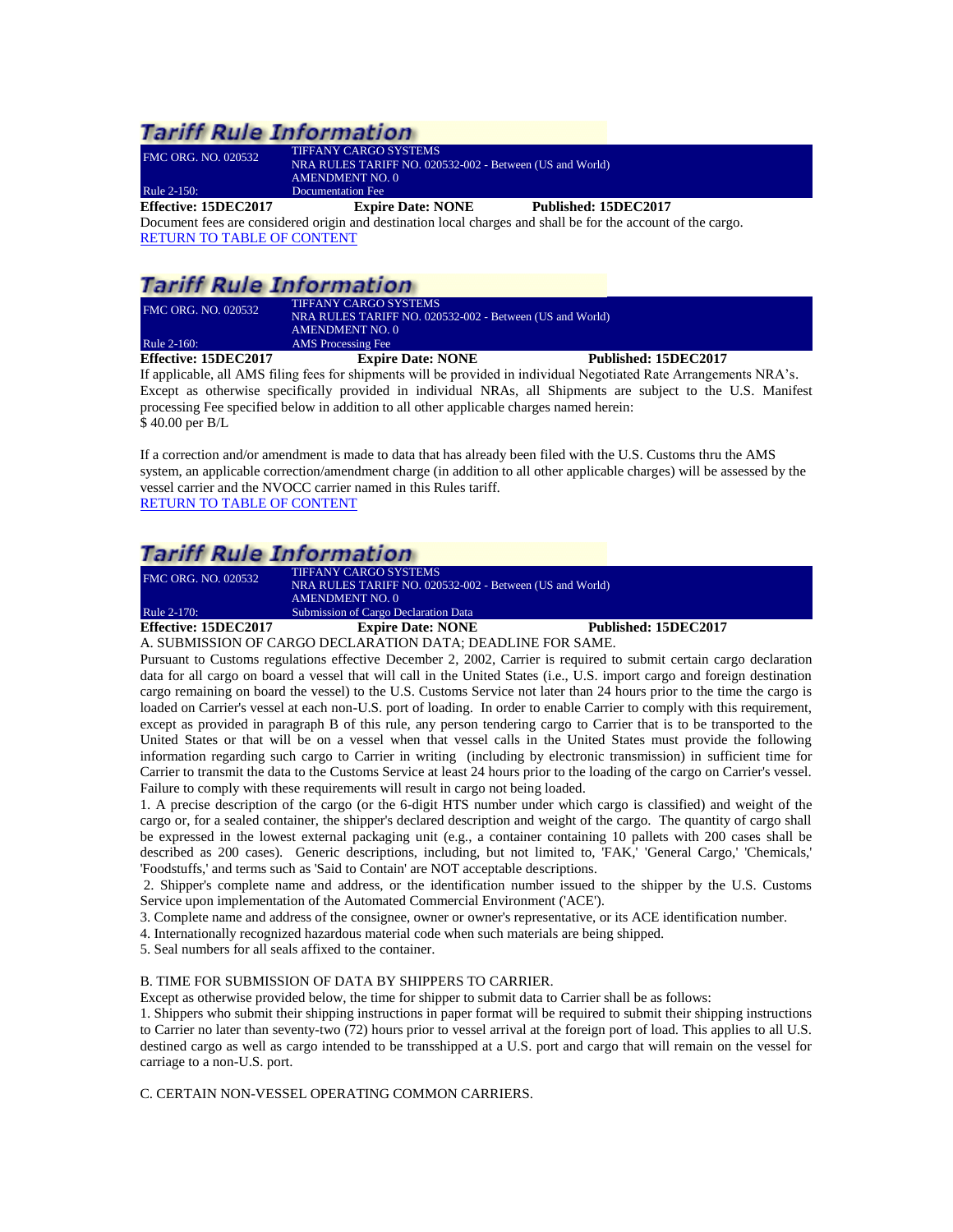Non-vessel operating common carriers ('NVOCCs') that are licensed by or registered with the FMC and that have obtained Customs bonds may submit the required inbound cargo declaration data directly to the U.S. Customs Service in accordance with Customs Service regulations and guidelines. For purposes of this provision, an NVOCC is registered with the FMC if it has been issued an Organization Number by the FMC, has published a valid and effective rules tariff, and has posted the required financial security with the FMC.

1. Certification. Any NVOCC that submits cargo declaration information directly to the Customs Service shall, unless notified by the Carrier pursuant to subparagraph  $C(1)$  above that it is not required to do so, in lieu of the information required to be submitted pursuant to paragraph A of this rule, provide the Carrier, not later than the deadline for shipper submission of cargo information under paragraph B of this rule, with a written certification stating that the required inbound cargo declaration data for its cargo has been transmitted to the U.S. Customs Service in a timely and accurate manner. Such certification shall describe the cargo tendered with sufficient specificity (including container number) that Carrier may readily identify such cargo.

2. NVOCC Co-Loading. For purposes of this paragraph, the term 'Master NVOCC' shall mean the NVOCC that is the customer of the Carrier and tenders co-loaded cargo to the Carrier in its name. In the event the Master NVOCC submits cargo declaration data for co-loaded cargo directly to the Customs Service, it shall do so for all NVOCCs with which it co-loads. In the event the Master NVOCC does not submit cargo declaration data for co-loaded cargo directly to the Customs Service but NVOCCs with which it co-loads transmit cargo declaration data for their cargoes directly to the Customs Service, it shall be the obligation of the Master NVOCC to provide Carrier with the certification described in subparagraph C (1) with respect to all co-loaded cargo tendered to Carrier by the Master NVOCC. 3. All NVOCCs shall be subject to Paragraphs D and E of this rule.

#### D. FAILURE TO PROVIDE INFORMATION; DENIAL OF PERMISSION TO LOAD CARGO.

1. In the event Carrier fails to provide the required inbound cargo declaration data to the U.S. Customs Service for all cargo to be loaded on its vessel within the time period required by Customs Service regulations it may, among other things, be assessed a civil penalty, denied permission to unload the cargo for which information was not timely provided, and/or denied permission to unload any cargo from the vessel on which the cargo is moving. Accordingly, Carrier may refuse to load any cargo tendered to it for which it has not received either (i) the data required by paragraph A of this rule by the deadline specified pursuant to paragraph B; or (ii) the certification required by paragraph C of this rule by the deadline specified therein.

2. Any and all costs incurred by Carrier with respect to cargo in its possession which is not loaded due to the nonprovision of information or certification, or which is not loaded pursuant to the instructions of the U.S. Customs Service (regardless of whether or not the required data or certification has been provided for such cargo), including but not limited to inspection, storage and/or re-delivery costs, shall be for the account of the cargo. Carrier shall have a lien on cargo in its possession for amounts due hereunder and may hold cargo until such amounts (and any other unpaid freights or charges) are paid or sell such cargo after a reasonable period. In the event Carrier is forced to take legal action to collect amounts due hereunder, Carrier shall be entitled to recover all costs (including reasonable attorneys' fees and expenses) incurred in connection with such legal action.

#### E. INDEMNIFICATION OF CARRIER.

If Carrier is assessed a civil penalty or fine or is denied permission to unload cargo, because of the failure of any and all shippers, consignees, cargo owners, NVOCCs, shippers' associations and their agent(s) to provide the information required by this rule and/or by the regulations or guidelines of the U.S. Customs Service in a complete and accurate manner, then such shippers, consignees, cargo owners, NVOCCs, shippers' associations and their agent(s)shall be jointly and severally liable to indemnify and reimburse Carrier for any such penalty or fine and any and all costs, damages or liability, direct, indirect, special or consequential, incurred by the Carrier as a result of the denial of permission to unload cargo or any delays related thereto. Carrier shall have a lien on cargo in its possession for amounts due hereunder and may hold cargo until such amounts (and any other unpaid freights or charges) are paid or sell such cargo after a reasonable period. In the event Carrier is forced to take legal action to collect amounts due hereunder, Carrier shall be entitled to recover all costs (including attorneys' fees) incurred in connection with such legal action.

F. CONFIDENTIALITY. Carrier acknowledges that the information required by the Customs Service may constitute confidential information that is not generally available to the public. Carrier, in accordance with the requirements of Section 10(b)(13) of the Shipping Act of 1984, as amended, will keep confidential, to the extent permitted by law, all Shipper bill of lading information, including information related to underlying shippers and commodities in respect of containers of less than container load cargo containing shipments by more than one Shipper.

G. DOCUMENTATION CHARGES. See Rule Nos. 2-150 for charges to apply.

[RETURN TO TABLE OF CONTENT](#page-2-0)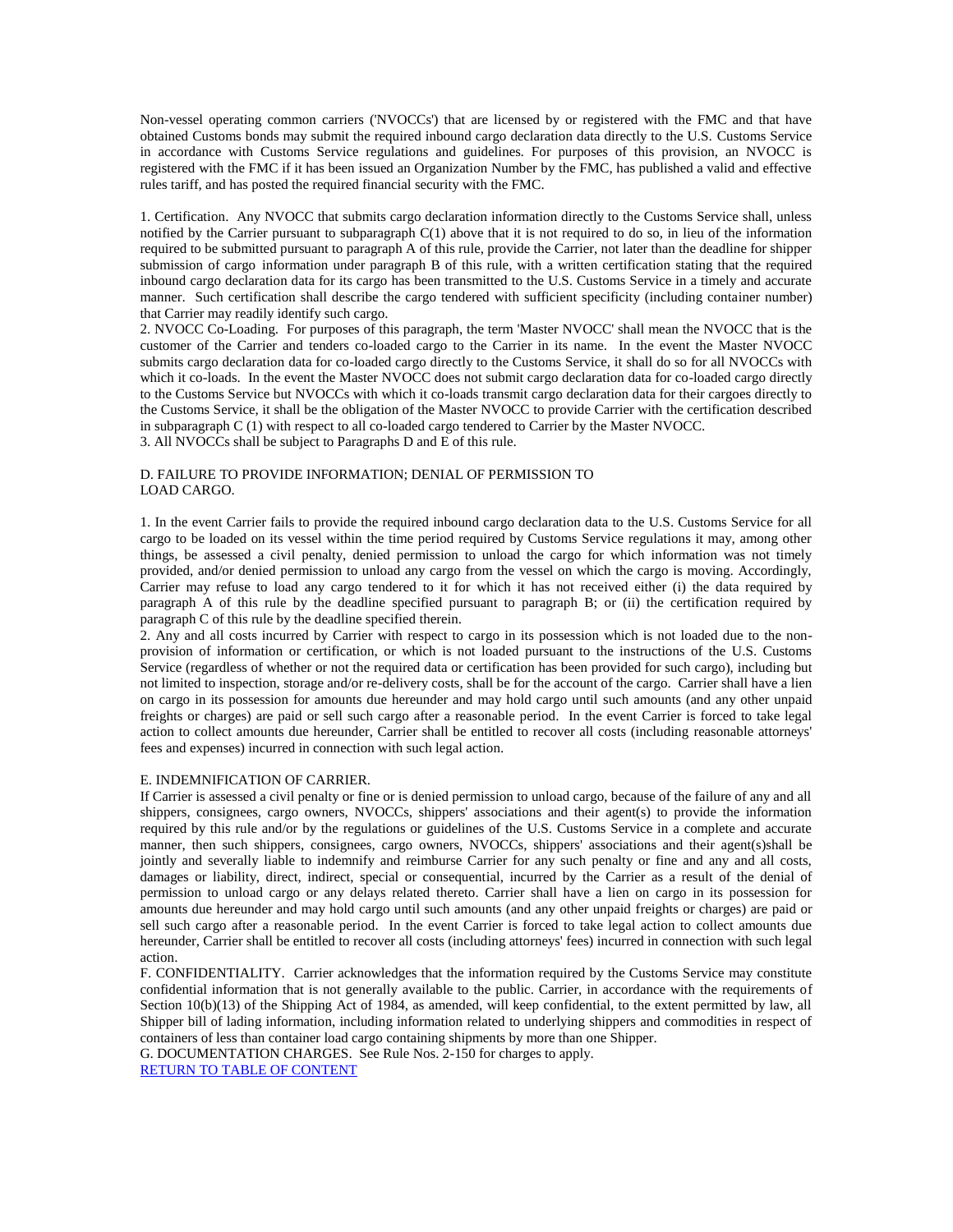# **Tariff Rule Information**

| <b>Effective: 15DEC2017</b> | <b>Expire Date: NONE</b>                                 | Published: 15DEC2017 |
|-----------------------------|----------------------------------------------------------|----------------------|
| Rule 2-180:                 | U.S. Customs Related Charges                             |                      |
|                             | AMENDMENT NO. 0                                          |                      |
|                             | NRA RULES TARIFF NO. 020532-002 - Between (US and World) |                      |
| <b>FMC ORG. NO. 020532</b>  | TIFFANY CARGO SYSTEMS                                    |                      |

<span id="page-15-0"></span>Shippers must comply with all customs and consular regulations. Any fine or penalty imposed by government authorities for failure to comply with customs or consular regulations shall be at the expense of shipment, or merchant. Goods which are not cleared through customs for any reason may be cleared by Carrier at the expense of the shipment or merchant and may be warehoused at the risk and expense of the shipment or merchant or may be turned over to the Customs authorities without any further responsibility on the part of the Carrier.

NRAs are not inclusive of U.S. Customs related charges, such as, but not limited to, Customs clearance assessments, USDA/FDA/US customs examination, X-ray, insurance, storage, forwarding charges, drayage, demurrage, bonded warehousing, formal customs entry, if required, or tax and duties. Any such accrued U.S. Customs related charges shall be at the expense of the shipment, cargo or merchant.

[RETURN TO TABLE OF CONTENT](#page-2-0)

# **Tariff Rule Information**

| Effective: 15DEC2017       | <b>Expire Date: NONE</b>                                 | Published: 15DEC2017 |  |
|----------------------------|----------------------------------------------------------|----------------------|--|
| <b>Rule 2-190:</b>         | Lien Notice                                              |                      |  |
|                            | <b>AMENDMENT NO. 0</b>                                   |                      |  |
| <b>FMC ORG. NO. 020532</b> | NRA RULES TARIFF NO. 020532-002 - Between (US and World) |                      |  |
|                            | TIFFANY CARGO SYSTEMS                                    |                      |  |

<span id="page-15-1"></span>The Carrier shall have a general lien on any and all property (and documents relating thereto) of the Merchant (shipper, consignee, consignee, exporter, importer, the holder of the Bill of Lading and/or the receiver or the owner of the Goods, any person entitled to possession of the Goods, any Person having a present or future interest in the Goods or any Person acting on behalf of any of the above-mentioned Persons, including a Factor or Lender) in its possession, custody or control or in route, for all claims for charges, expenses or advances incurred by the Carrier in connection with any shipments of the Merchant and if such claim remains unsatisfied for thirty (30) days after demand for its payment is made, the Carrier may sell at public auction or private sale, upon ten (10) days written notice (counting from sending of the notice) by registered mail to the Merchant, the Goods, wares and/or merchandise or so much necessary to satisfy such lien, and apply the net proceeds of such sale to the payment of the amount due the Carrier. Any surplus from such sale shall be transmitted to the Merchant, and the Merchant shall be liable for any deficiency in the sales. [RETURN TO TABLE OF CONTENT](#page-2-0)

# **Tariff Rule Information**

| Effective: 15DEC2017       | <b>Expire Date: NONE</b>                                 | Published: 15DEC2017 |  |
|----------------------------|----------------------------------------------------------|----------------------|--|
| Rule 2-200:                | Cargo Roll-Over Fee                                      |                      |  |
|                            | AMENDMENT NO. 0                                          |                      |  |
|                            | NRA RULES TARIFF NO. 020532-002 - Between (US and World) |                      |  |
| <b>FMC ORG. NO. 020532</b> | <b>TIFFANY CARGO SYSTEMS</b>                             |                      |  |
|                            |                                                          |                      |  |

<span id="page-15-2"></span>Carrier will require complete and accurate shipping instructions by the "Document Due by Date" mentioned on the NRA, Booking Confirmation / Rate Confirmation document. If not received by the "Document Due by Date", cargo will be rolled/postponed to the next available vessel and all costs associated with the postponement (handling, storage, demurrage, etc.) will be billed to the Shippers/Owners Account. [RETURN TO TABLE OF CONTENT](#page-2-0)

# **Tariff Rule Information**

<span id="page-15-3"></span>

| <b>FMC ORG. NO. 020532</b><br>Rule 2-210: | TIFFANY CARGO SYSTEMS<br>NRA RULES TARIFF NO. 020532-002 - Between (US and World)<br>AMENDMENT NO. 0<br>Free Time Detention / Demurrage / Storage |                      |
|-------------------------------------------|---------------------------------------------------------------------------------------------------------------------------------------------------|----------------------|
|                                           |                                                                                                                                                   |                      |
| Effective: 15DEC2017                      | <b>Expire Date: NONE</b>                                                                                                                          | Published: 15DEC2017 |

The term "Demurrage" indicates a daily charge assessed to the shipper/consignee for the use of space, the occupation of land at marine terminals and/or services provided at the carrier's load/discharge port, rail ramp or inland container yard (CY) facility when the cargo remains in or on carrier's containers, tanks or trailers and/or such facilities beyond the permitted free-time as stipulated per tariff or contract of the vessel operator or the marine terminal after the expiration of free time. The term "Detention" (includes Tank Demurrage) indicates a charge for the use of equipment. The term "Free time" indicates the grace period for which neither of these charges will be incurred. Any charges for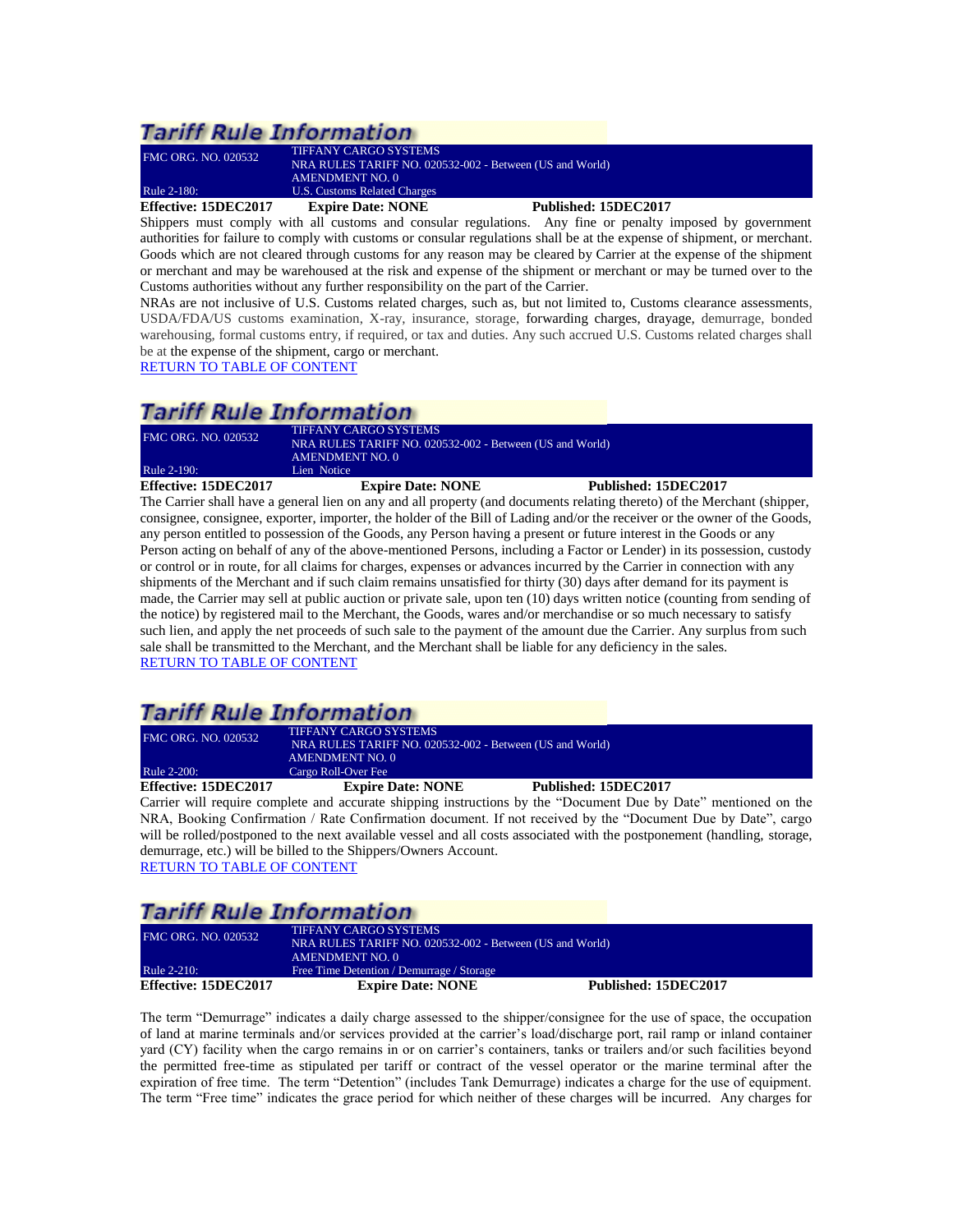storage, detention or demurrage of freight or containers, as a result of being in excess of the free time prescribed or agreements, assessed by vessel operators on whose vessel cargo is/was transported or terminal operator at origin point or port or destination point or port due to some default or oversight of shipper or consignee or holder of bill of lading is for the account of such shipper, consignee or holder of a relevant bill of lading ("holder"). The "Merchant" as defined by the carrier's bill of lading and shipper, consignee, holder hereof, and owner of the goods shall be jointly and severally liable to Carrier for the payment of all detention, demurrage or storage charges before, during and after the carriage of the cargo.

[RETURN TO TABLE OF CONTENT](#page-2-0)

## **Tariff Rule Information**

| <b>FMC ORG. NO. 020532</b> | <b>TIFFANY CARGO SYSTEMS</b><br>NRA RULES TARIFF NO. 020532-002 - Between (US and World)<br>AMENDMENT NO. 0 |                      |
|----------------------------|-------------------------------------------------------------------------------------------------------------|----------------------|
| Rule 3:                    | Rate Applicability Rule                                                                                     |                      |
| Effective: 15DEC2017       | <b>Expire Date: NONE</b>                                                                                    | Published: 15DEC2017 |

<span id="page-16-0"></span>The rules and charges applicable to a given shipment must be those in an NRA and in effect when the cargo is received by the ocean carrier or its agent (including originating carriers in the case of NRAs for through transportation). A shipment shall not be considered as "received" until the full bill of lading quantity has been received. [RETURN TO TABLE OF CONTENT](#page-2-0)

## **Tariff Rule Information**

<span id="page-16-1"></span>

| <b>FMC ORG. NO. 020532</b> | TIFFANY CARGO SYSTEMS                                    |                      |
|----------------------------|----------------------------------------------------------|----------------------|
|                            | NRA RULES TARIFF NO. 020532-002 - Between (US and World) |                      |
|                            | AMENDMENT NO. 0                                          |                      |
| Rule 4:                    | Heavy Lift and Empty Lifts                               |                      |
| Effective: 15DEC2017       | <b>Expire Date: NONE</b>                                 | Published: 15DEC2017 |

All applicable chargers for heavy and empty lift shipments will be provided in individual Negotiated Rate Arrangements (NRAs) and shall be for the account of the cargo. [RETURN TO TABLE OF CONTENT](#page-2-0)

### **Tariff Rule Information**

<span id="page-16-2"></span>

| FMC ORG. NO. 020532               | <b>TIFFANY CARGO SYSTEMS</b>                             |                      |  |
|-----------------------------------|----------------------------------------------------------|----------------------|--|
|                                   | NRA RULES TARIFF NO. 020532-002 - Between (US and World) |                      |  |
|                                   | <b>AMENDMENT NO. 0</b>                                   |                      |  |
| Rule 5:                           | Extra Length                                             |                      |  |
| Effective: 15DEC2017              | <b>Expire Date: NONE</b>                                 | Published: 15DEC2017 |  |
| Not Applicable.                   |                                                          |                      |  |
| <b>RETURN TO TABLE OF CONTENT</b> |                                                          |                      |  |

### **Tariff Rule Information**

| Effective: 15DEC2017       | <b>Expire Date: NONE</b>                                 | Published: 15DEC2017 |  |
|----------------------------|----------------------------------------------------------|----------------------|--|
| Rule 6:                    | Minimum Bill of Lading Charges                           |                      |  |
|                            | AMENDMENT NO. 0                                          |                      |  |
|                            | NRA RULES TARIFF NO. 020532-002 - Between (US and World) |                      |  |
| <b>FMC ORG. NO. 020532</b> | TIFFANY CARGO SYSTEMS                                    |                      |  |

<span id="page-16-3"></span>Any applicable bill of lading charge shall be for the account of the cargo and may be included in the individual NRA, if any.

[RETURN TO TABLE OF CONTENT](#page-2-0)

# **Tariff Rule Information**

<span id="page-16-4"></span>

| <b>FMC ORG. NO. 020532</b> | <b>TIFFANY CARGO SYSTEMS</b><br>NRA RULES TARIFF NO. 020532-002 - Between (US and World) |                      |  |
|----------------------------|------------------------------------------------------------------------------------------|----------------------|--|
| Rule $7:$                  | <b>AMENDMENT NO. 0</b><br>Payment of Freight Charges                                     |                      |  |
| Effective: 15DEC2017       | <b>Expire Date: NONE</b>                                                                 | Published: 15DEC2017 |  |
| A. CURRENCY                |                                                                                          |                      |  |

Rules and charges are quoted in U.S. Currency and have been determined with due consideration to the relationship of U.S. currency to other currencies involved. In the event of any material change in this relationship, carrier reserves the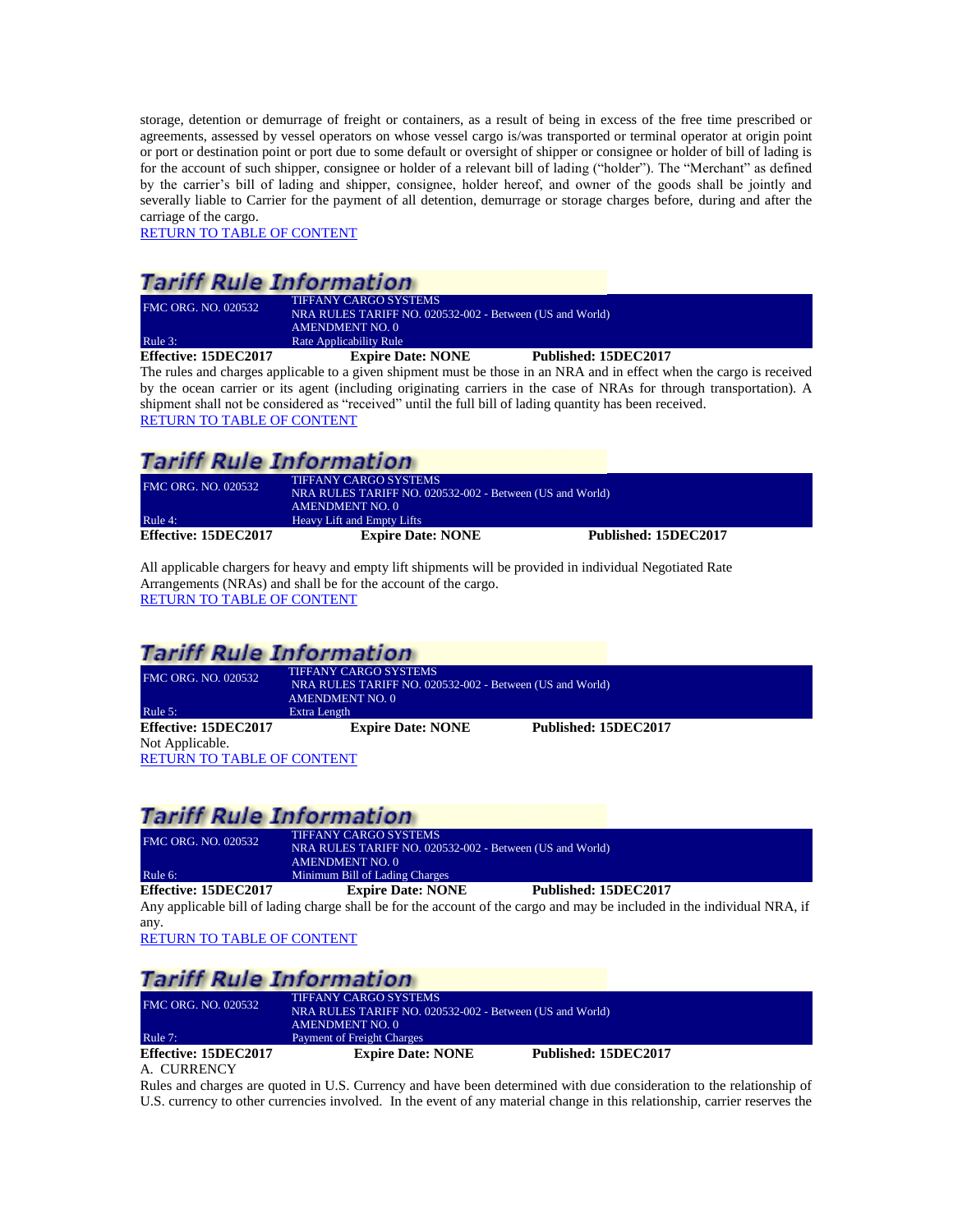right, upon publications in conformity with the provisions of the U.S. Shipping Act of 1984, as amended, to adjust the NRAs and charges as required.

B. PAYMENT IN U.S. DOLLARS

Except as otherwise provided, freight and charges shall be prepaid in the United States in US currency.

C. METHODS OF PAYMENT

Payment for freight or charges due the carrier must be payable in legal tender or, at carrier's option, by check or bank draft acceptable by carrier's bank for immediate credit without charges.

D. PREPAID FREIGHT

1. Unless otherwise agreed in an NRA, when freight monies and charges are prepaid, such payment shall be made not later than the time of release of any original Ocean Bill of Lading by the carrier to the shipper or his duly authorized licensed Freight Forwarder or Agent acting in his behalf.

2. When freight and charges are billed prepaid they shall be paid in U.S. dollars.

E. FREIGHT COLLECT

All freight and charges which are billed on a freight collect basis must be paid in full in U.S. Dollars, or in a currency acceptable to the carrier provided such currency shall be unblocked, freely convertible and freely remittable free of tax into U.S. Dollars, for the complete originally issued Bill of Lading quantity prior to release of cargo or any portion thereof.

F. CURRENCY CONVERTABILITY:

1. Conversion Provisions:

In addition to the United States Dollars, freight monies and charges may be billed and paid in foreign currencies, provided they are freely convertible and remittable and free of tax.

G. FREIGHT CHARGES: Freight charges must be paid to the carrier before release of the cargo, unless prior arrangement to the contrary has been made with the carrier. In the event the Merchant, shipper, consignee or his agent refuses to pay freight and other charges, and merchandise remains undeliverable thereby, Merchant, Shipper and Consignee jointly and severally guarantee and remain liable for full payment of freight and other charges, together with any expense incurred while awaiting disposition of the cargo.

[RETURN TO TABLE OF CONTENT](#page-2-0)

### **Tariff Rule Information**

| Effective: 15DEC2017       | <b>Expire Date: NONE</b>                                 | Published: 15DEC2017 |
|----------------------------|----------------------------------------------------------|----------------------|
| Rule 8:                    | Bill(s) of Lading Terms and Conditions                   |                      |
|                            | AMENDMENT NO. 0                                          |                      |
|                            | NRA RULES TARIFF NO. 020532-002 - Between (US and World) |                      |
| <b>FMC ORG. NO. 020532</b> | <b>TIFFANY CARGO SYSTEMS</b>                             |                      |

<span id="page-17-0"></span>A copy of Carrier's bill of lading Terms and Conditions are provided herein:

[RETURN TO TABLE OF CONTENT](#page-2-0)

Bill of Lading -- Terms and Conditions

#### 1. DEFINITIONS:

"Vessel" means the intended Ocean Vessel named on the front hereof and any vessel, craft, lighter or other means of conveyance which is or

shall be substituted in whole or in part by the Carrier and also includes any other Vessels onto which Goods may be loaded for the purpose of being

transported thereon in furtherance of the carriage covered by this Bill of Lading or any part thereof.

"Carrier" means Tiffany Cargo Systems, acting as a non-vessel operating common carrier, as defined under the Shipping Act of 1984, 46 App. U.S.C.§ 1702(17)(B).

"Merchant" includes any Person who at any time, in relation to the Goods, has been or becomes the shipper, consignor, consignee, exporter,

importer, the holder of the Bill of Lading and/or the receiver or the owner of the Goods, any person entitled to possession of the Goods, any Person having a present or future interest in the Goods or any Person acting on behalf of any of the above-mentioned Persons.

"Container" includes container, flat, pallet and any other receptacle for Goods (excluding a ship, a rail or road vehicle or an aircraft but including

a trailer towed or intended to be towed by a road vehicle) supplied or intended to be supplied by or on behalf of the carrier or the carriage of cargo.

"Charges" includes freight, demurrage, and all expenses and monetary obligations incurred and payable by the Merchant. "Package" is the largest individual unit of partially or completely covered or contained cargo made up by or for the Merchant which is delivered and entrusted to Carrier, including palletized units and each container packed and sealed by the Merchant or on its behalf, although the Merchant may have furnished a description of the contents of such sealed container(s) on this bill of lading.----------------------

"Place of Receipt", "Intended Port of Loading", "Intended Port of Discharge" and "Intended Place of Delivery", means respectively the place of receipt, port of loading (ocean vessel), port of discharge (ocean vessel) and place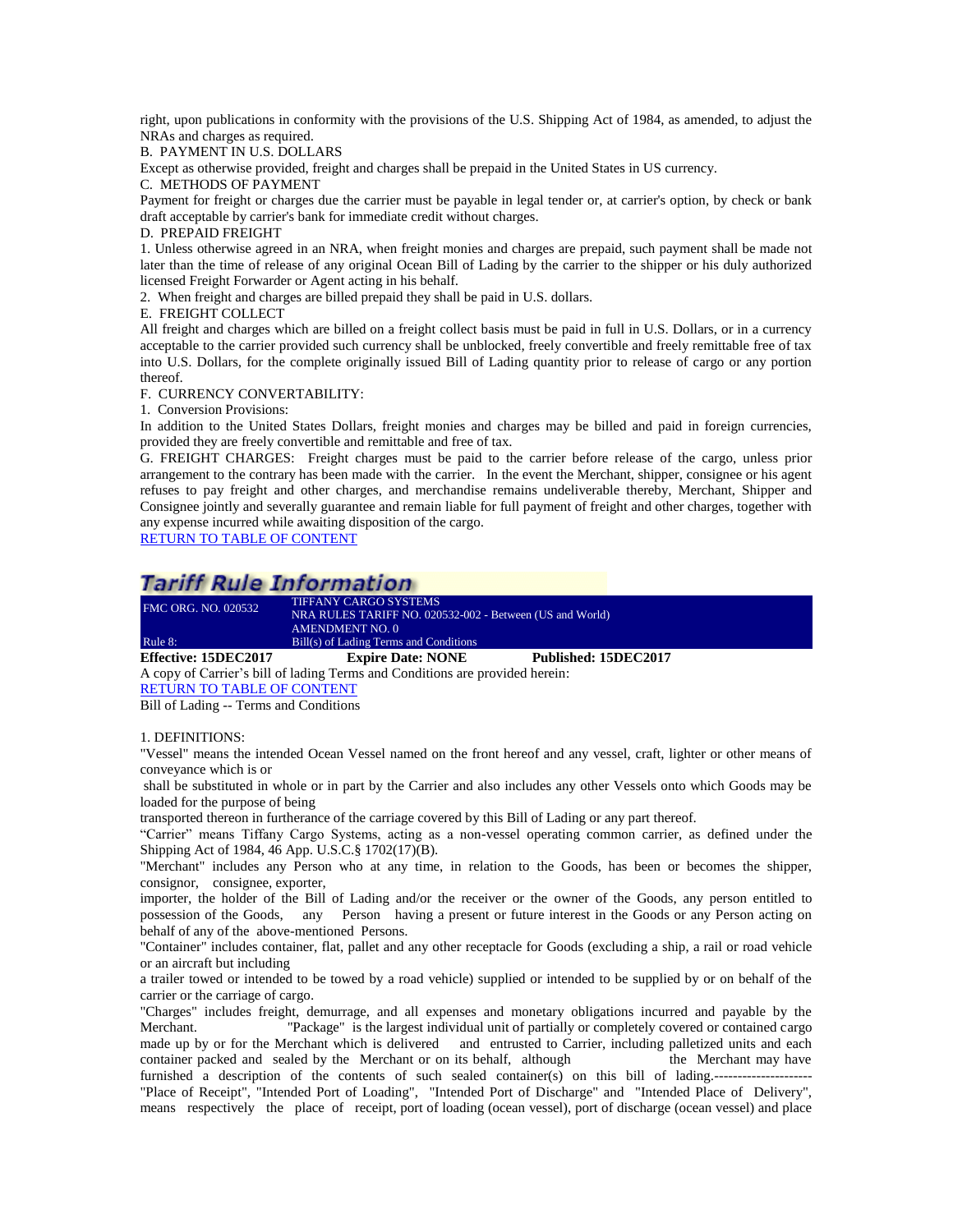of delivery nominated on the front hereof. The term "Goods" means the whole or any

part of the cargo described on the fact of this Bill of Lading and, if the cargo is packed into container(s) supplied or furnished by or on behalf of the Merchant, include the container(s) as well.

2.CLAUSE PARAMOUNT:

This Bill of Lading, in so far as it pertains to sea carriage, shall have effect subject to the provisions of the Hague-Visby Rules, as amended,

or any legislation compulsorily applicable to such carriage under the law in force at the port of loading or port of discharge, which gives

effect to the provisions of the Carriage of Goods by Sea Act of 1936 (COGSA), and the Carriage of Goods by Water Act of Canada

(COGWA). The Hague Rules (or COGSA or COGWA) shall also apply to carriage of goods by highways, roads and inland waterways and reference to carriage by sea in such rules or legislation shall be deemed to include reference to highways, roads and inland waterways. If

anything herein contained by inconsistent with the said Acts or Laws, it shall to the extent and on the occasion of such inconsistency and no

further, be null and void. The Carrier shall be entitled to the full benefit of and right to all limitations of or exemptions from liability authorized

by any provisions of Sections 4281 to 4287 of the Harter Act, as amended, and of any other provisions of the laws of the United States, and without prejudice to the generality of the foregoing, also any laws, statutes, or regulations available to the owner of the vessel(s) on which the

Goods are carried. If and to the extent that the provisions of the Harter Act of 1893, as amended, would otherwise be compulsorily

applicable to regulate the Carrier's responsibility for the goods during any period prior to loading on or after discharge from the vessel, the

Carrier's responsibility shall instead be determined by the provisions of section (3) below, but if such provisions are found to be invalid,

such responsibility shall be subject to COGSA. It is agreed that such Acts and Laws shall also apply to deck cargo.

#### 3. CARRIER'S RESPONSIBILITY:

#### A. PORT TO PORT SHIPMENT:

Except as otherwise provided herein, the Carrier's responsibility for Goods shall commence at the time when such Goods are received by the Carrier at the Port of Loading and shall terminate when such Goods are delivered by or on behalf of the Carrier at the intended Port of Discharge. Notwithstanding the above where the Space(s) entitled "Place of Receipt" and/or "Place of Delivery" on the face hereof are completed, the contract contained in or evidenced by this Bill of Lading is for through transportation from and/or to the place(s) so named and the Carrier's responsibility shall then commence at the time when the Goods are delivered at the Place of Delivery so named (if any) and/or terminate when the Goods are delivered at the Place of Delivery so named (if any). The Merchant constitutes the Carrier as agent to enter into contracts on behalf of the Merchant with other for transport, storage, handling or any other services in respect of the Goods prior to loading and subsequent to discharge of the Goods from the vessel without responsibility for any act or omission whatsoever on the part of the Carrier or others and the Carrier may as such

agent, enter into contracts with other on any terms whatsoever including terms less favorable than the terms in this Bill of Lading.

#### B. COMBINED TRANSPORT:

Save as is otherwise provided in this Bill of Lading, the Carrier shall be liable for loss of or damage to the Goods occurring from the time that the Goods are taken into his charge until the time of delivery to the extent set out below.

1. Where the stage of Carriage where the loss or damage occurred cannot be proved: ----------------------------------------- (I) The Carrier shall be entitled to rely upon all exclusions of liability under the rules or legislation that would have applied under 5 (A) (a) above had

the loss or damage occurred at sea or, if there was no carriage by sea, under the Hague Rules (or COGSA).

(II) Where under (1) above, the Carrier is not liable in respect of some of the factors causing the loss or damage, he shall only be liable to the extent that those factors for which he is liable have contributed to the loss or damage.----------

---------------------------------------------------

(III) Where the Hague Rules (or any legislation applying such rules or Hague-Visby Rules such as COGSA) is not compulsorily applicable the Carrier's liability shall not exceed US \$2.00 per kilo of the gross weight of the Goods lost, damaged or in respect of which the claim

arises or the value of such Goods, whichever is the lesser.

(IV) The value of the Goods shall be determined according to the commodity exchange price at the place and time of delivery to the Merchant or at the place and time when they should have been so delivered, or, if there is no such price, according to the current market price be

reference to the normal value of the Goods of the same kind and quality, at such place and time.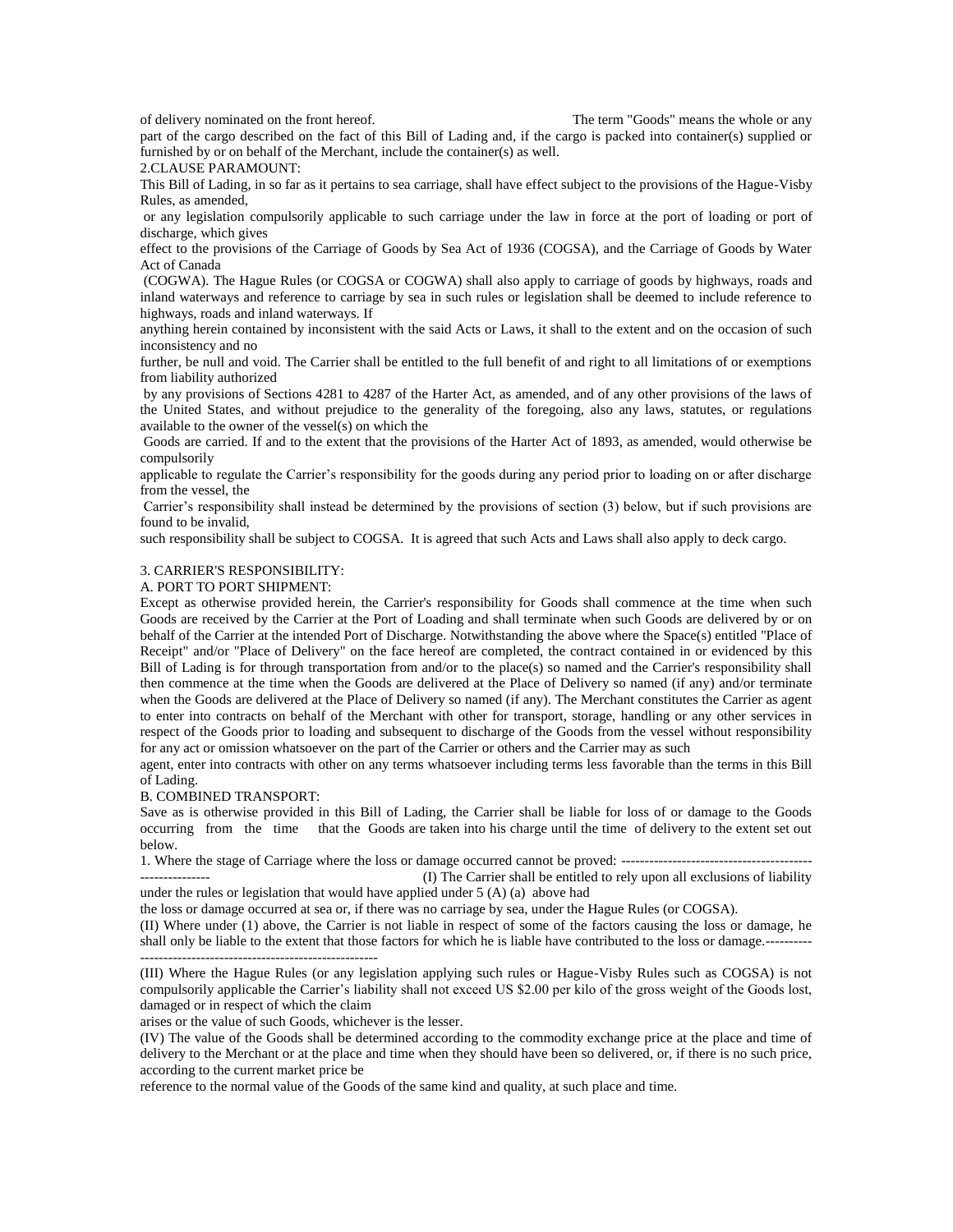2. Where the stage of Carriage where the loss or damage occurred can be proved:----------------------------------------------

------------- (I) The liability of the Carrier shall be determined by the provisions contained in any international convention of national law of the

Country Which provisions --------------------------------------------------------------------------------------------------------------- --------------

(II) cannot be departed from by private contract to the detriment of the Merchant

(III) would have applied if the Merchant had made a separate and direct contract with the Carrier in respect of the particular stage of Carriage where the loss or damage occurred and had received as evidence thereof any particular document must be issued in order to make such international convention or national law applicable, and,

(IV) where neither (I) or (II) above shall apply any liability or the Carrier shall be determined by 5 (C) (a) above.

#### C. DELAY, CONSEQUENTIAL LOSS:

Save as otherwise provided herein, the Carrier shall in no circumstances be liable for direct, indirect or consequential loss or damage by delay or any other cause whatsoever and howsoever caused. Without prejudice to the foregoing, if the Carrier is found liable for delay, liability

shall be limited to the freight applicable to the relevant stage of the transport.

D. PACKAGE OR SHIPPING UNIT LIMITATION:

Where the Hague Rules or any legislation making such Rules compulsorily applicable (such as COGSA) to this Bill of Lading apply, the

Carrier shall not, unless a declared value has been noted in accordance with (c) below, be or become liable for any loss or damage to or in connection with the Goods in an amount per package or shipping unit in excess of the package or shipping unit limitation as laid down by

such Rules or legislation. Such limitation amount according to COGSA is US\$500. If no limitation amount is applicable under such Rules

or legislation, the limitation shall be US\$500.

E. AD VALOREM DECLARED VALUE OF PACKAGES OR SHIPPING UNIT:

The Carrier's liability may be increased to higher value by a declaration in writing of the value of the Goods by the Merchant upon delivery

to the Carrier of the Goods for shipment. Such higher value being inserted on the front of this Bill of Lading in the space provided for

and, if required by the Carrier, extra freight paid in such case. If the actual value of the Goods shall exceed such declared value, the value

shall nevertheless be deemed to be the declared value and the Carrier's liability, if any, shall not exceed the declared value and any partial

loss or damage shall be adjusted pro rata on the basis of such declared value.

F. RUST, ETC:

It is agreed that superficial rust, oxidation or any like condition due to moisture is not a condition of damage but is inherent to the nature

of the Goods and acknowledgement of receipt of the Goods in apparent good order and condition is not a representation that such conditions

of rust, oxidation or the like did not exist on receipt.

G. NOTICE OF LOSS OR DAMAGE:

The Carrier shall be deemed prima facie to have delivered the Goods as described in this Bill of Lading unless notice of loss or damage to the Goods indicating the general nature of such loss or damage shall have been given in writing to the Carrier or to his representative at the place of delivery before or at the time of removal of the Goods into the custody of the person entitled to delivery thereof under this Bill of Lading or, if the loss or damage is not apparent within three consecutive days thereafter.

#### 4. REFRIGERATED CARGO:

Goods of a perishable nature shall be carried in ordinary containers without special protection, services or other measures unless there is noted on the reverse side of this Bill of Lading that the goods will be carried in a refrigerated, heated, electrically ventilated or otherwise specially equipped container or are to receive special attention in any way. Carrier shall not be liable for any loss of or damage to Goods in a special hold or container arising from latent defects, derangement, breakdown, or stoppage of the refrigeration ventilation or heating machinery, insulation, ship's plant, or other such apparatus of the vessel or Container, provided that Carrier shall before or at the beginning of the Carriage exercise due diligence to maintain the special hold or Container in an efficient state. Merchant undertakes not to tender for transportation any goods which require temperature control without previously giving written notice of their nature and the required temperature setting of the thermostatic controls before receipt of the goods by Carrier. In the case of a temperature controlled Container stuffed by or on behalf of the Merchant, Merchant further undertakes that the Container has been properly pre-cooled, that the Goods have been properly stuffed in the Container, and that its thermostatic controls have been properly set by the Merchant before receipt of the Goods by the Carrier. Merchant's attention is drawn to the fact that refrigerated containers are not designed to freeze down cargo which has not been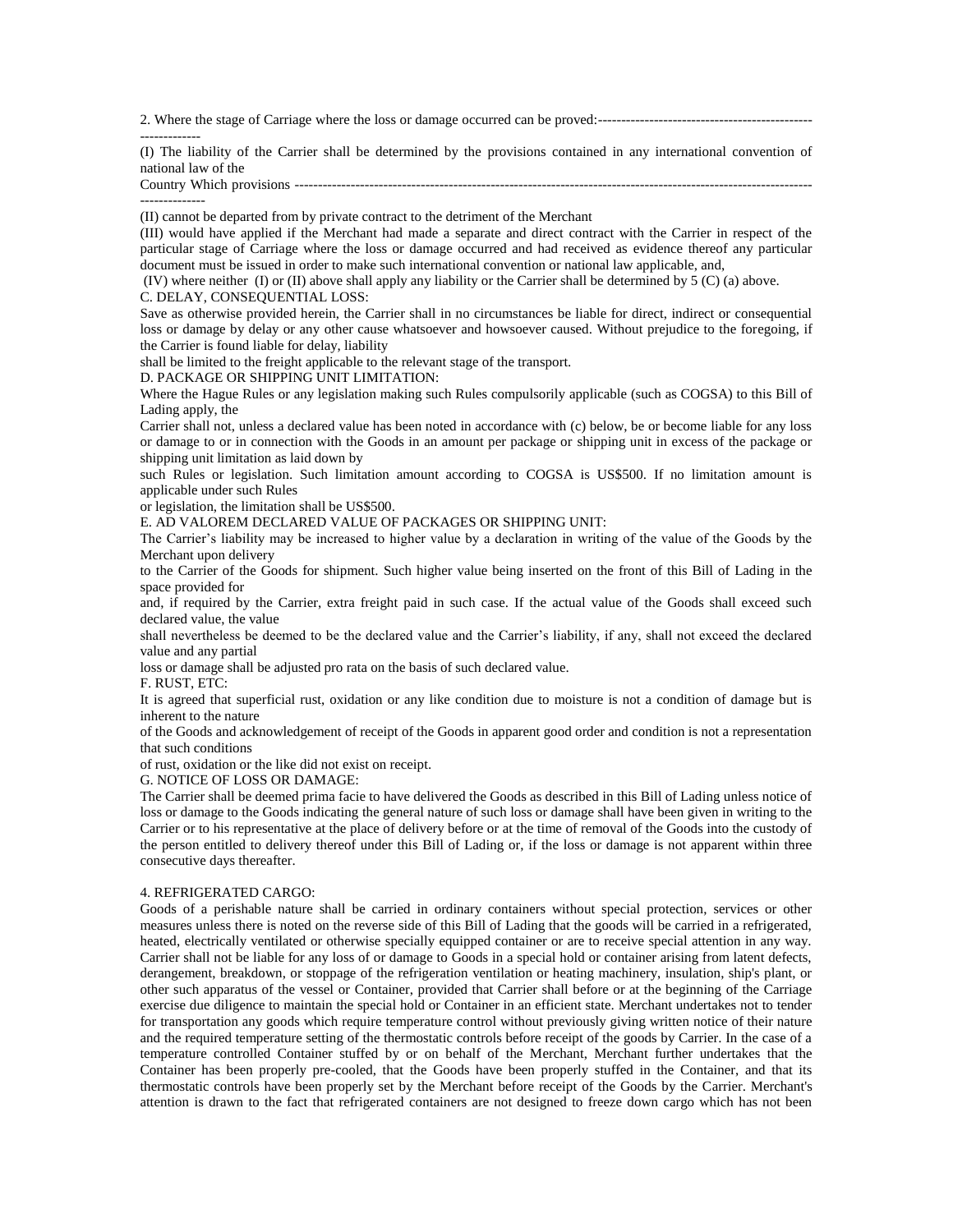presented for packing at or below its designated carrying temperature. Carrier shall not be responsible for the consequences of cargo tendered at a higher temperature than that required for the transportation. If the above requirements are not complied with, Carrier shall not be liable for any loss of or damage to the goods whatsoever. .

#### 5. CARGO STOWED IN CONTAINERS BY MERCHANTS:

The Carrier shall not be responsible for the safe and proper stowing of cargo in containers if such containers are loaded with cargo by Merchant, consolidator or inland carrier, and no responsibility shall attach to the Carrier for any loss or damage caused to contents by shifting, overloading

or improper packing of the container. Containers loaded by the Merchant or their agent shall be properly sealed and the seal identification

reference, as well as the container reference, shall be shown herein. The merchant, consolidator or inland carrier shall inspect containers

before loading them and loading of the containers shall be prima facie evidence that the containers were sound and suitable for use. Carrier has

the right but not the obligation to open and inspect the containers at any time without notice to Merchant, and expenses resulting from such inspections shall be borne by Merchant. Merchant warrants that the stowage and seals of the containers are safe and proper and suitable

for handling and carriage and indemnifies Carrier for any injury, loss or damage caused by breach of this warranty. The Carrier will not be liable in any event for the particulars furnished by the Merchant as shown on the face of this Bill of Lading. This Bill of Lading is a receipt only for the number of containers, packages or pieces as shown on the face of this Bill of Lading. The Carrier has counted only the number of containers

(If container received already loaded) or the number of packages or pieces (if the Carrier has loaded the container) and under no circumstances shall the Bill of Lading be prima facie evidence of the marks, quantity, weight, description, measurement and other particulars furnished by the Merchant. Delivery shall be deemed as full and complete performance when the containers are delivered by Carrier with the seals intact.

The Merchant shall defend, indemnify and hold harmless the Carrier against any loss, damage, claim, liability, or expense whatsoever arising from one or more of the following matters: loss or damage caused by the manner in which the Container has been stuffed; loss or damage caused by

the unsuitability of the Goods for Carriage in Containers; loss or damage caused by the unsuitability or defective conditions of the Container, provided that where the Container has been supplied by or on behalf of the Carrier, this paragraph shall only apply if the unsuitability or defective condition would have been apparent upon reasonable inspection by the Merchant at or prior to the time when the Container was stuffed; and loss or damage if the Container is not sealed at the commencement of the Carriage except where the Carrier has agreed to seal the Container.

#### 6. OPTIONS OF THE CARRIER:

a) Subcontracting:

The Carrier shall be entitled to subcontract on any terms the whole or any part of the handling, storage or carriage of the Goods and any and

all duties whatsoever undertaken by the Carrier in relation to the Goods. The Merchant shall defend, indemnify and hold harmless the Carrier against any claims which may be made upon the Carrier by any servant, agent or subcontractor of the Carrier in relation to the claim against

any such person made by the Merchant. The provisions of COGSA shall apply by agreement of the parties to all agents, contractors, and subcontractors, including but not limited to, draymen, truckers, and stevedores, prior to the loading of and after the unloading of the cargo.

Without prejudice to the foregoing, every such servant, agent and subcontractor shall be entitled to the same rights, exceptions, exemptions, defenses, immunities, limitations of liability, privileges and conditions granted or provided by this Bill of Lading, tariff or statute, including but

not limited to the provisions of COGSA, to which Carrier is entitled and for the benefit of the Carrier as if such provisions were expressly for

their benefit, and in entering into this contract the Carrier, to the extent of these provisions, does so not only on his Own behalf but also as

agent and trustee for such servants, agents and subcontractors. The above shall also apply to and for the benefit of the officers and employees of

the Carrier and the agents, officers and crew of the vessel and to and for the benefit of all parties performing services in connection with the

Goods as agents or contractors of the Carrier (including, without limitation, stevedores, terminal operators, and agents) and the employees of

each of them. By entering into this contract, the Carrier, to the extent of these provisions, does so not only on his own behalf, but also as

agent or trustee for such Persons and vessels, and such Persons and vessels shall to this extent be deemed parties to this contract.

b) Route and Tran-shipment: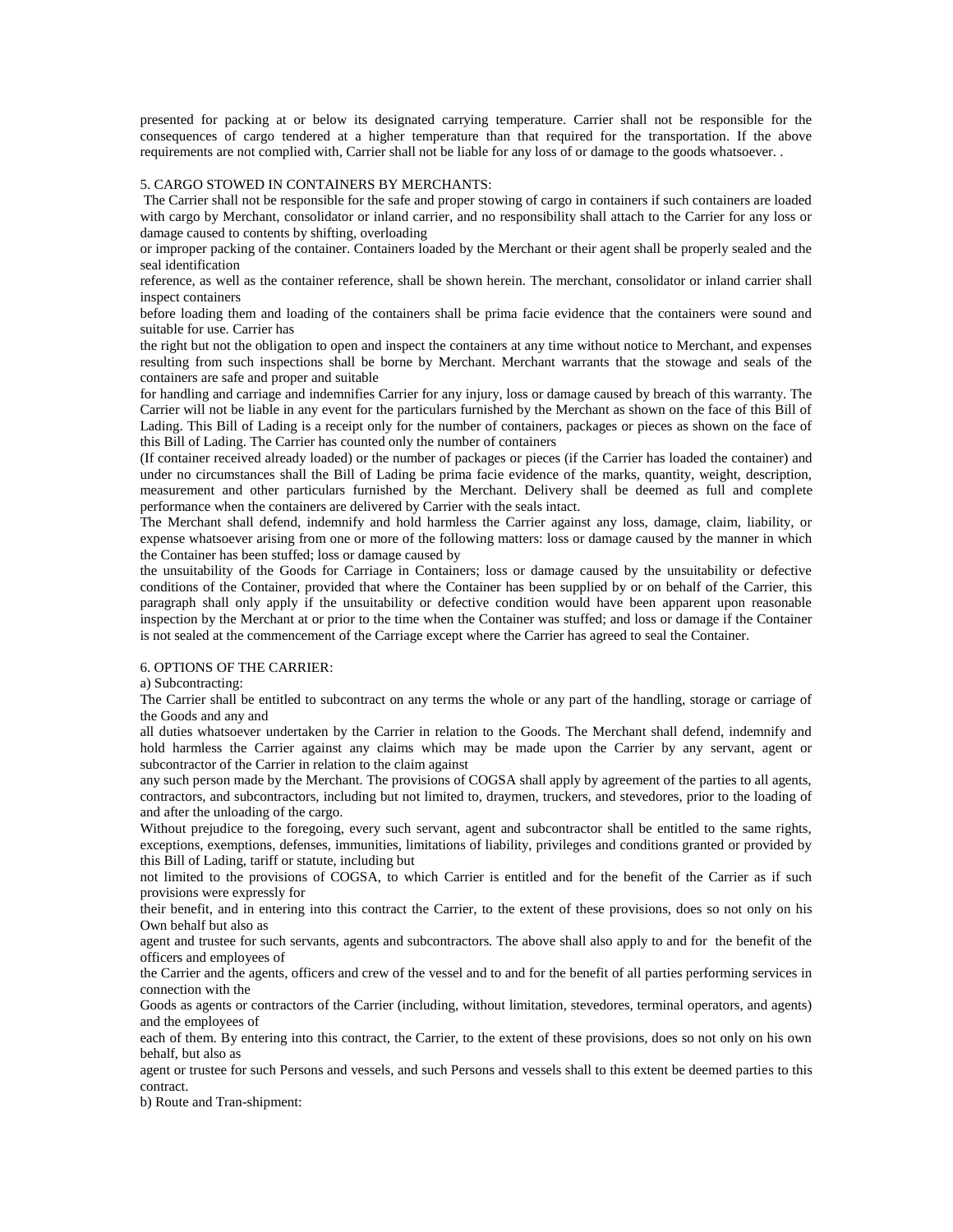The Carrier may at any time and without notice to the Merchant, use any means of transport or storage in any reasonable manner and by any reasonable means, methods and routes, including but not limited to, inland carriage by truck, rail and/or air; load or carry the Goods on any vessel, whether named on the front hereof or not; transfer the Goods from one conveyance to another, including transshipping or carrying the same on another vessel than that named on the front hereof or by any other means of transport whatsoever; at any place unpack and remove Goods which have been stuffed in or on a Container and forward the same in any manner whatsoever; proceed at any speed and by any route in Carrier's discretion (whether or not the nearest, direct, customary, advertised, or published route) and proceed to or stay at any place whatsoever once or more often and in any order; load or unload the Goods from any conveyance at any place (whether or not the place is a port named on the front hereof as the intended Port of Loading or intended Port of Discharge); comply with any orders or recommendations given by any government, authority, or any Person or body acting or purporting to act as or on behalf of such government or authority, or having under the terms of the insurance on the conveyance employed by the Carrier, the right to give orders or directions; permit the vessel to proceed with or without pilots, save or attempt to save life or property, adjust navigational instruments, make trial trips, go to repair yards, shift berths, take in fuel or stores, embark or disembark any persons to tow or be towed, or to be drydocked; permit the vessel to carry livestock, Goods of all kinds, dangerous or otherwise, contraband, explosives, munitions or warlike stores, and sail armed or unarmed. These liberties may be invoked by the Carrier (without notice to the Merchant), either with or without the goods on board, for any purposes whatsoever, whether or not connected with the Carriage of the Goods. Any act involving delays resulting from such activities shall not be deemed a deviation of whatsoever nature or degree.------------------ c) Hindrance affecting Performance:

1. Carrier shall use reasonable endeavors to complete transport and to deliver the goods at the place designated for delivery. If at any time the performance of this contract as evidenced by this Bill of Lading in the opinion of Carrier is or will be affected by any hindrance, risk, delay, injury, difficulty or disadvantage of any kind including strike and if by virtue of the above it has rendered or is likely to render it in any way unsafe, impracticable, unlawful, or against the interest of Carrier to complete the performance of the contract, Carrier, whether or not the transport is commenced, may without notice to merchant elect to:

i. treat the performance of this contract as terminated, abandon the Carriage of the Goods and place the goods, or any part of them, at

Merchant's disposal at any place which the Carrier shall deem safe and convenient, whereupon the responsibility of the Carrier in respect

of such Goods shall cease; or

ii. Continue the Carriage and deliver the goods at the place of delivery. In any event, Carrier shall be entitled to full freight for any goods

received for transportation and additional compensation for extra costs resulting from the circumstances referred to above.

2. If, after storage, discharge, or any actions taken above, Carrier makes arrangements to store and/or forward the goods, it is agreed that

he shall do so only as agent for and at the sole risk and expense of Merchant without any liability whatsoever in respect of such agency.

Merchant shall reimburse Carrier forthwith upon demand for all extra freight charges and expenses incurred for any actions taken

according to sub-part  $6(c)$ , including delay or expense to the Ship, and Carrier shall have a lien upon the goods to that extent.

3. The situations referred to in sub-part 6(c) above shall include, but shall not be limited to, those caused by the existence or apprehension

of war declared or undeclared, hostilities, riots, civil commotions, or other disturbances, closure of, obstacle in, or danger to any port or

canal, blockade, prohibition, or restriction on commerce or trading quarantine, sanitary, or other similar regulations or restrictions, strikes,

lockouts or other labor troubles whether partial or general and whether or not involving employees of Carrier or its Subcontractors, congestion of port, wharf, sea terminal, or similar place, shortage, absence or obstacles of labor or facilities for loading, discharge, delivery, or other

handling of the goods, epidemics or diseases, bad weather, shallow water, ice, landslip, or other obstacles in navigation or carriage.

4. Carrier, in addition to all other liberties provided for in this Article, shall have liberty to comply with orders, directions, regulations or suggestions as to navigation or the carriage or handling of the goods or the ship howsoever given, by any actual or purported government

or public authority, or by any committee or person having under the terms of any insurance on the Ship, the right to give such order,

direction, regulation, or suggestion. If by reason of and/or in compliance with any such order, direction, regulation, or suggestion, anything

is done or is not done the same shall be deemed to be included within the contractual carriage and shall not be a deviation.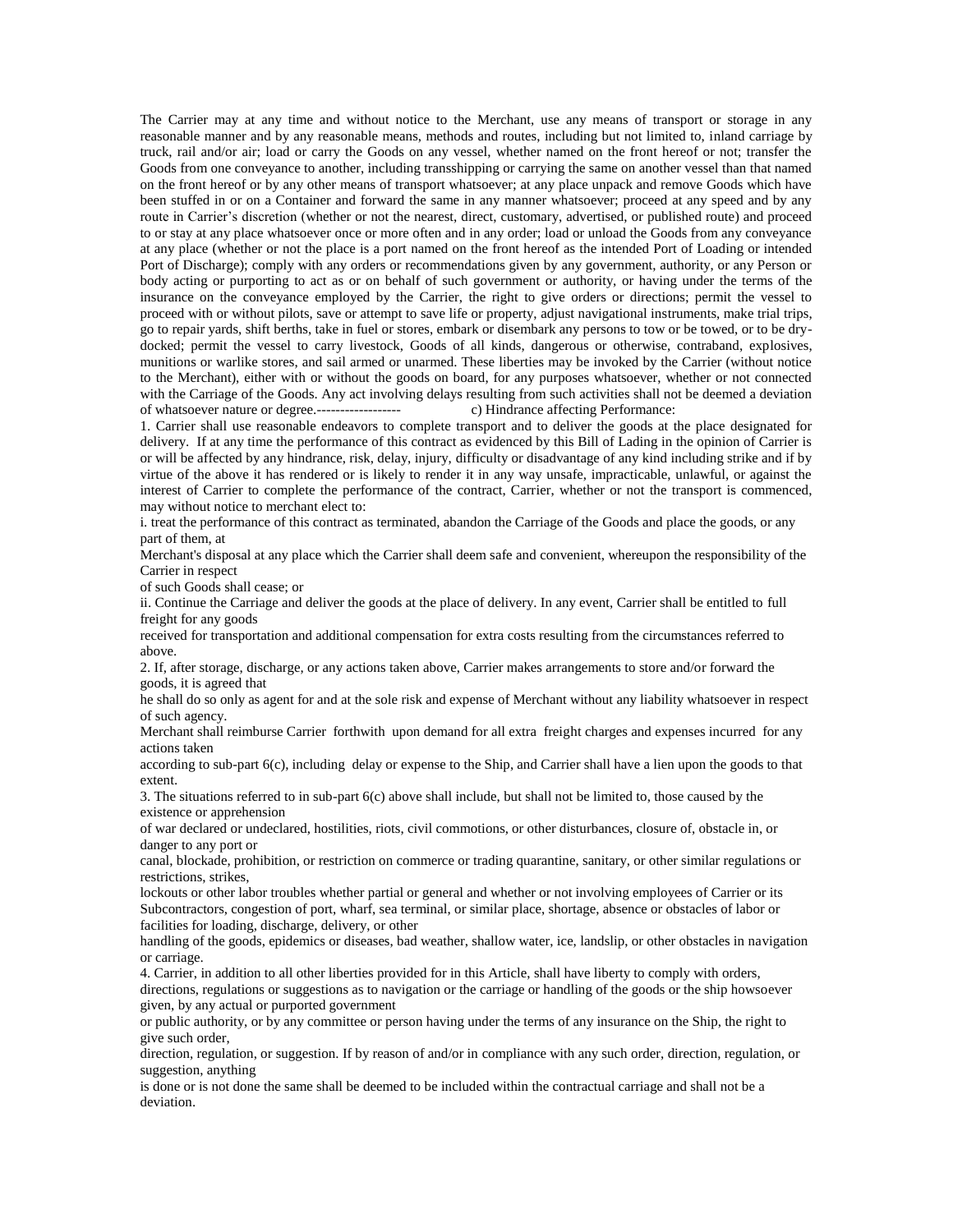d) Variation of the Contract: Only Carrier's officers, directors, or agents with actual authority shall have power to waive, vary, alter, or modify any terms herein. Any changes must be agreed upon in writing by Carrier and Merchant. e) Stowage in Containers:

Where the goods are not received by Carrier already in containers or the Carrier is instructed to provide a Container, in the absence of a written request to the contrary, the Carrier is not under an obligation to provide a Container of any particular type or quality. Goods may be stuffed by the Carrier and may be stuffed with other Goods. Merchant shall be liable to Carrier for damage to Carrier's containers or equipment if such

damage occurs while such equipment is in control of Merchant or his agents. Merchant indemnifies Carrier for any damage or injury to

persons or property caused by Carrier's containers or equipment during handling by or when in possession or control of Merchant.

f) On Deck Storage:

Containers, whether goods therein bestowed by the Carrier or by the Merchant, and uncontainered unit load machinery may be carried

on or under deck without notice to the Merchants and if they are so carried the Hague Rules are incorporated herein shall be applicable notwithstanding carriage on or under deck and the Goods and/or containers shall contribute in General Average whether carried on or

under deck

#### 7. GOVERNMENT DIRECTIONS, ETC.:

The Carrier, Master and Vessel shall have liberty to comply with any orders or directions as to loading, departure, arrival, routes, ports

of call, stoppages, discharge, destination, delivery or otherwise, howsoever given by the government of any nation or department thereof

or any person acting or purporting to act with the authority of such government or of any department thereof, or by any committee or person

having, under the terms of war risk insurance on the Vessel, the right to give such orders or directions shall be a fulfillment of the contract

voyage. In addition to all other liberties herein, the Carrier shall have the right to withhold delivery of, reship to, deposit or discharge the

goods at any place whatsoever, surrender or dispose of the goods or permit inspection or other control in accordance with any direction,

condition or agreement imposed upon or extracted from the carrier by any government or department thereof or any person purporting to act

with the authority or either of them, In any of the above circumstances, the Goods shall be solely at their risk and expense and all expenses

and charges so incurred shall be payable by the cargo owner or consignee and shall be a lien on the goods.

#### 8. MERCHANTS RESPONSIBILITY:

Merchants and their agents shall be jointly and severally liable to carrier for any loss or damage to containers or Goods while in their

possession or the possession of their agents. The Carrier shall not in any event be liable for any loss, delay, damage or injury to the Goods,

or to other property or to any persons arising out of the use or handling of Carrier's containers by Merchant or their agent. Merchant shall

defend, indemnify and hold the Carrier harmless from and against any and all claims, loss, damage or fines on a container or the Goods

before delivery to the Carrier at the port of loading or between containers to the Carrier. If the goods are delivered in a container, the

Merchant undertakes to return the container promptly to the Carrier in the same condition as when received from the Carrier.

The Merchant warrants to the Carrier that the particulars relating to the Goods as set out overleaf have been checked by the Merchant on receipt

of this Bill of Lading and that such particulars, and any other particulars furnished by or on behalf of the Merchant, are adequate and correct.

The Merchant also warrants that the Goods are lawful goods and contain no contraband. If the Container is not supplied by or on behalf

of the Carrier, the Merchant further warrants that the Container meets all ISO and/or other international safety standards and is fit in all

respects for Carriage by the Carrier. The Merchant shall defend, indemnify and hold harmless the Carrier for any injury, loss or damage,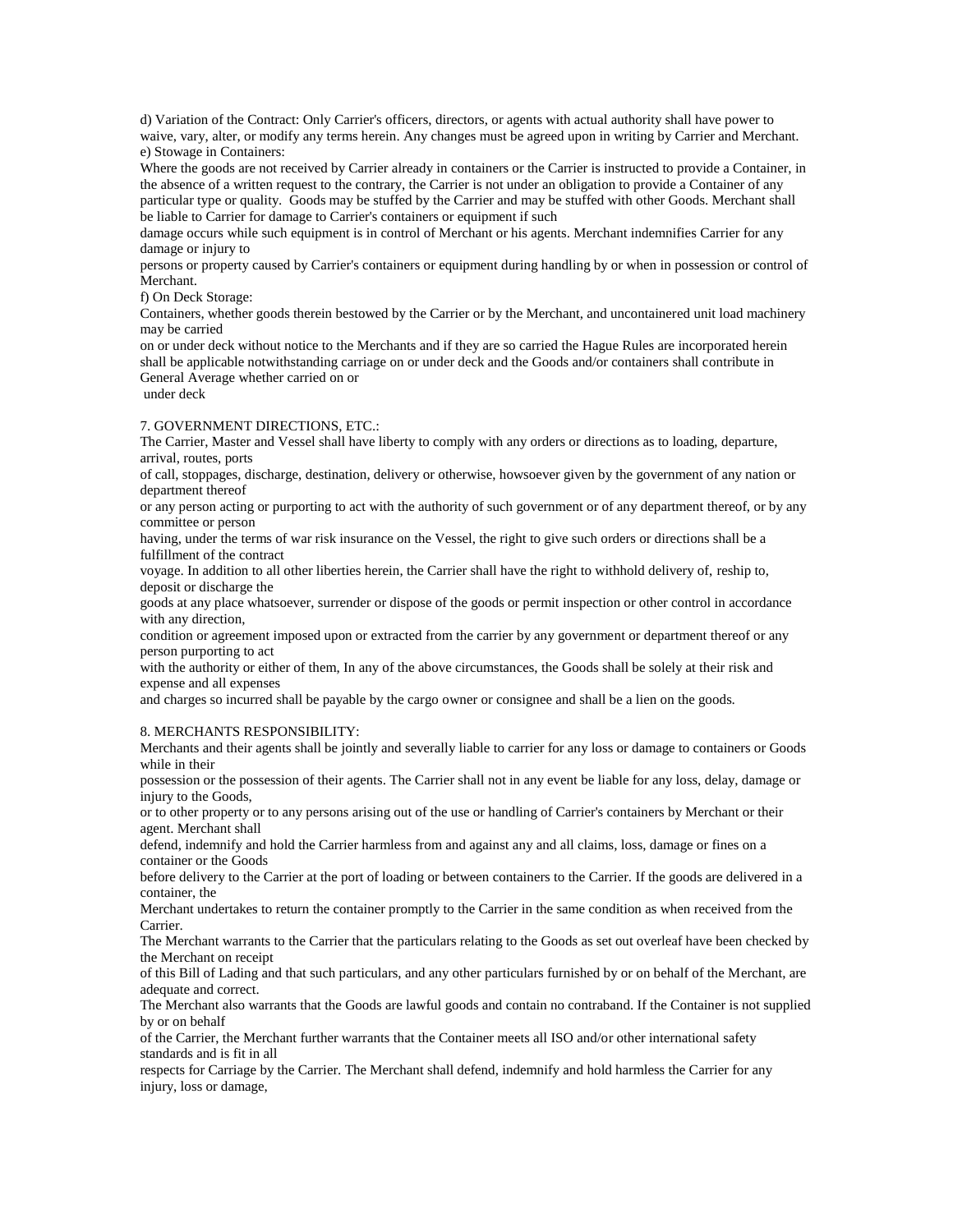including fines arising from Merchant's failure to declare correctly herein any of the particulars furnished by him, including marks, quantity

and description of the goods, weight and cubic measurement of goods and the exact total gross weight of container (container fare weight

and cargo weight) and also for any kind of rerouting of the Goods at the Merchant's request or for any other act, fault or neglect of the Merchant,

his agent or his servants for which the Carrier may become liable. If the container is discharged from the vessel with seals intact, the Carrier shall not be liable for any loss or damage to contents of container unless it be proven that such loss or damage was caused by the Carrier's

negligence. Merchant shall defend, indemnify and hold harmless the Carrier against any loss or damage to the vessel or cargo or to any persons

or property caused by inflammable, explosive or dangerous goods, shipped without full disclosure of their nature, whether such Merchant

be principal or agent and such Goods so shipped may be thrown overboard or destroyed at any time without compensation

#### 9. FREIGHT AND CHARGES:

a) Pre-paid freight, whether actually paid or not, shall be earned upon receipt. Payment shall be in full and in cash without any offset,

counterclaim, deduction or stay of execution, in the currency named in this Bill of Lading, or another currency at Carrier's option. Interest

at 12% shall run from the date when freight and charges are due. If the services of a freight forwarder are used for this transportation,

those services shall be deemed to be performed as agent of Merchant and payment of freight to the freight forwarder is not payment to Carrier.

Full freight shall be paid on damaged or unsound goods. In any referral for collection or action against Merchant for monies due to Carrier,

upon recovery by Carrier, Merchant shall pay the expenses of collection and litigation, including reasonable attorneys' fees.

b) The Merchant shall be liable for expenses of fumigation and of gathering and sorting loose cargo and of weighing on board and

expenses incurred in repairing damage to and replacing of packaging due to excepted causes and for all expenses caused by extra handling

of the cargo for any of the aforementioned reasons.

c) Any dues, duties, taxes and charges, which under any denomination may be levied on any basis such as amount of freight, weight of

cargo or tonnage of the Vessel shall be paid by the Merchant.

d) The Carrier shall be entitled to all freight and other Charges due hereunder, whether actually paid or not, and to receive and retain

them irrevocably under any circumstances whatsoever, whether the vessel and/or goods be lost or not, or the voyage be broken up, or

frustrated, or abandoned at any stage of the entire transit period or whether Merchant has already made payment to the freight forwarder.

e) The Merchant shall be jointly and severally liable for all, and indemnify the Carrier against all dues, duties, fines, taxes and Charges,

including consular fees levied on the goods or all fines and/or losses sustained or incurred by the Carrier in connection with the goods

however caused, including the procedure consular, board of health, or other certification to accompany the goods. Merchant shall be

liable for return freight and charges on the goods if they are refused export or import by any government.

f) The Carrier is entitled, and Merchant is liable, in case of incorrect declaration of contents, weight, measurements or value of the Goods, to claim double the correct amount of freight which would have been due if such declaration had been correctly given. For the purposes of ascertaining the actual facts, the Carrier reserves the right to obtain from the Merchant the original invoice and to have the contents inspected and the weight, measurement or value verified. Merchant will also be liable for the expenses incurred in determining and ascertaining the correct details.

g) Merchants shall be jointly and severally liable to Carrier for demurrage, detention, general order, advances and any and all costs associated with the abandonment of the freight or a refusal of the consignee to make delivery whether or not the front of this bill of lading has been

marked "prepaid " or "collect " so long as freight and charges remain unpaid.

h) Merchants shall jointly and severally indemnify Carrier for all claims, fines, penalties, damages, costs and other amounts which may be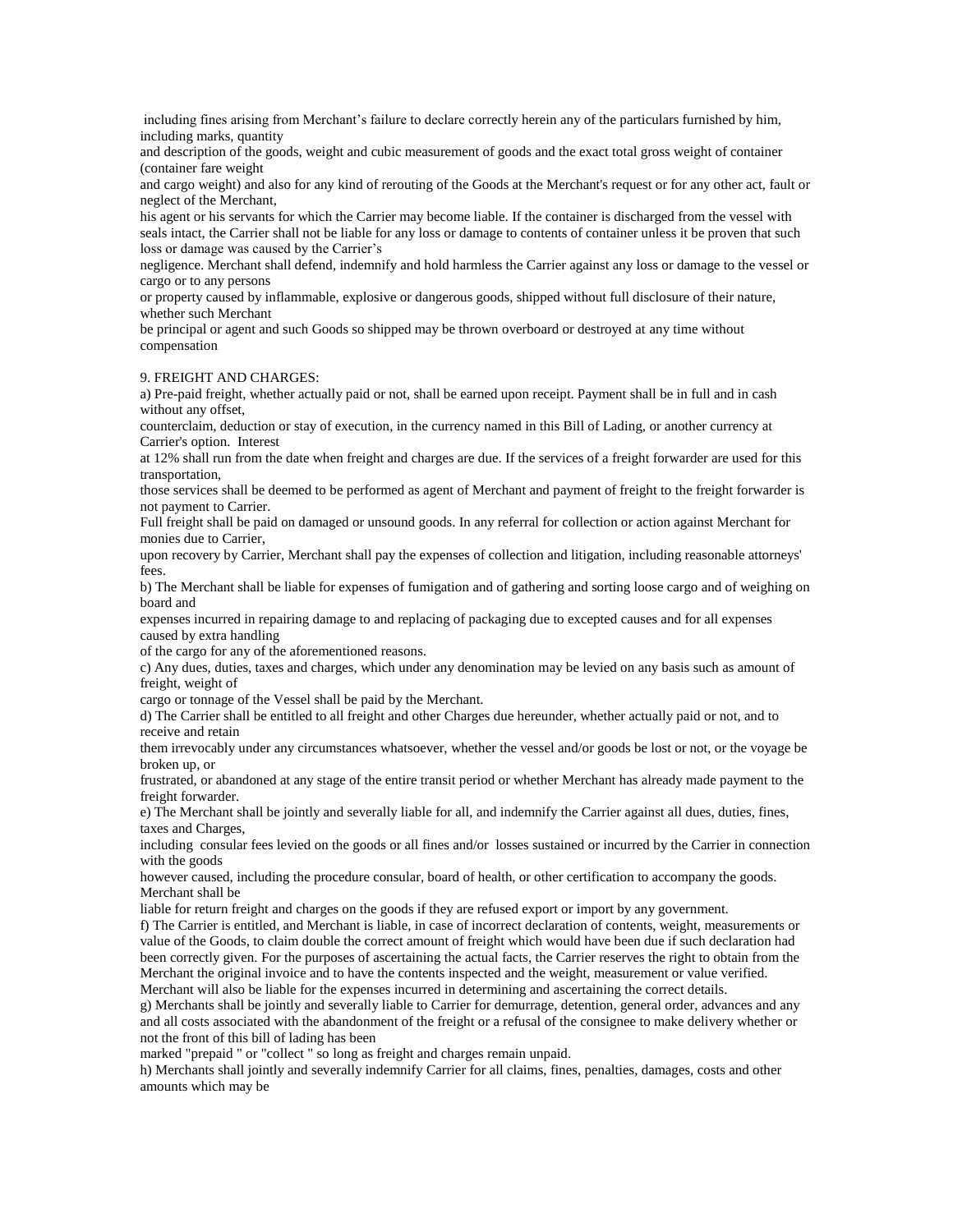incurred or imposed upon Carrier by reason of any breach of Merchant of any of the provisions of this Bill of Lading or of any statutory

or regulatory requirements.

i) Merchant authorizes the Carrier to pay and/or incur all such Charges and expenses and to do any matters mentioned above at the expense of

and as agent for the Merchant, to engage other Persons to regain possession of the Goods, and to do all things deemed advisable to the Carrier

for payment of all Freight and Charges and for the performance of the obligation of each of them hereunder.

#### 10. GENERAL AVERAGE:

General Average shall be adjusted at New York, or any other port at Carrier's option, according to the York-Antwerp Rules of 1974. The General Average statement shall be prepared by adjusters appointed by Carrier. The Amended Jason Clause as approved by BIMCO is incorporated herein, and the Merchant shall provide such security as may be required by the Carrier in this regard. Notwithstanding the above, the Merchant shall defend, indemnify and hold harmless the Carrier in respect of any claim, whether due to negligence or not, (and any expense rising therefrom) of a General Average nature which may be made against the Carrier, and shall provide such security as may be required by the carrier in this connection. If a salving vessel is owned or operated by Carrier, salvage shall be paid for as fully as if the salving vessel or vessels belonged to strangers. The Carrier shall be under no obligation to take any steps whatsoever to collect security for General Average contributions due to the Merchant.

#### 11. LIEN:

The Carrier shall have a general lien on all property (and documents relating thereto) of Merchant, in its possession, custody or control or en route, for all claims for Charges, expenses or advances incurred by Carrier in connection with any shipments of Merchant. If such claim remains unsatisfied for 30 days after demand for its payment is made, Carrier shall be entitled to sell the goods privately or by auction, without prior notice to the Merchant, as may be necessary to satisfy such lien and the costs of recovery, and apply the net proceeds of such sale to the payment of the amount due Carrier. Any surplus from such sale shall be transmitted to Merchant, and Merchant shall be liable for any deficiency in the sale.

#### 12. WAREHOUSEMAN LIEN

If Goods go into demurrage in the United States, Carrier shall assume all rights of a warehouseman, and this Bill of Lading shall constitute

a warehouseman's non-negotiable receipt. Goods will be delivered to the consignee or other Person(s) entitled to receipt of the goods upon

payment of all Charges due. If Goods are not claimed within ten (10) days after demurrage commences, Carrier may exercise its

warehouseman's right to sell or auction such Goods. Carrier may assert a general lien for Charges and expenses in relation to other Goods,

whether or not these Goods have been delivered by Carrier.

#### 13. LAW AND JURISDICTION:

Any claim or dispute arising under this Bill of Lading shall be determined exclusively according to the laws of the United States and the Merchant agrees that any suits against the Carrier shall be brought in the United States District Court for the Southern District of New York. The Carrier shall be entitled to avail itself of all the terms and conditions of onward carriers, including such carriers' forum selection and limits of liability. Carrier reserves the right to bring suit against the Merchant for the collection of freight or other charges in any venue having jurisdiction over Merchant.

#### 14. BOTH- TO-BLAME COLLISION CLAUSE:

If the vessel carrying the Goods (the carrying vessel) collides with any other vessel or object (the non-carrying vessel or object) due to

the negligence of the non-carrying vessel or object, or their owner(s), charter(s), or Person(s) responsible for the noncarrying vessel or

object, the Merchant undertakes to defend, indemnify, and hold harmless the Carrier against all claims, liability, costs, attorneys' fees, and

other expense arising therefrom, in respect of any loss, damage, or claim whatsoever of the non-carrying vessel or object.

#### 15. NOTICE OF CLAIM AND TIME BAR:

Written notice of claims for loss of or damage to the Goods occurring or presumed to have occurred while in the custody or control of Carrier must be given to Carrier at the port of discharge before or at the time of removal of the Goods by one entitled to delivery. If such notice is not provided, removal shall be prima facie evidence of delivery by the Carrier. If such loss or damage is not apparent, Carrier must be given written notice within three (3) days of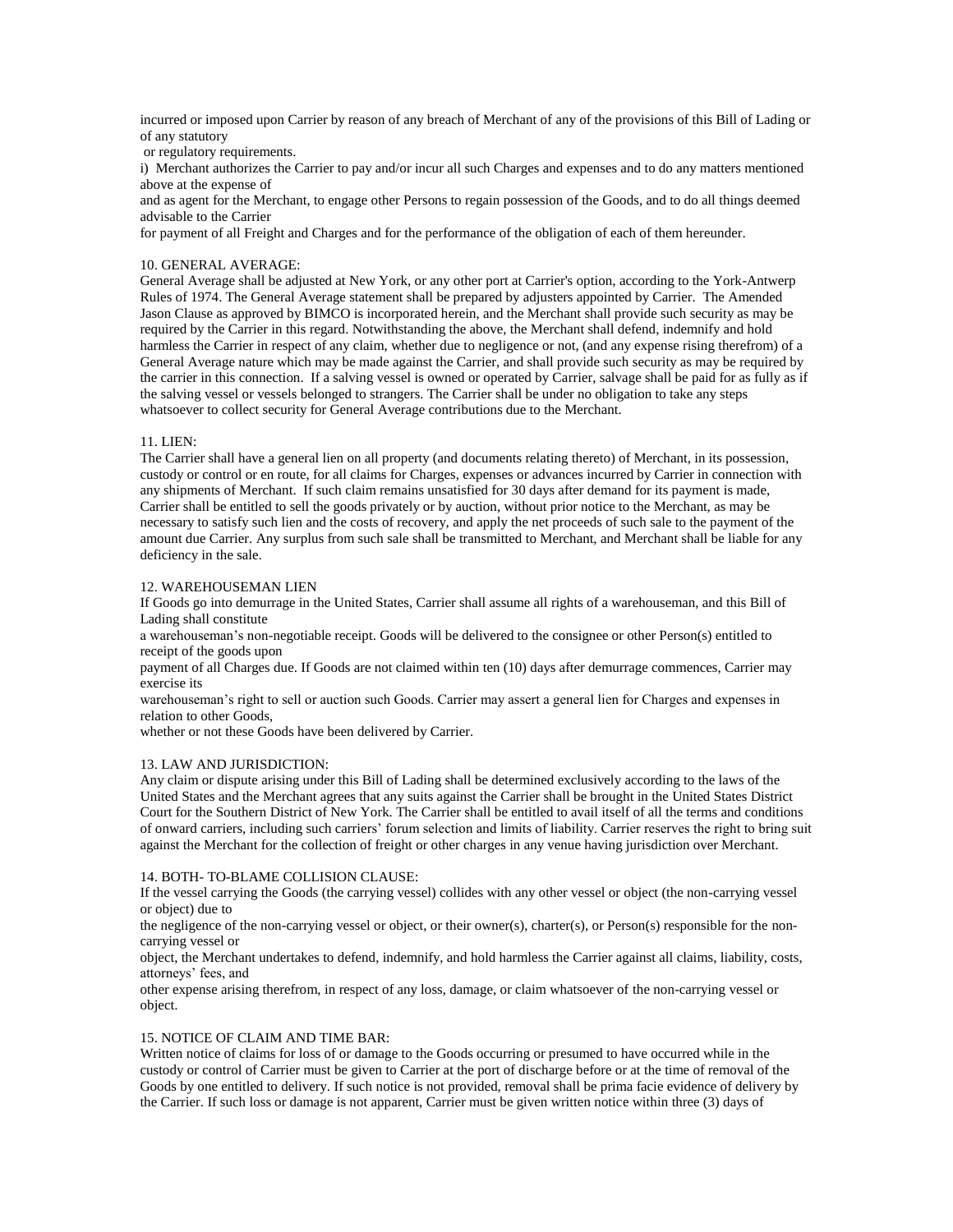delivery. In any event, the Carrier shall be discharged from any liability unless suit is brought in the United States District

Court for the Southern District of New York within twelve (12) months after delivery of the Goods, or the date when the Goods should have

been delivered, unless such time bar is contrary to any compulsorily applicable international convention or law which shall apply.

16. CARRIER'S TARIFF(S) AND TERMS AND CONDITIONS OF SERVICE:

The goods carried under this Bill of Lading are also subject to all the terms and conditions of the tariff(s) on file pursuant to the regulations

of the United States Federal Maritime Commission or any other regulatory agency which governs a particular portion of the carriage and the

terms are incorporated herein as part of the terms and conditions of this Bill of Lading. Copies of the Carrier's tariff(s) may be obtained

from Carrier or its agents upon request or from the governmental body with whom the tariff has been filed. In the case of inconsistency

between this Bill of Lading and the applicable tariff or the terms and conditions of service, this Bill of Lading shall prevail.

#### 17. SEVERABILITY:

If any provision in this Bill of Lading is held to be invalid or unenforceable by any court or regulatory or selfregulatory agency or body,

such invalidity or unenforceability shall attach only to such provision. The validity of the remaining provisions shall not be affected

thereby, and this Bill of Lading contract shall be carried out as is such invalid or unenforceable provisions were not contained herein.

#### 18. SURRENDER AND NEGOTIABILITY OF BILL OF LADING:

This Bill of Lading shall be non-negotiable unless made out "to order," in which event it shall be negotiable and shall constitute title to

the Goods and the holder in due course shall be entitled to receive or to transfer the Goods herein described. If required by the Carrier, the

Bill of Lading, duly endorsed, must be surrendered to the agent of the Carrier at the port of discharge, in exchange for delivery order. This

Bill of Lading shall be prima facie evidence of the Carrier's receipt of the Goods as herein described. However, proof to the contrary shall

not be admissible when this Bill of Lading has been negotiated or transferred for valuable consideration to a third party acting in good faith.

[RETURN TO TABLE OF CONTENT](#page-2-0)

### **Tariff Rule Information**

| Effective: 15DEC2017       | <b>Expire Date: NONE</b>                                 | Published: 15DEC2017 |  |
|----------------------------|----------------------------------------------------------|----------------------|--|
| Rule 9:                    | <b>Freight Forwarder Compensation</b>                    |                      |  |
|                            | AMENDMENT NO. 0                                          |                      |  |
|                            | NRA RULES TARIFF NO. 020532-002 - Between (US and World) |                      |  |
| <b>FMC ORG. NO. 020532</b> | TIFFANY CARGO SYSTEMS                                    |                      |  |

<span id="page-25-0"></span>Carrier may pay compensation as negotiated in the individual NRA on the applicable ocean freight charges to base ports, on cargo loaded, including heavy lift and extra length revenue, but excluding all other charges, except as provided below, subject to the following conditions and exceptions.

A. Compensation to be paid only to Freight Forwarders who are licensed or otherwise authorized by the Federal Maritime Commission.

B. Compensation shall be paid only if the freight forwarder has performed, in addition to the solicitation and securing of the cargo for the ship or the booking of, or otherwise arranging for space for such cargo, two or more of the following services:

1) The coordination of the movement of the cargo to shipside

2) The preparation and processing of the ocean Bill of Lading

3) The preparation and processing of dock receipts or delivery orders

4) The preparation and processing of consular documents or export declarations

5) The payment of the ocean freight charges on the cargo

C. Compensation shall be paid upon presentation of a duly certified invoice and may not be deducted from ocean freight and other charges due in accordance with rates and conditions in this Tariff.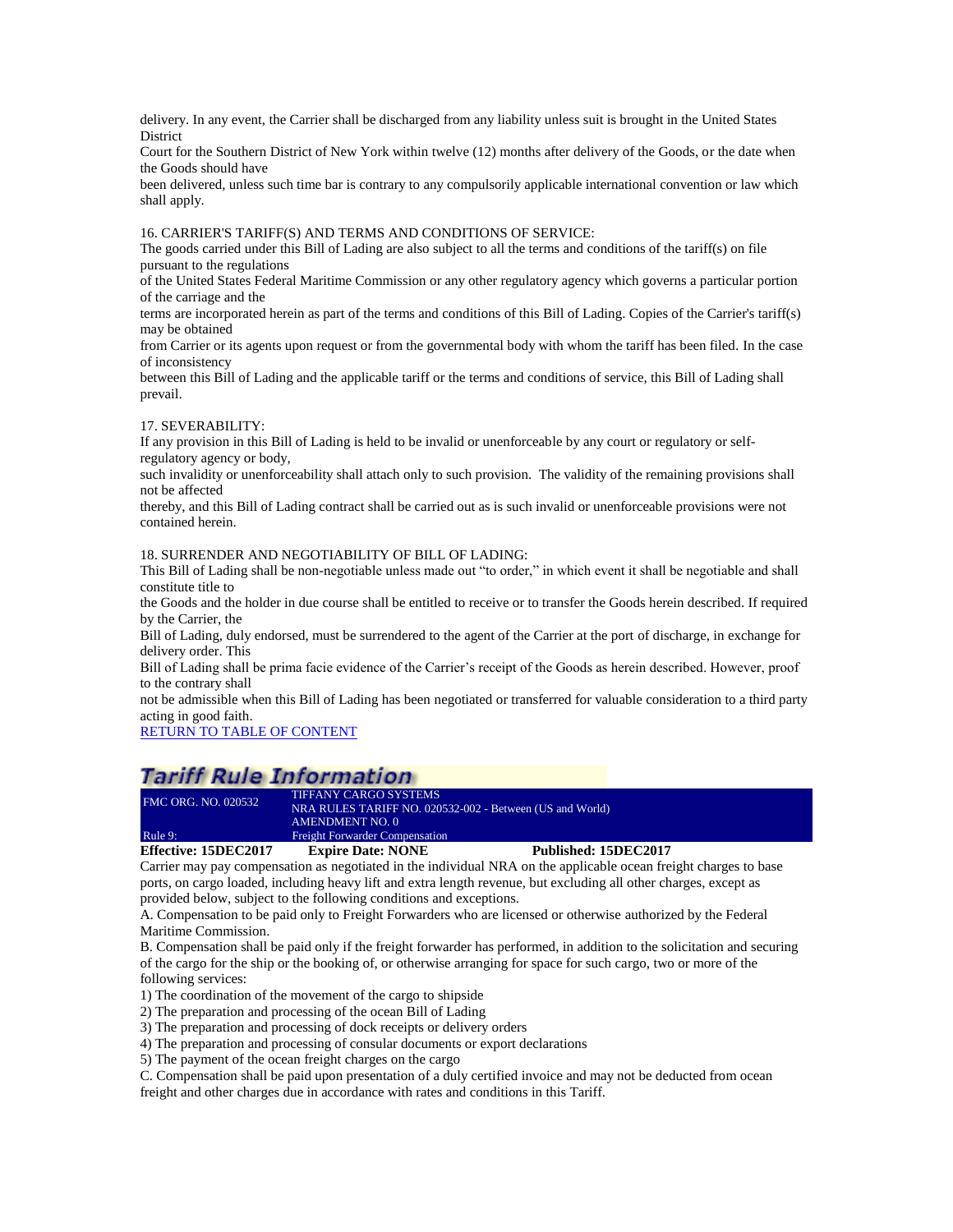D. Bills for compensation will not be honored unless presented to carrier within sixty days of the date of clearance of vessel.

E. Compensation will not be paid on through Bill of Lading cargo originating at port of loading beyond the application of this tariff.

F. No compensation shall be paid to anyone at port or ports of destination.

G. Freight Forwarders who are also Licensed Custom House Brokers shall be paid compensation as specified below based on the aggregate of all NRAs and charges applicable under this tariff, subject to the above conditions and exceptions.

H. Freight Forwarder Compensation shall be as specified in each individual NRA, if any. [RETURN TO TABLE OF CONTENT](#page-2-0)

# **Tariff Rule Information**

| $\Gamma$ ffootivo: 15D $\Gamma$ C2017 | <b>Evoire Dote: NONE</b>                                 | Dubliched, 15DEC2017 |  |
|---------------------------------------|----------------------------------------------------------|----------------------|--|
| Rule $10$ :                           | Surcharges, Assessorial and Arbitraries                  |                      |  |
|                                       | <b>AMENDMENT NO. 0</b>                                   |                      |  |
|                                       | NRA RULES TARIFF NO. 020532-002 - Between (US and World) |                      |  |
| <b>FMC ORG. NO. 020532</b>            | <b>TIFFANY CARGO SYSTEMS</b>                             |                      |  |

<span id="page-26-0"></span>**Effective: 15DEC2017 Expire Date: NONE Published: 15DEC2017** All surcharges applicable to shipments are provided in individual Negotiated Rate Arrangements NRA's.

### [RETURN TO TABLE OF CONTENT](#page-2-0)

# **Tariff Rule Information**

<span id="page-26-1"></span>

| <b>FMC ORG. NO. 020532</b>    | <b>TIFFANY CARGO SYSTEMS</b>                                      |                      |
|-------------------------------|-------------------------------------------------------------------|----------------------|
|                               | NRA RULES TARIFF NO. 020532-002 - Between (US and World)          |                      |
|                               | AMENDMENT NO. 0                                                   |                      |
| Rule $11$ :                   | <b>Minimum Quantity Rates</b>                                     |                      |
| Effective: 15DEC2017          | <b>Expire Date: NONE</b>                                          | Published: 15DEC2017 |
|                               | Carrier may charge minimum quantity rates in each individual NRA. |                      |
| DETUDM TO TA DI E OE COMTENIT |                                                                   |                      |

RETURN [TO TABLE OF CONTENT](#page-2-0)

### **Tariff Rule Information**

| Effective: 15DEC2017       | <b>Expire Date: NONE</b>                                 | Published: 15DEC2017 |  |
|----------------------------|----------------------------------------------------------|----------------------|--|
| Rule $12$ :                | Ad Valorem Rates                                         |                      |  |
|                            | <b>AMENDMENT NO. 0</b>                                   |                      |  |
|                            | NRA RULES TARIFF NO. 020532-002 - Between (US and World) |                      |  |
| <b>FMC ORG. NO. 020532</b> | <b>TIFFANY CARGO SYSTEMS</b>                             |                      |  |

<span id="page-26-2"></span>A. The liability of the Carrier as to the value of shipments at the NRAs herein provided shall be determined in accordance with the clauses of the Carrier's regular Bill of Lading form attached in rule 8.

B. If the Shipper desires to be covered for a valuation in excess of that allowed by the Carrier's regular Bill of Lading form, the Shipper must so stipulate in Carrier's Bill of Lading covering such shipments and such additional liability only will be assumed by the Carrier at the request of the Shipper and upon payment of an additional charge based on the total declared valuation in addition to the stipulated NRAs applying to the commodities shipped as specified herein.

C. Where value is declared on any piece or package in excess of the Bill of Lading limit of value of \$500.00 the Ad Valorem rate, specifically provided against the item, shall be five (5%) percent of the value declared in excess of the said Bill of Lading limit of value and is in addition to the base NRA.

[RETURN TO TABLE OF CONTENT](#page-2-0)

# **Tariff Rule Information**

| Effective: 15DEC2017       | <b>Expire Date: NONE</b>                                 | Published: 15DEC2017 |  |
|----------------------------|----------------------------------------------------------|----------------------|--|
| Rule $13$ :                | <b>Transshipment</b>                                     |                      |  |
|                            | AMENDMENT NO. 0                                          |                      |  |
|                            | NRA RULES TARIFF NO. 020532-002 - Between (US and World) |                      |  |
| <b>FMC ORG. NO. 020532</b> | <b>TIFFANY CARGO SYSTEMS</b>                             |                      |  |

<span id="page-26-3"></span>Transshipments are allowed pursuant to the Carrier's bill of lading Terms and Conditions, Clause 4 referenced herein in Rule 8.

[RETURN TO TABLE OF CONTENT](#page-2-0)

### **Tariff Rule Information**

FMC ORG. NO. 020532 TIFFANY CARGO SYSTEMS NRA RULES TARIFF NO. 020532-002 - Between (US and World)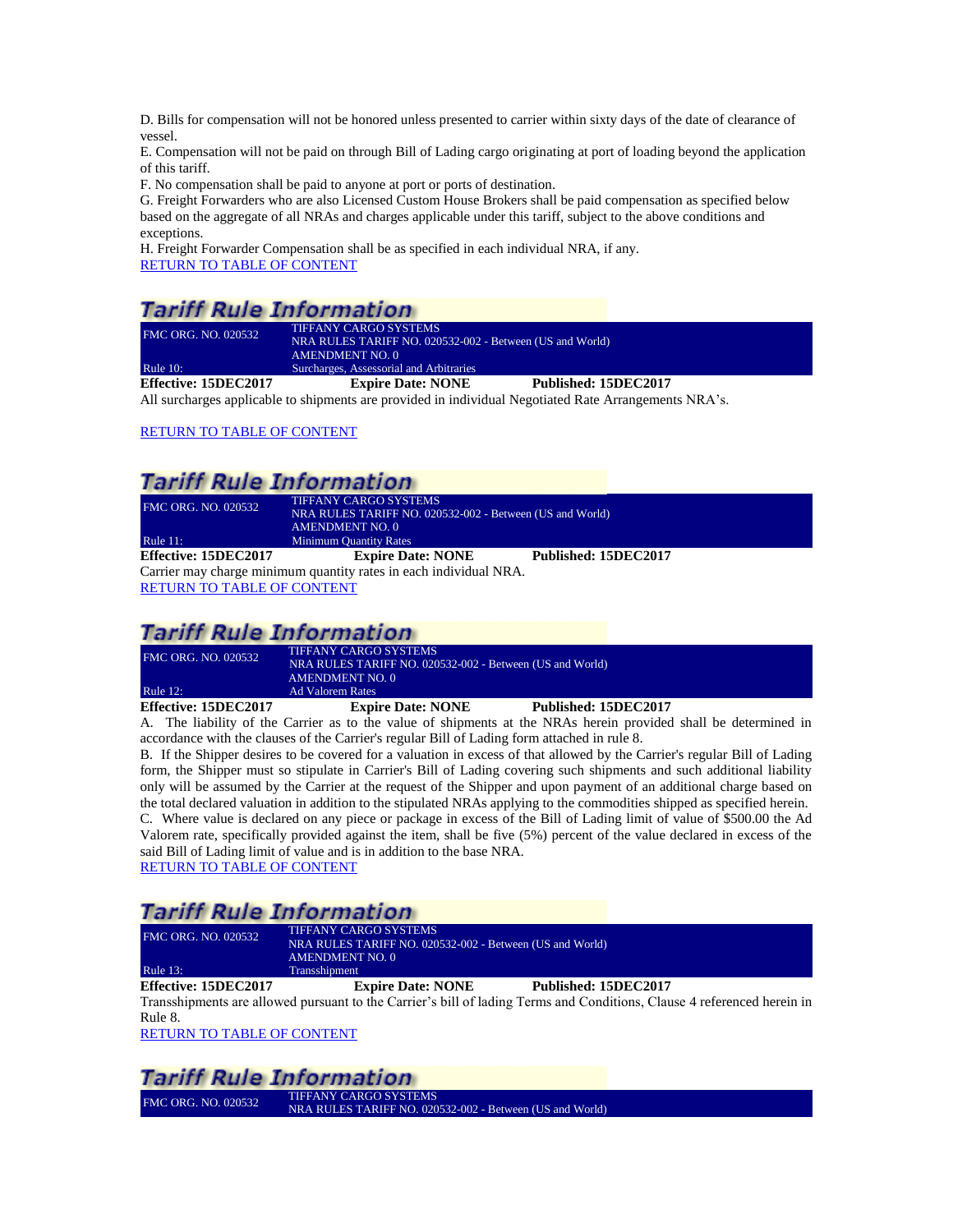AMENDMENT NO. 0

<span id="page-27-0"></span>Rule 14: Co-Loading in Foreign Commerce

**Effective: 15DEC2017 Expire Date: NONE Published: 15DEC2017**

Definition: Pursuant to 46 CFR §520.2, "Co-Loading" means the combining of cargo by two or more NVOCCs for tendering to an ocean common carrier under the name of one or more of the NVOCCs.

(1) The Carrier from time to time may tender cargo for co-loading.

(2) The Carrier enters into carrier-to-carrier relationships for the co-loading of cargo with the following NVOCCs from time to time:

(3) If Carrier enters into a co-loading arrangement which results in a shipper-to-carrier relationship as a tendering NVOCC Carrier shall be responsible to pay any charges for the transportation of the cargo.

(4) A shipper-to-carrier relationship shall be presumed to exist where Carrier issues a bill of lading to the tendering NVOCC for carriage of the co-loaded cargo unless Carrier and the tendering NVOCC enter a Carrier-to-Carrier Agreement in which case the presumption of a formation of a Carrier to Shipper relationship is rebutted. Carrier's NRA procedures shall be applicable to all co-loading NVOCCs tendering cargo to Carrier as a shipper.

(5) In case of co-loading, under either a carrier-to-carrier or shipper-to-carrier relationship, Carrier shall notify shipper of such co-loading action and shall annotate each Bill of Lading with the identity of any other NVOCC with which its shipment has been co-loaded. Such annotation shall be shown on the face of the applicable Bill of Lading issued by Carrier.

(6) If cargo is accepted by Carrier from another NVOCC which tenders that cargo in the capacity of a shipper, NRA procedures shall apply.

[.RETURN TO TABLE OF CONTENT](#page-2-0)

### **Tariff Rule Information**

<span id="page-27-1"></span>

| FMC ORG. NO. 020532:              | <b>TIFFANY CARGO SYSTEMS</b>                             |                      |
|-----------------------------------|----------------------------------------------------------|----------------------|
|                                   | NRA RULES TARIFF NO. 020532-002 - Between (US and World) |                      |
|                                   | <b>AMENDMENT NO. O</b>                                   |                      |
| Rule $15$ :                       | <b>Open Rates in Foreign Commerce</b>                    |                      |
| Effective: 15DEC2017              | <b>Expire Date: NONE</b>                                 | Published: 15DEC2017 |
| Not Applicable.                   |                                                          |                      |
| <b>RETURN TO TABLE OF CONTENT</b> |                                                          |                      |

### **Tariff Rule Information**

| Effective: 15DEC2017       | <b>Expire Date: NONE</b>                                 | Published: 15DEC2017 |  |
|----------------------------|----------------------------------------------------------|----------------------|--|
| <b>Rule 16:</b>            | Hazardous Cargo                                          |                      |  |
|                            | <b>AMENDMENT NO. 0</b>                                   |                      |  |
|                            | NRA RULES TARIFF NO. 020532-002 - Between (US and World) |                      |  |
| <b>FMC ORG. NO. 020532</b> | <b>TIFFANY CARGO SYSTEMS</b>                             |                      |  |

<span id="page-27-2"></span>Except as otherwise provided in paragraph below, hazardous, explosive, flammable or dangerous cargo, as defined in the publications named below, will be accepted by the Carrier for transportation under the rules, charges and rates named in NRAs governed by this Tariff:

1. ONLY after prior booking and arrangements have been made with and accepted by the Ocean Carrier;

2. ONLY when local regulations, ordinances and lawful authorities at origin, destination or transshipment ports/points permit the handling of such cargo at Carrier's or port terminals and facilities;

3. ONLY when U.S. Coast Guard and/or local authority permits have been obtained and complied with by Shipper and/or Consignee.

4. Carrier reserves the right to refuse to accept or transport cargo which, in the judgment of the Carrier, is opprobrious or likely to injure vessel, docks, terminals, rail cars, trucks or other cargo, or for which the Carrier CANNOT provide or obtain safe and suitable terminal space or stowage. Further Carrier will refuse any shipment of hazardous, explosive, flammable, dangerous or objectionable cargo when shipping containers, marking, labels, certifications, packing or packaging of such cargo is NOT in accordance, and strict compliance, with the rules, regulations and provisions in the publications named below.

5. All commodities required to be carried on-deck of transporting vessel, either in the open or under cover, or which if stowed below deck must be stowed in a "magazine", or which cannot be loaded or unloaded without a permit from the U.S. Coast Guard, shall be considered, for Tariff purposes, hazardous or dangerous cargo, and will be rated accordingly.

6. The hazardous cargo named below will NOT be accepted for transportation by the Carrier or its connecting Carriers for transportation under the rules, regulations governed by this Tariff:

> Classes A and B Explosives Radioactive Substances (IMCO Class No. 7)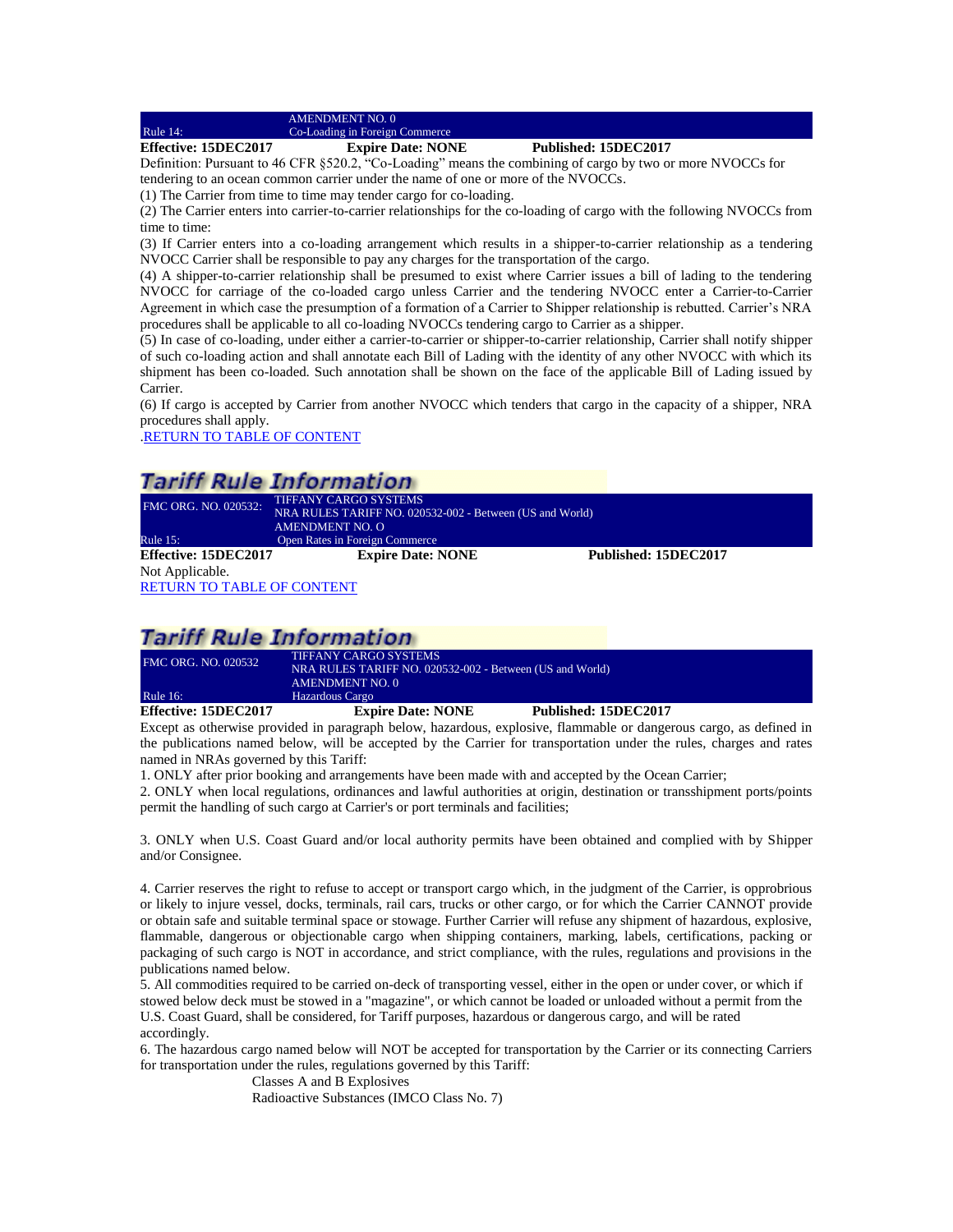7. All hazardous, explosive, flammable or dangerous cargo, when accepted by the Carrier for transportation MUST be packed, labeled, placarded, marked, stowed and secured (when in containers) and delivered in strict accordance with:

A. U.S. Coast Guard Regulations (46 CFR §§146-179);

B. U.S. Department of Transportation Regulations (49 CFR §§170-179);

C. the International Maritime Dangerous Goods Code (IMCO - published by the Inter-Governmental Maritime Consultative Organization);

D. All rules and regulations promulgated by applicable local, municipal, state or foreign governments or authorities;

E. MUST have all Certifications, as required by law, annotated on the B/L, Shipping Order and Cargo Receipt;

F. MUST have Shipper's attestation, when required, on the B/L and Shipping Orders that the shipment contains no mix of non-compatible hazardous materials and no hazardous waste as defined in the regulations named above.

8. When booking hazardous cargo, Shipper and/or his agent MUST inform Carrier accurately and completely of the true character of the cargo together with the information noted below in writing, or it MUST be confirmed in writing when arrangements and booking has been made verbally:

A. The proper shipping name, including trade or popular name, of the commodity followed by the technical name of the materials;

B. The hazardous class, IMCO Code Number and UN Number (if any);

C. The flash point or flash point range (when applicable);

D. The applicable label(s) or placard(s) that must be placed on each package or container, including labels communicating secondary and tertiary hazards (when required);

E. Identification of the type of packaging (e.g. drums, cylinders, barrels, etc.);

F. The number of pieces of each type of package;

G. The gross weight of each type of package or the individual gross weight of each package;

H. The Harmonized Code, SITC or BTN number of the commodity;

I. The types of certifications and Emergency Response Data required by the regulations named in the publications listed above.

9. At the time hazardous cargo is tendered for transportation, all documentation, certifications, transfer shipping papers (as required by 49 CFR §§100-199 when applicable), and the Bill of Lading annotations required under the regulations and provisions noted in the publications listed above, MUST be furnished to originating carrier, unless such documents have already been provided prior to tendering of cargo. Carrier will compare declarations on all documentation provided at the time of shipment for possible errors; however, it is, and shall remain, the sole responsibility of the Shipper to insure that all such documentation is correct and complete. Further, it is the Shipper's responsibility to insure that all pieces, packages and units in the shipment are clearly and properly marked with the required labels and placards.

10. When a shipment has been accepted by the Carrier for transportation and subsequently an error is found in the required certifications, packaging, labeling, placarding or other required notice or marking requirement(s) and regulation(s), all damages, fines or penalties, actual or consequential, shall be for the account of the party required to provide such certifications, packaging, labels, placards, etc.

11. When required by law, governmental regulations, the regulations specified in the publications listed above or by underlying VOCC utilized, it is necessary to forward hazardous cargo separately from non-hazardous cargo, the hazardous cargo will be considered and handled as a separate shipment and rated accordingly. Additionally, when a shipment contains 2 (two) or more hazardous articles which, under the provisions of the regulations specified in the publications listed above, are prohibited from being loaded or stored together, each article or group of incompatible articles in the shipment will be considered and handled as a separate shipment and rated accordingly.

12. All shipments of Hazardous cargo as defined in this Rule, when accepted and transported by Carrier will be subject to the Hazardous Cargo Surcharge named in the NRA governed by this Tariff (if any), which charge shall be in addition to all other applicable charges.

[RETURN TO TABLE OF CONTENT](#page-2-0)

### **Tariff Rule Information**

| <b>Effective: 15DEC2017</b> | <b>Expire Date: NONE</b>                                 | Published: 15DEC2017 |  |
|-----------------------------|----------------------------------------------------------|----------------------|--|
| Rule $17:$                  | Free Time and Demurrage                                  |                      |  |
|                             | <b>AMENDMENT NO. 0</b>                                   |                      |  |
|                             | NRA RULES TARIFF NO. 020532-002 - Between (US and World) |                      |  |
| <b>FMC ORG. NO. 020532</b>  | <b>TIFFANY CARGO SYSTEMS</b>                             |                      |  |

<span id="page-28-0"></span>Any charges for storage, detention or demurrage of freight or containers, as a result of being in excess of the free time prescribed in ocean carrier's tariffs or agreements, assessed by vessel operators on whose vessel cargo is/was transported or terminal operator at origin point or port or destination point or port due to some default or oversight of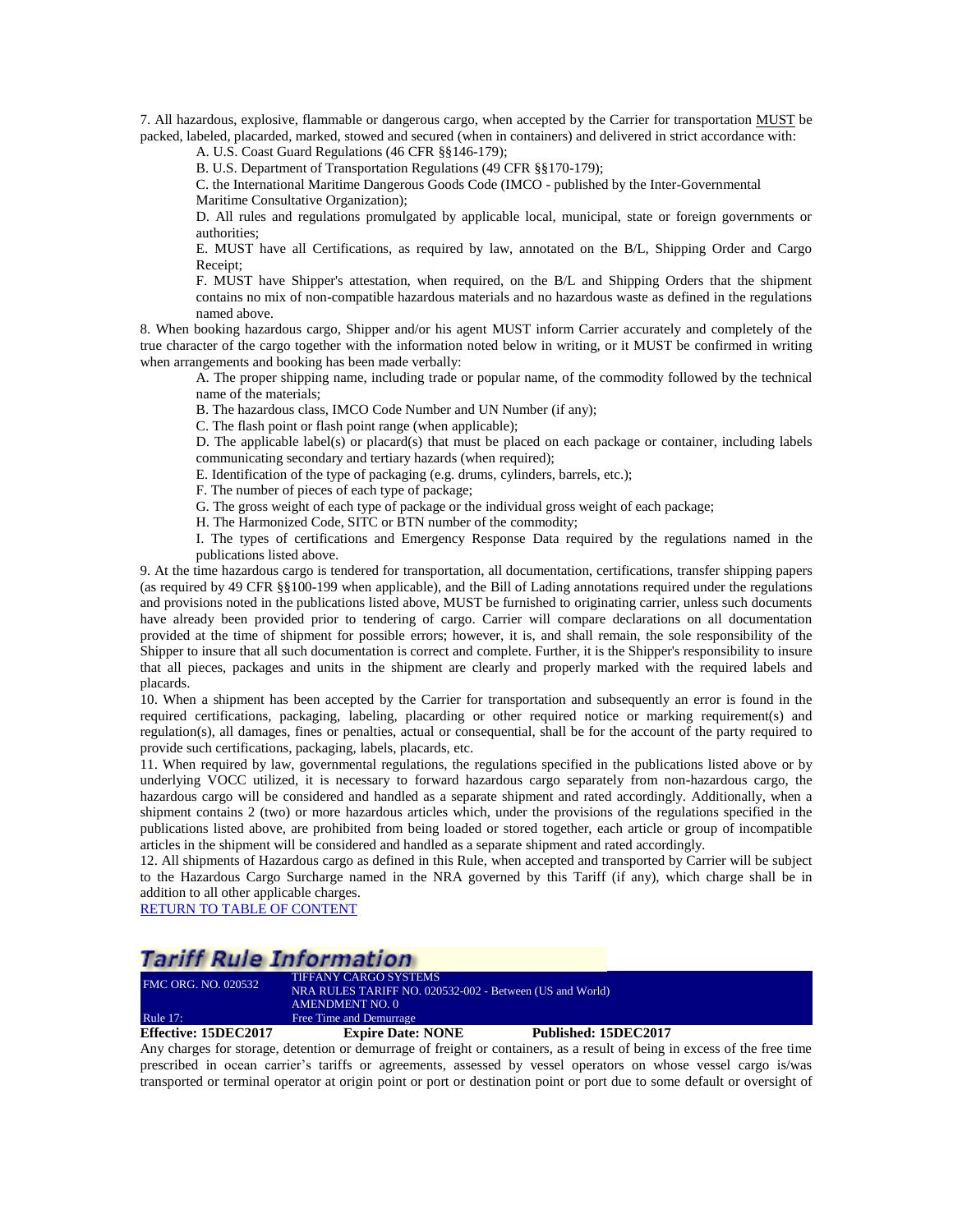shipper or consignee or holder of bill of lading will be for the account of the cargo without in any way affecting the liability of the carrier for the condition of cargo. [RETURN TO TABLE OF CONTENT](#page-2-0)

### **Tariff Rule Information**

| Effective: 15DEC2017       | <b>Expire Date: NONE</b>                                 | Published: 15DEC2017 |  |
|----------------------------|----------------------------------------------------------|----------------------|--|
| Rule 18:                   | Returned Cargo in Foreign Commerce                       |                      |  |
|                            | AMENDMENT NO. 0                                          |                      |  |
|                            | NRA RULES TARIFF NO. 020532-002 - Between (US and World) |                      |  |
| <b>FMC ORG. NO. 020532</b> | <b>TIFFANY CARGO SYSTEMS</b>                             |                      |  |
|                            |                                                          |                      |  |

<span id="page-29-0"></span>Merchant shall be liable for return freight and charges on the goods if they are refused export or import by any government or for any other reason whatsoever. [RETURN TO TABLE OF CONTENT](#page-2-0)

### **Tariff Rule Information**

| Effective: 15DEC2017       | <b>Expire Date: NONE</b>                                                                 | Published: 15DEC2017 |
|----------------------------|------------------------------------------------------------------------------------------|----------------------|
| <b>Rule 19:</b>            | AMENDMENT NO. 0<br><b>Shippers Requests in Foreign Commerce</b>                          |                      |
| <b>FMC ORG. NO. 020532</b> | <b>TIFFANY CARGO SYSTEMS</b><br>NRA RULES TARIFF NO. 020532-002 - Between (US and World) |                      |

<span id="page-29-1"></span>Shipper or Consignee requests or complaints (including request for adjustment in NRAs, tariff interpretation), must be made in writing and addressed to the carrier as shown on the Title Page and/or Tariff Record. [RETURN TO TABLE OF CONTENT](#page-2-0)

## **Tariff Rule Information**

| <b>FMC ORG. NO. 020532</b>                                  | <b>TIFFANY CARGO SYSTEMS</b><br>NRA RULES TARIFF NO. 020532-002 - Between (US and World)<br><b>AMENDMENT NO. 0</b> |                      |
|-------------------------------------------------------------|--------------------------------------------------------------------------------------------------------------------|----------------------|
| <b>Rule 20:</b>                                             | <b>Overcharge Claims</b>                                                                                           |                      |
| Effective: 15DEC2017<br>$\cdots$ $\cdots$ $\cdots$ $\cdots$ | <b>Expire Date: NONE</b>                                                                                           | Published: 15DEC2017 |

<span id="page-29-2"></span>A. Bill of Lading Commodity Description

Description of commodities on all Bills of Lading (which shall be verified by a comparison with the description of the corresponding customs declaration) shall determine the NRA to be applied. The Bill of Lading description shall be subject to correction in the event of misdeclaration of commodity.

B. Overcharges

- For purpose of uniformity in handling claims for excess measurements, refunds will only be made as follows:
- 1. Where an error has been made by the dock in calculation of measurements.
- 2. Against re-measurement at port of loading prior to vessel's departure.
- 3. Against re-measurement by vessel's agent at destination.
- 4. By joint re-measurement of vessel's agent and consignee.
- 5. By re-measurement of a marine surveyor when requested by vessel's agent.
- 6. Re-measurement fees and cable expenses in all cases to be paid by party at fault.

In cases of claims by shipper or consignee of overcharge in weight certified invoice or weight certificate to be considered evidence of proper weight. Written claims for adjustment will be acknowledged by the carrier within twenty (20) days of receipt by written notice to the claimant of the tariff provisions actually applied and the claimant's rights under the Shipping Act of 1984. Claims seeking the refund of freight overcharges may be filed in the form of a complaint with the Federal Maritime Commission, Washington, D.C, 20573, within three years of the date of cause of action occurs.

[RETURN TO TABLE OF CONTENT](#page-2-0)

# **Tariff Rule Information**

| Effective: 15DEC2017       | <b>Expire Date: NONE</b>                                 | Published: 15DEC2017 |  |
|----------------------------|----------------------------------------------------------|----------------------|--|
| Rule $21$ :                | Use of Carrier Equipment                                 |                      |  |
|                            | AMENDMENT NO. 0                                          |                      |  |
|                            | NRA RULES TARIFF NO. 020532-002 - Between (US and World) |                      |  |
| <b>FMC ORG. NO. 020532</b> | TIFFANY CARGO SYSTEMS                                    |                      |  |

<span id="page-29-3"></span>Carrier does not own or lease equipment. When equipment is provided to shippers and/or consignees by Vessel Operating Common Carriers (VOCCs) the VOCC, either directly or via the carrier, provisions and charges will be for the account of the cargo.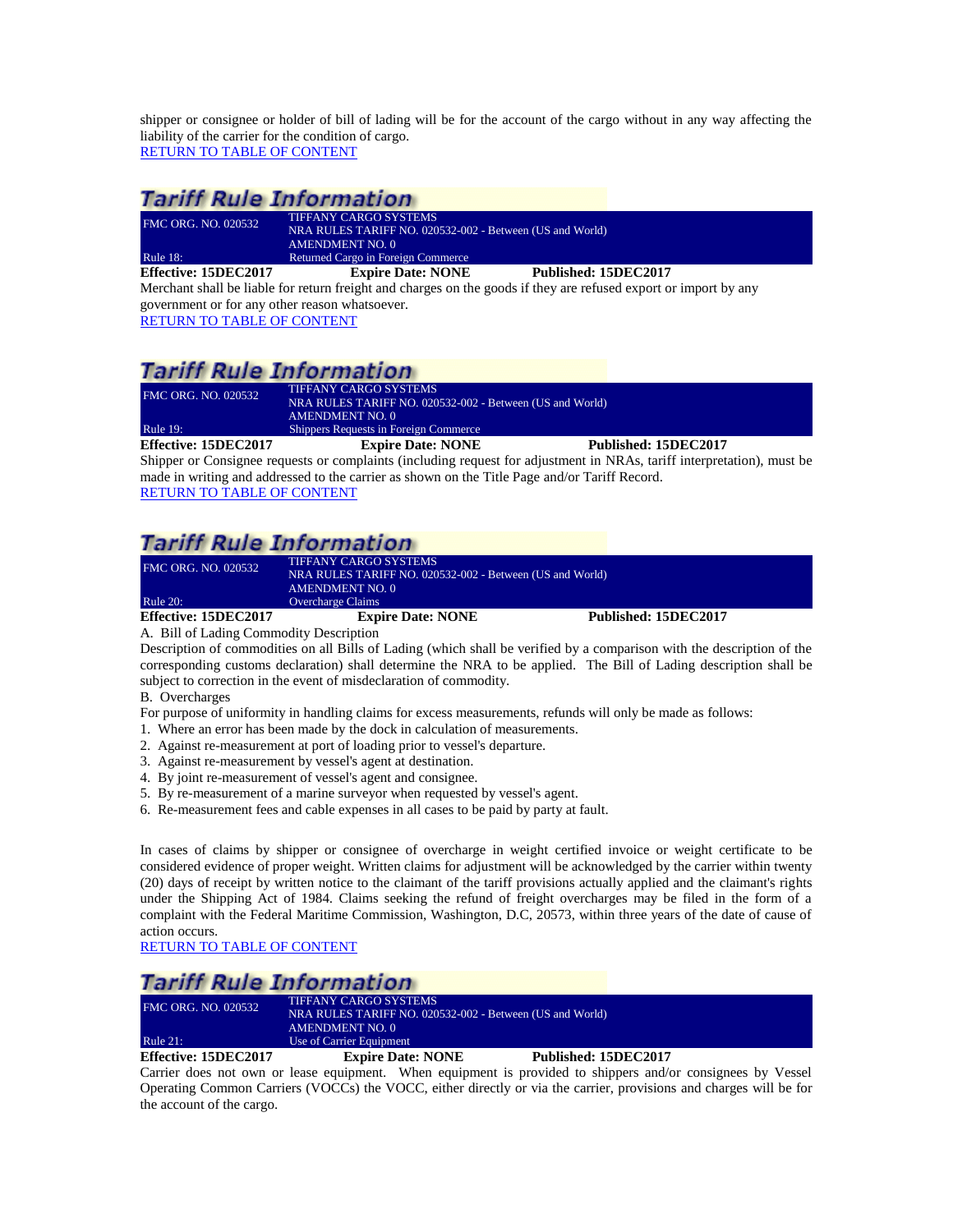#### [RETURN TO TABLE OF CONTENT](#page-2-0)

<span id="page-30-0"></span>

| <b>Tariff Rule Information</b>    |                                                                                                             |                      |  |
|-----------------------------------|-------------------------------------------------------------------------------------------------------------|----------------------|--|
| <b>FMC ORG. NO. 020532</b>        | <b>TIFFANY CARGO SYSTEMS</b><br>NRA RULES TARIFF NO. 020532-002 - Between (US and World)<br>AMENDMENT NO. 0 |                      |  |
| <b>Rule 22:</b>                   | Automobile Rates in Domestic Offshore Commerce                                                              |                      |  |
| Effective: 15DEC2017              | <b>Expire Date: NONE</b>                                                                                    | Published: 15DEC2017 |  |
| Not Applicable.                   |                                                                                                             |                      |  |
| <b>RETURN TO TABLE OF CONTENT</b> |                                                                                                             |                      |  |

### **Tariff Rule Information**

| Effective: 15DEC2017       | <b>Expire Date: NONE</b>                                 | Published: 15DEC2017 |  |
|----------------------------|----------------------------------------------------------|----------------------|--|
| Rule $23$ :                | <b>Carrier Terminal Rules and Charges</b>                |                      |  |
|                            | AMENDMENT NO. 0                                          |                      |  |
|                            | NRA RULES TARIFF NO. 020532-002 - Between (US and World) |                      |  |
| <b>FMC ORG. NO. 020532</b> | <b>TIFFANY CARGO SYSTEMS</b>                             |                      |  |
|                            |                                                          |                      |  |

<span id="page-30-1"></span>Carrier does not operate terminals at origin or destination. Except as otherwise provided in the individual NRA all shipments that are subject to origin, destination, terminal, local or foreign charges shall be for the account of the cargo. [RETURN TO TABLE OF CONTENT](#page-2-0)

### **Tariff Rule Information**

<span id="page-30-2"></span>

| <b>FMC ORG. NO. 020532</b>      | <b>TIFFANY CARGO SYSTEMS</b><br>NRA RULES TARIFF NO. 020532-002 - Between (US and World) |                                                                                                                   |
|---------------------------------|------------------------------------------------------------------------------------------|-------------------------------------------------------------------------------------------------------------------|
|                                 | AMENDMENT NO. 0                                                                          |                                                                                                                   |
| Rule 23-01:                     | <b>Destination Terminal Handling Charges (DTHC)</b>                                      |                                                                                                                   |
| Effective: 15DEC2017            | <b>Expire Date: NONE</b>                                                                 | Published: 15DEC2017                                                                                              |
|                                 |                                                                                          | In destination countries where DTHC are required to be prepaid, Carrier shall require the same prior to shipment. |
| <b>DREIDLER RIDIR OR COURSE</b> |                                                                                          |                                                                                                                   |

[RETURN TO TABLE OF CONTENT](#page-2-0)

# **Tariff Rule Information**

| Effective: 15DEC2017       | <b>Expire Date: NONE</b>                                 | Published: 15DEC2017 |
|----------------------------|----------------------------------------------------------|----------------------|
| <b>Rule 24:</b>            | NVOCCs in Foreign Commerce: Bonds and Agents             |                      |
|                            | <b>AMENDMENT NO. 0</b>                                   |                      |
|                            | NRA RULES TARIFF NO. 020532-002 - Between (US and World) |                      |
| <b>FMC ORG. NO. 020532</b> | <b>TIFFANY CARGO SYSTEMS</b>                             |                      |

### <span id="page-30-3"></span>A. Bonding of NVOCC

1. Carrier has furnished the Federal Maritime Commission a bond in the amount required by 46 CFR §§ 515, 521 to ensure the financial responsibility of Carrier for the payment of any judgment for damages or settlement arising from its transportation related activities or order for reparations issued pursuant to Section 11 of the Shipping Act, 1984 or penalty assessed pursuant to Section 13 of the Act.

#### 2. **Bond No. SU53559**

3. Issued by: Aspen American Insurance Company

Agent for Service of Process

1. Carrier's legal agent for the service of judicial and administrative process, including subpoenas is not applicable; Carrier is domiciled in the U.S. (See Title Page and/or Tariff Record).

2. In any instance in which the Carrier cannot be served because of death, disability or unavailability, the Secretary of the Federal Maritime Commission will be deemed to be the Carrier's legal agent for service of process.

3. Service of administrative process, other hand subpoenas, may be effected upon the Carrier by mailing a copy of the documents to be served by certified or registered mail, return receipt requested.

[RETURN TO TABLE OF CONTENT](#page-2-0)

# **Tariff Rule Information**

FMC ORG. NO. 020532 TIFFANY CARGO SYSTEMS NRA RULES TARIFF NO. 020532-002 - Between (US and World) AMENDMENT NO. 0 Rule 25: Certification of Shipper Status in Foreign Commerce

#### <span id="page-30-4"></span>**Effective: 15DEC2017 Expire Date: NONE Published: 15DEC2017**

If the shipper or a member of a shipper's association tendering cargo to the Carrier is identified as an NVOCC, the carrier shall obtain documentation that the NVOCC has a tariff and a bond on file with the US Federal Maritime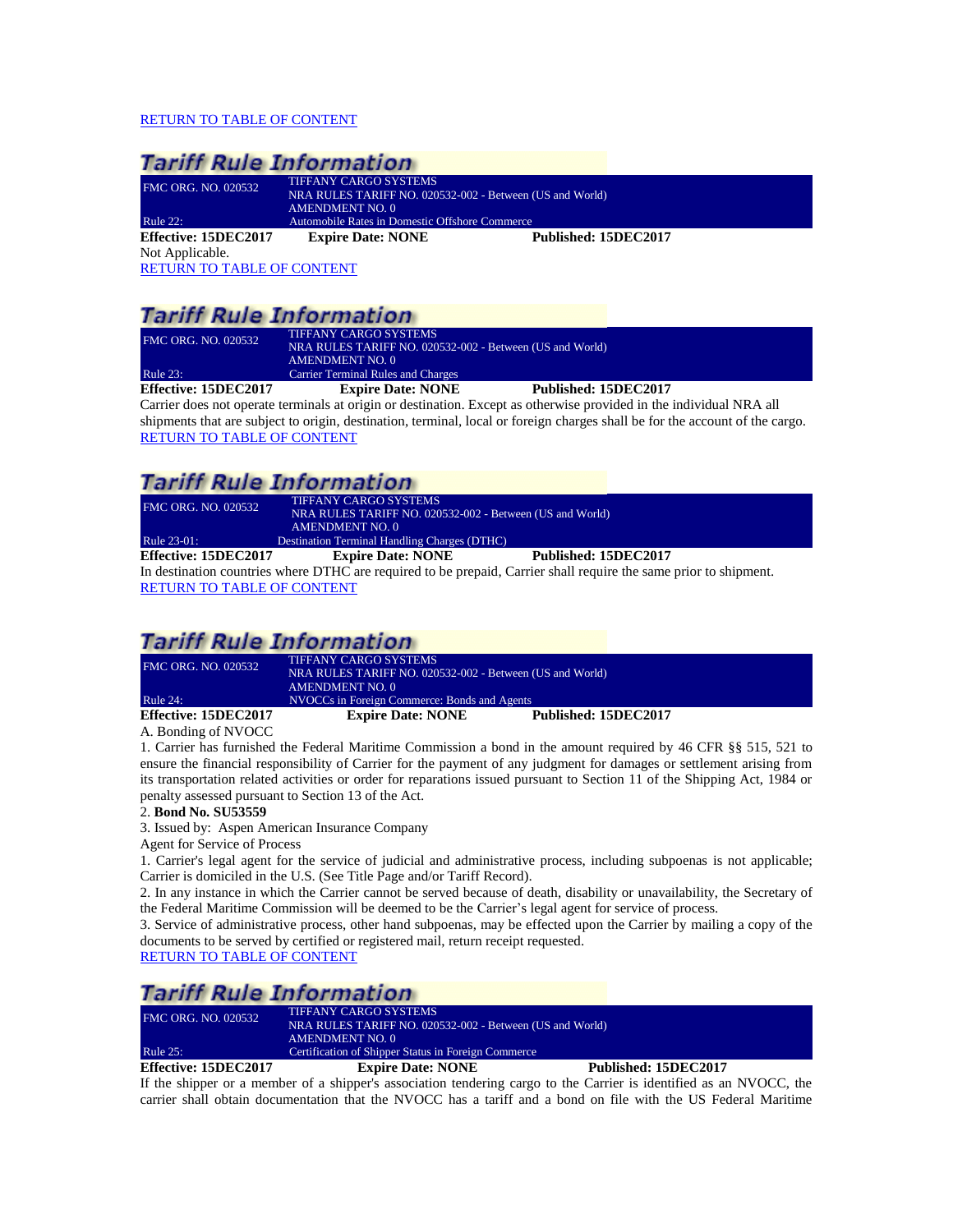Commission as required by Sections 8 and 19 of the Shipping Acts of 1984 and 1998 before the Carrier accepts or transports cargo for the account of the NVOCC.

A copy of the tariff rule published by the NVOCC and in effect under 46 CFR §§ 520 and 532 will be accepted by the Carrier as documenting the NVOCC's compliance with the FMC tariff and bonding requirements of the Acts. [RETURN TO TABLE OF CONTENT](#page-2-0)

### *Tariff Rule Information*

| <b>FMC ORG. NO. 020532</b> | <b>TIFFANY CARGO SYSTEMS</b><br>NRA RULES TARIFF NO. 020532-002 - Between (US and World)<br>AMENDMENT NO. 0 |  |                      |
|----------------------------|-------------------------------------------------------------------------------------------------------------|--|----------------------|
| <b>Rule 26:</b>            | <b>Container Weight Regulations (SOLAS)</b>                                                                 |  |                      |
| Effective: 15DEC2017       | <b>Expire Date: NONE</b>                                                                                    |  | Published: 15DEC2017 |

<span id="page-31-0"></span>1. Upon tender of cargo to Carrier Shipper shall provide to Carrier a Shipper Actual Gross Mass Weight Verification ("VGM") which meets the requirements of the International Maritime Organization (IMO) per its Guidelines relating to the Safety of Life at Sea Convention (SOLAS) for the export of containerized cargo.

2. If a Shipper does not provide a satisfactory VGM to Carrier prior to tendering the cargo to Carrier, Carrier has the right to refuse to accept such cargo until one is provided to Carrier or if Carrier does accept container(s) from Shipper it may lawfully opt to not deliver the container(s) to the ocean terminals for loading on a vessel until it does receive a satisfactory VGM.

3. At Carrier's sole option, Carrier can arrange to obtain a VGM on Shipper's behalf provided that Carrier agrees to do so in writing and by Shipper providing an executed written authorization for Carrier to do so in a format acceptable to Carrier whereby Carrier agrees to act as an agent on Shipper's behalf solely for that purpose. Accepting that function shall not otherwise alter Carrier's relationship as an independent contractor as Carrier. In the event that Carrier agrees to provide this service Carrier shall charge Shipper a VGM fee as stated in each individual NRA.

4. VGM's provided by the Shipper to Carrier shall have been obtained from either Method 1 as described by SOLAS, which requires that the full container load was weighed after it was packed, and/or Method 2 which requires weighing all the cargo and contents of the container and adding the tare weight of the container as indicated on the door of the container.

5. Whether Method 1 or Method 2 is utilized by the Shipper, for the shipper's weight verification to be compliant with the SOLAS requirement, it must be "signed", meaning a specific person representing the shipper is named and identified as having verified the accuracy of the weight calculation on behalf of the shipper. Identification of the person signing requires that their full name, address, and phone number/e-mail address be provided.

6. Method 2 shall not be allowed by Carrier for scrap metal, un-bagged grain and other cargo in bulk "that "do not easily lend themselves to individual weighing of the items to be packed in the container"

7. Carrier will not accept estimates of weight, and the weighing equipment used must meet national certification and calibration requirements. Further, the party packing the container cannot use the weight somebody else has provided, except that individual, original sealed packages that have the accurate mass of the packages and cargo items (including any other material such as packing material and refrigerants inside the packages) are clearly and permanently marked on their surfaces.

8. If containers are delivered to the piers/terminals by the Carrier without a satisfactory VGM and the load port has appropriate weighing facilities, all charges, fees, and or penalties with respect to weighing subject container shall be for the account of the Shipper.

9. Carrier shall not be responsible for charges, fees, penalties or other claims for containers for which a verified weight was provided prior to loading in a preceding load port and which may be loaded in transshipment ports which may require another VGM whether or not the SOLAS Guidelines do not require such re-weighing.

10. Shippers who tender less-than-container load ("LCL"), whether beneficiary cargo owners, or non-vessel operating common carriers shall similarly provide VGMs for cargo tendered to Carrier loading facilities, and are subject to all weight regulations herein.

11. Shipper shall be responsible for all charges and fees from ocean carriers and/or terminals resulting from any VGMs provided by Shipper and/or third parties, or for any other reason whatsoever, including demurrage, detention, per diem, related to ocean carriers' and terminals' implementation of SOLAS. [RETURN TO TABLE OF CONTENT](#page-2-0)

# Tariff Dulo Information

<span id="page-31-1"></span>

| ramm Kule Information             |                                                          |                      |  |  |
|-----------------------------------|----------------------------------------------------------|----------------------|--|--|
| <b>FMC ORG. NO. 020532</b>        | <b>TIFFANY CARGO SYSTEMS</b>                             |                      |  |  |
|                                   | NRA RULES TARIFF NO. 020532-002 - Between (US and World) |                      |  |  |
|                                   | <b>AMENDMENT NO. 0</b>                                   |                      |  |  |
| Rule 27:                          | <b>Loyalty Contracts in Foreign Commerce</b>             |                      |  |  |
| Effective: 15DEC2017              | <b>Expire Date: NONE</b>                                 | Published: 15DEC2017 |  |  |
| Not Applicable.                   |                                                          |                      |  |  |
| <b>RETURN TO TABLE OF CONTENT</b> |                                                          |                      |  |  |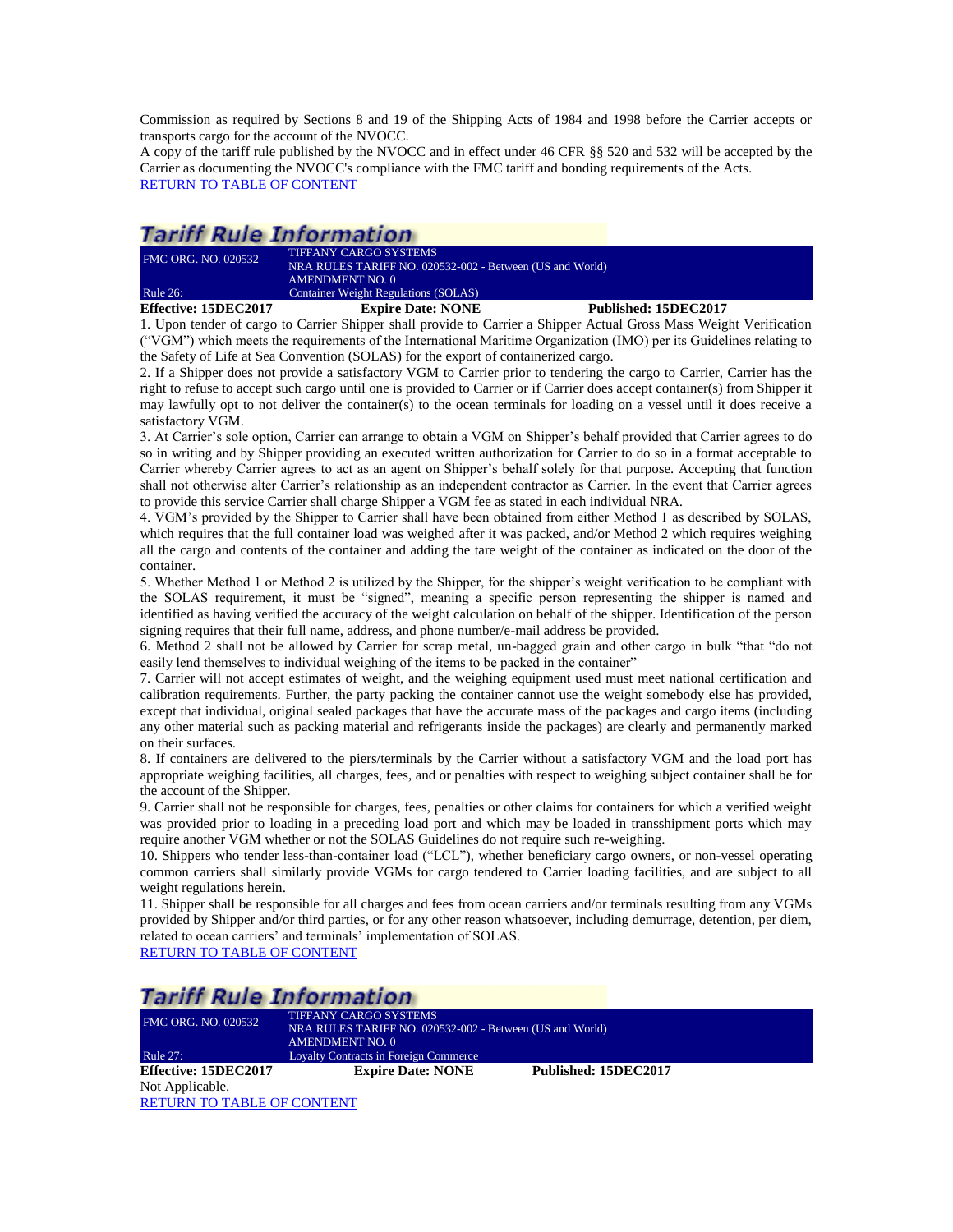# **Tariff Rule Information**

<span id="page-32-0"></span>

|                            | <b>CARRIER</b> - means publishing carrier and/or inland U.S. Carriers. |                      |  |
|----------------------------|------------------------------------------------------------------------|----------------------|--|
| Effective: 15DEC2017       | <b>Expire Date: NONE</b>                                               | Published: 15DEC2017 |  |
| Rule 28:                   | <b>Definitions</b>                                                     |                      |  |
|                            | AMENDMENT NO. 0                                                        |                      |  |
|                            | NRA RULES TARIFF NO. 020532-002 - Between (US and World)               |                      |  |
| <b>FMC ORG. NO. 020532</b> | <b>TIFFANY CARGO SYSTEMS</b>                                           |                      |  |

**CONSIGNOR, CONSIGNEE OR SHIPPER** - include the authorized representatives or agents of such "consignor," "consignee," or "shipper."

**CONTAINER FREIGHT STATION (CFS)** - (Service Code S) -

a) At Origin - The location designated by the carrier where the carrier will receive cargo to be packed into containers by the carrier, or his agent.

b) At Destination - The location designated by the carrier for the delivery of containerized cargo to be unpacked from said containers.

**CONTAINER LOAD - (CL)** - Means all cargo tendered to carrier in shipper-loaded containers.

**CONTAINER YARD** - The term "Container Yard" (CY) (Service Code Y), means the location where carrier receives or delivers cargo in containers.

**CONTROLLED TEMPERATURE** - means the maintenance of a specific temperature or range of temperatures in carrier's trailers.

**DRY CARGO** - means cargo other than that requiring temperature control.

**IN PACKAGES** - shall include any shipping form other than "in bulk," "loose," "in glass or earthenware, not further packed in other containers" or "skids"

**KNOCKED DOWN (KD)** - means that an article must be taken apart, folded or telescoped in such a manner as to reduce its bulk at least 33 1/3 percent from its normal shipping cubage when set up or assembled.

**KNOCKED DOWN FLAT (KDF)** - means that an article must be taken apart, folded or telescoped in such a manner as to reduce its bulk at least 66 2/3 percent from its normal shipping cubage when set up or assembled.

**LESS THAN CONTAINER LOAD (LTL)** - means all cargo tendered to carrier not in shipper-loaded/stuffed containers.

**LOADING OR UNLOADING** - means the physical placing of cargo into or the physical removal of, cargo from containers.

**MERCHANT-** means any Person who at any time, in relation to the Goods, has been or becomes the shipper, consignor, consignee, exporter, importer, the holder of the Bill of Lading and/or the receiver or the owner of the Goods, any person entitled to possession of the Goods, any Person having a present or future interest in the Goods or any Person acting on behalf of any of the above-mentioned Persons, including a Factor or Lender.

**MIXED SHIPMENT** - means a shipment consisting of articles described in and rated under two or more NRAs.

**MOTOR CARRIER** - means U.S. Motor Carrier or Motor Carriers.

**NVOCC SERVICE ARRANGEMENT (NSA)** means a written contract, other than a bill of lading or receipt, between one or more NSA shippers and an individual NVOCC or two or more affiliated NVOCCs, in which the NSA shipper makes a commitment to provide a certain minimum quantity or portion of its cargo or freight revenue over a fixed time period, and the NVOCC commits to a certain rate or rate schedule and a defined service level. The NSA may also specify provisions in the event of nonperformance on the part of any party.

**NSA SHIPPER -** means a cargo owner, the person for whose account the ocean transportation is provided, the person to whom delivery is to be made, a shippers' association, or an ocean transportation intermediary, as defined in section 3(17)(B) of the Act (46 U.S.C. 40102(16)), that accepts responsibility for payment of all applicable charges under the NSA.

**NEGOTIATED RATE ARRANGEMENT (NRA)** - means the written and binding arrangement between an NRA shipper and eligible NVOCC to provide specific transportation service for a stated cargo quantity, from origin to destination on and after receipt of the cargo by the Carrier or its agent (originating carrier in the case of through Transportation).

**NESTED** - means that three or more different sizes of the article or commodity must be enclosed each smaller piece within the next larger piece or three or more of the articles must be placed one within the other so that each upper article will not project above the lower article more than one third of its height.

**NESTED SOLID** - means that three or more of the articles must be placed one within or upon the other so that the outer side surfaces of the one above will be in contact with the inner side surfaces of the one below and each upper article will not project above the next lower article more than one-half inch.

**ONE COMMODITY** - means any or all of the articles described in any one-NRA.

**PACKING** - covers the actual placing of cargo into the container as well as the proper stowage and securing thereof within the container.

**PUBLISHING CARRIER** - means TIFFANY CARGO SYSTEMS, a Non-Vessel Operating Common Carrier (NVOCC) licensed by the U.S. Federal Maritime Commission under FMC License No. 004127.

**RAIL CARRIER** - means U.S. rail carrier or rail carriers.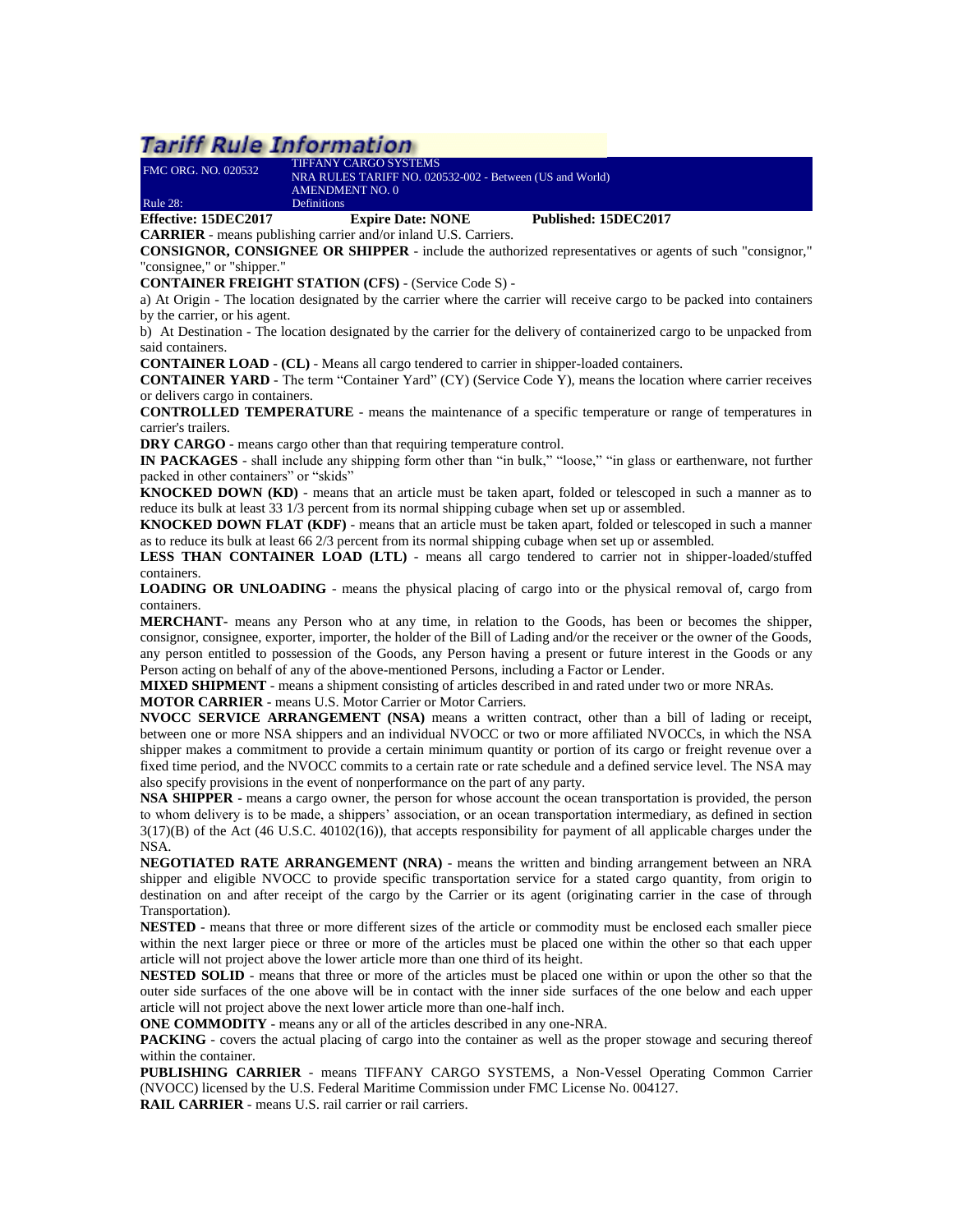**SHIPMENT** - means a quantity of goods, tendered by one consignor on one bill of lading at one origin at one time in one or more containers for one consignee at one destination.

**STUFFING - UNSTUFFING** - means the physical placing of cargo into or the physical removal of cargo from carrier's containers.

**UNPACKING** - covers the removal of the cargo from the container as well as the removal of all securing material not constituting a part of the container.

[RETURN TO TABLE OF CONTENT](#page-2-0)

# **Tariff Rule Information**

| FMC ORG. NO. 020532                           | TIFFANY CARGO SYSTEMS                                                              |                   |                                                       |  |
|-----------------------------------------------|------------------------------------------------------------------------------------|-------------------|-------------------------------------------------------|--|
|                                               | NRA RULES TARIFF NO. 020532-002 - Between (US and World)<br><b>AMENDMENT NO. 0</b> |                   |                                                       |  |
|                                               |                                                                                    |                   |                                                       |  |
| Rule 29:                                      | Abbreviations, Codes & Symbols                                                     |                   |                                                       |  |
| Effective: 15DEC2017                          | <b>Expire Date: NONE</b>                                                           |                   | Published: 15DEC2017                                  |  |
| <b>EXPLANATION OF ABBREVIATIONS</b><br>Ad Val | Ad Valorem                                                                         | Kilos             |                                                       |  |
| AI                                            | All Inclusive                                                                      | K/T               | Kilograms<br>Kilo Ton                                 |  |
| ΒF                                            | Board Foot or Board Feet                                                           | LCL or LTL        | Less than Container Load                              |  |
| B/L                                           | Bill of Lading                                                                     | LS                | Lumpsum                                               |  |
| <b>BAF</b>                                    | <b>Bunker Adjustment Factor</b>                                                    | L/T               | Long Ton $(2240$ Lbs)                                 |  |
| BM                                            | <b>Board Measurement</b>                                                           | M                 | Measure                                               |  |
| C                                             | Change in tariff Item                                                              | Max               | Maximum                                               |  |
| <b>CAF</b>                                    | Currency Adjustment Factor                                                         | MBF or MBM        | 1,000 Feet Board Measure                              |  |
| CBM, CM or M3                                 | Cubic Meter                                                                        | Min               | Minimum                                               |  |
| CC                                            | <b>Cubic Centimeter</b>                                                            | MМ                | Millimeter                                            |  |
| <b>CFS</b>                                    | <b>Container Freight Station</b>                                                   | <b>MQC</b>        | Minimum Quantity                                      |  |
| <b>CFT</b>                                    | Cubic Foot or Cubic Feet                                                           | Commitment        |                                                       |  |
| <b>CLD</b>                                    | Chilled                                                                            | N/A               |                                                       |  |
| CM                                            | Centimeter                                                                         | <b>NRA</b>        | Not Applicable<br><b>Negotiated Rate Arrangements</b> |  |
|                                               | Cubic                                                                              |                   | <b>NVOCC Service Arrangements</b>                     |  |
| <b>CU</b><br><b>CWT</b>                       |                                                                                    | <b>NSA</b><br>NHZ | Non-Hazardous                                         |  |
|                                               | Cubic Weight                                                                       |                   |                                                       |  |
| CY                                            | Container Yard                                                                     | <b>NOS</b>        | Not otherwise specified                               |  |
| D                                             | Door                                                                               | <b>OT</b><br>P    | Open Top                                              |  |
| <b>DDC</b>                                    | <b>Destination Delivery Charge</b>                                                 |                   | Pier                                                  |  |
| E                                             | Expiration                                                                         | Pkg               | Package or Packages                                   |  |
| ET                                            | <b>Essential Terms</b>                                                             | <b>PRC</b>        | People's Republic of China                            |  |
| Etc                                           | Et Cetera                                                                          | <b>PRVI</b>       | Puerto Rico and U.S. Virgin                           |  |
| <b>FAK</b>                                    | Freight All Kinds                                                                  | Islands           |                                                       |  |
| FAS                                           | Free Alongside Ship                                                                | R                 | Reduction                                             |  |
| FB.                                           | <b>Flat Bed</b>                                                                    | RE                | Reefer / Refrigerated                                 |  |
| FCL                                           | <b>Full Container Load</b>                                                         | R/T               | Revenue Ton                                           |  |
| <b>FEU</b>                                    | Forty Foot Equivalent Unit                                                         | RY                | Rail Yard                                             |  |
| FI                                            | Free In                                                                            | SL&C              | Shipper's Load and Count                              |  |
| <b>FIO</b>                                    | Free In and Out                                                                    | Sq. Ft            | Square Foot or Square Feet                            |  |
| <b>FIOS</b>                                   | Free In, Out and Stowed                                                            | S/T               | Short Ton (2000 lbs.)                                 |  |
| FO.                                           | Free Out                                                                           | SU or S/U         | Set Up                                                |  |
| <b>FOB</b>                                    | Free On Board                                                                      | TEU               | Twenty Foot Equivalent Unit                           |  |
| <b>FMC</b>                                    | <b>Federal Maritime Commission</b>                                                 | THC               | <b>Terminal Handling Charge</b>                       |  |
| <b>FR</b>                                     | <b>Flat Rack</b>                                                                   | <b>TRC</b>        | <b>Terminal Receiving Charge</b>                      |  |
| Ft                                            | Feet or Foot                                                                       | <b>USA</b>        | United States of America                              |  |
| <b>GOH</b>                                    | Garment on Hanger                                                                  | <b>USD</b>        | <b>United States Dollars</b>                          |  |
| H                                             | House                                                                              | <b>VEN</b>        | Ventilated                                            |  |
| <b>HAZ</b>                                    | Hazardous                                                                          | <b>VIZ</b>        | Namely                                                |  |
| I                                             | New or Initial Tariff Matter                                                       | VOL               | Volume                                                |  |
| K/D                                           | <b>Knocked Down</b>                                                                | W                 | Weight                                                |  |
| <b>KDF</b>                                    | Knocked Down Flat                                                                  | W/M               | Weight/Measure                                        |  |
| <b>RETURN TO TABLE OF CONTENT</b>             |                                                                                    |                   |                                                       |  |